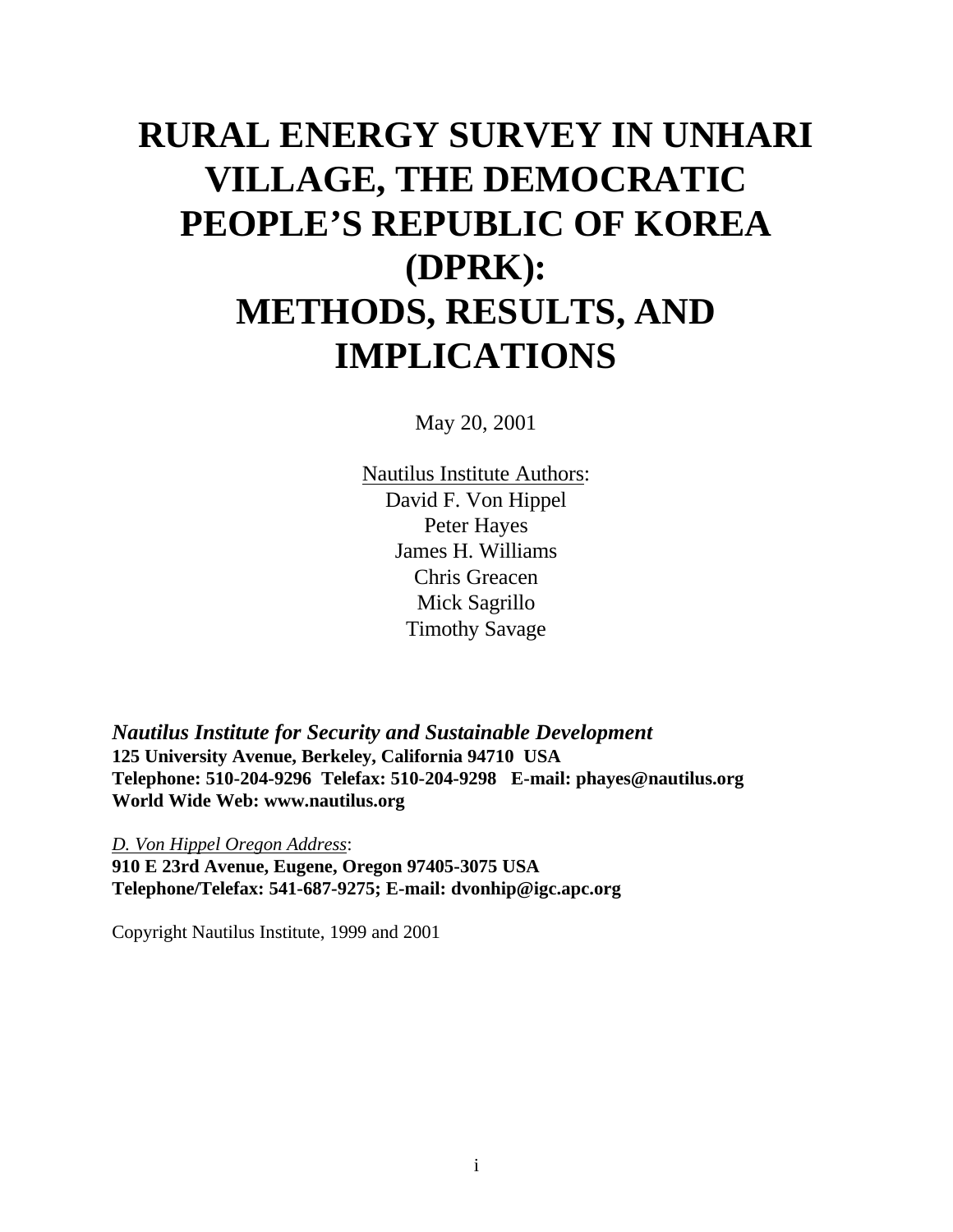# **RURAL ENERGY SURVEY IN UNHARI VILLAGE, THE DEMOCRATIC PEOPLE'S REPUBLIC OF KOREA (DPRK): METHODS, RESULTS, AND IMPLICATIONS**

# **Executive Summary**

During a three-week mission during September and October of 1998, a team of specialists from the Nautilus Institute for Security and Sustainable Development, working with a team of specialists from the Democratic People's Republic of Korea (DPRK), undertook a collaborative humanitarian project to apply renewable energy technologies—in this case wind power generators made in the United States—in a flood-affected rural village in the DPRK. This second of three missions to date on the project included an initial rural energy survey. The overall goals of the project have been to bring more reliable, renewable-resource-based electricity supplies and energy efficiency measures to the village, and to demonstrate that a collaborative project involving technicians and organizers from the DPRK and from the United States could be carried out successfully and in an atmosphere of cooperation and trust. The specific goals of the rural energy survey component of the project have been:

- 1) To provide the quantitative information on electric energy and power demand in the host village of Unhari needed in order to plan and implement connections of the wind energy system to electrical loads in the village;
- 2) To obtain an overview of energy use in general in Unhari in order to identify additional opportunities for application of energy-efficiency and renewable energy measures; and
- 3) To train and provide practical experience to DPRK specialists in the conduct of rural energy surveys in order to improve DPRK capacity for and understanding of such survey efforts.

The rural energy survey was carried out primarily by a team of North Korean interviewers, and guided by a member of the Nautilus project team. The survey had household and nonhousehold components. For the household portion of the survey, the interviewers used a survey instrument (form) assembled for the purpose by Nautilus. The survey instrument was based on similar instruments developed by the World Bank and other international organizations. In addition to asking the questions on the survey form, and recording householders' responses, the survey team took a variety of physical and electrical measurements during the interview process. A total of 67 households were surveyed, of which some were selected by local authorities, and some were selected by random sampling. The household portion of the survey covered a variety of topics, including household demographics, dwelling characteristics, past and present fuels use, space heating equipment, electricity grid connections and tariffs, electric end-uses, use of electric lighting, use of automotive batteries to provide electricity, use of non-electric lighting, use and ownership of electric appliances, sources of fuels used in the household, household economics, water use, and other topics.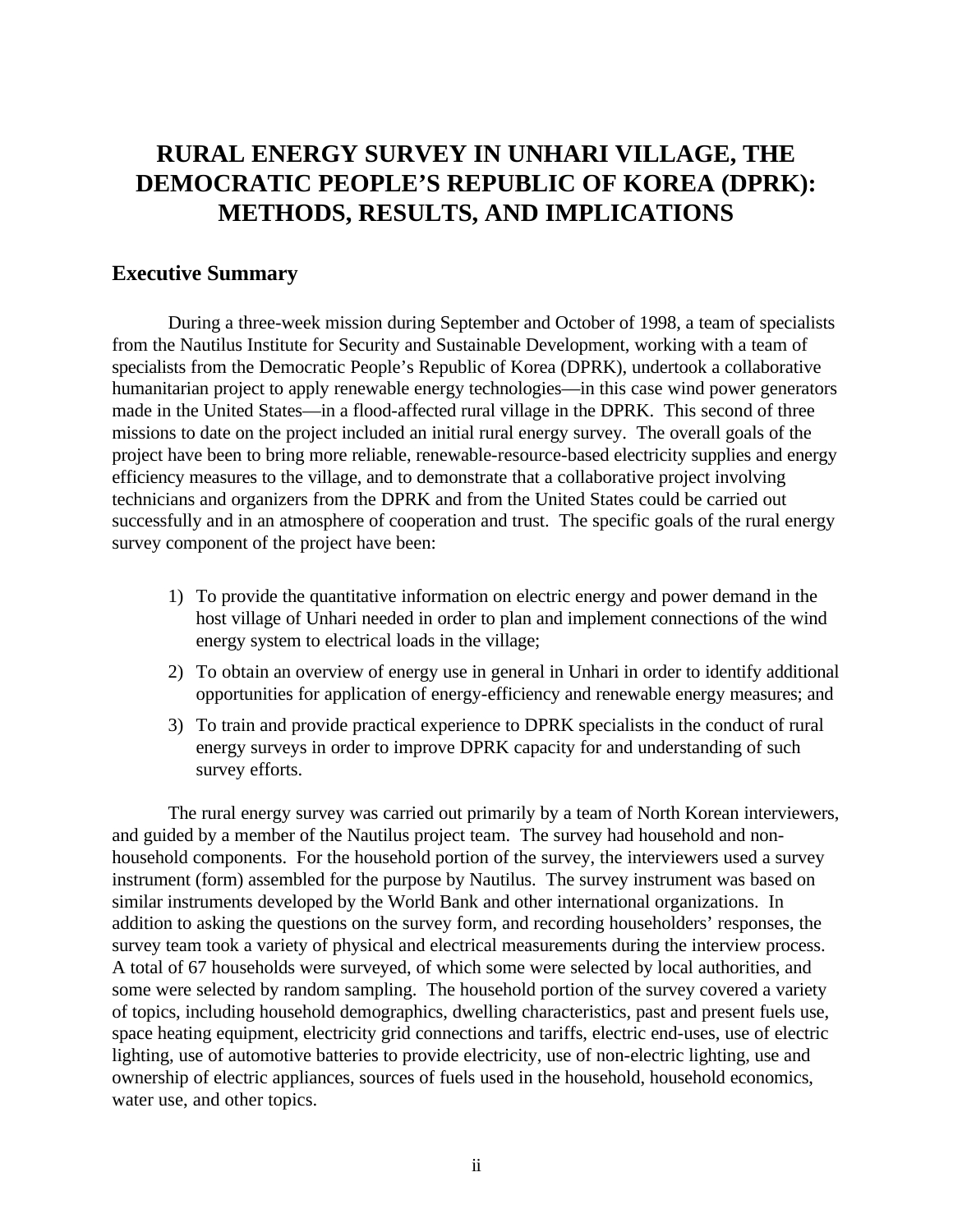The non-household portion of the survey was less structured, consisting of interviews with village and other local leaders, plus some site visits (to a clinic and kindergarten). Data from both portions of the survey were processed initially on site at Unhari to guide the final configuration of the electric loads served by the wind power system. Additional data collection and analysis continued after the mission, and is detailed in this report. This report also contains information obtained in a follow-up mission to Unhari in September/October of 2000. During that mission, brief follow-up interviews with selected householders were carried out, and additional interviews with village leaders were used to clarify data about which questions remained after the 1998 mission.

The March 3<sup>rd</sup> Cooperative Farm of Unhari Village is a community of approximately 500 households with a total population of about 2300 people. The Cooperative farms 800 hectares of rice, and 50 hectares of vegetables on a site that is mostly reclaimed tidelands along the West coast of the DPRK. The dwellings of the households surveyed are in most cases very similar in size and layout (60 to 70  $m^2$  apartments in small, multi-family dwellings with two to four units in each two-story brick-and-mortar, tile-roofed building), and are typically similarly equipped with appliances and fixtures, with some variations.

The main findings of the household survey were as follows. All households had electricity supplies, all had lighting (mostly incandescent) and televisions, many had other entertainment appliances, most had clothes irons and fans, and approximately one-sixth of the surveyed households had refrigerators as of the time of the survey. All households use coal briquettes, fabricated by household members from crushed coal provided from a local mine (owned by the village), for cooking and heating. Traditional Korean ondol stoves are used in each household. Some households reported use of rice straw as a supplementary cooking and heating fuel, and most use modest amounts of diesel oil as a supplementary lighting fuel during power outages. Virtually all households use two tonnes of coal per year, and the estimated average use of electricity per household is on the order of 400 kWh per household-year. Average reported household cash income is approximately 3500 DPRK Won (approximately US\$1700 at official exchange rates—in addition to food allotments from village production). Peak household demand for electricity occurs in the evening hours, with lighting and entertainment appliances, and sometimes clothes irons, the main contributors to demand.

Non-household electrical end uses include a few "shops" providing services to villagers, a clinic, schools, water pumps, a workshop, and agricultural processing machinery. The latter account for the bulk of the estimated electrical energy use in the village, and also are estimated to make a major contribution to peak load. The main use of coal is in the household sector, but some coal is used for heating and cooking fuel in schools and services buildings. Diesel fuel and some petrol are used to run tractors, trucks, and a few (lightly used) transport vehicles.

In terms of total energy supplies, coal provided the bulk (about 76 percent) of all forms of energy used in the village (considering the Unhari site only) as of 1998. By far the major portion of coal use (over 92 percent) is estimated to be for household heating, cooking, and preparation of pig feed. On the basis of energy content (gigajoules), petroleum products account for the next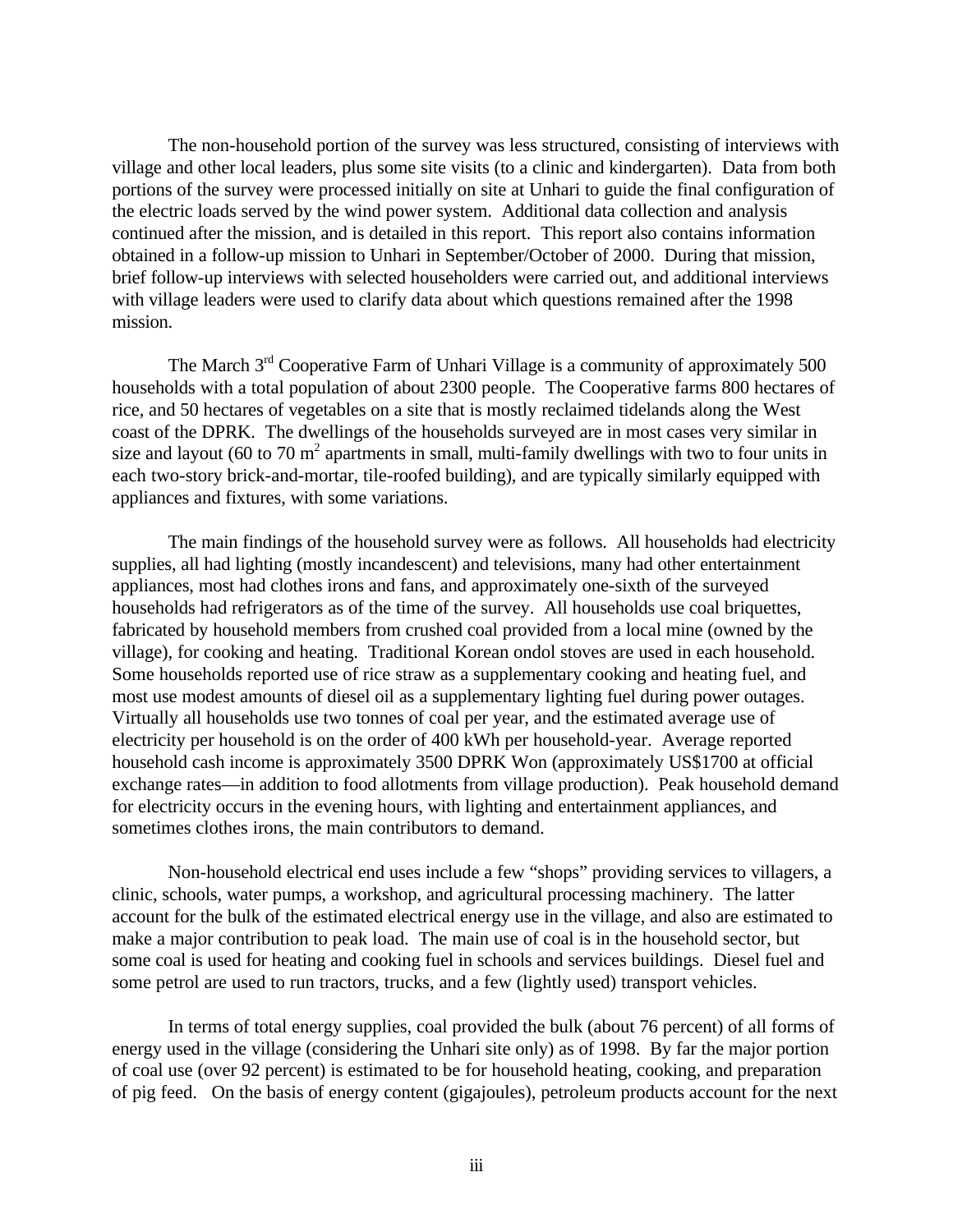largest portion of energy use in Unhari (about 12 percent); about two thirds of petroleum products use is estimated to be for tractor fuel. Electricity supplies just under eight percent of total energy use—although electricity is used for vital functions such as lighting, rice threshing, and water pumping. Rice straw, human labor, and animal labor account for smaller portions of the total energy used in Unhari.

Energy efficiency opportunities suggested by the survey results include higher efficiency (and higher efficacy) lighting in the household sector, and improved electric motor and drive systems (plus improvements in the pumping and processing applications the motors operate) in the non-household sector. Power quality problems will need to be overcome before use of more energy-efficient devices can be relied upon. The use of solar water heaters may help to stretch coal supplies through pre-heating of water for bathing and other uses, and solar and windpowered electricity generation (possibly in a hybrid combination) may help to augment and fill the gaps in power from the local grid.

It is the Nautilus team's impression that Unhari is probably somewhat more prosperous than most DPRK villages, owing to its favorable location in the major rice growing area of the DPRK. Still, some of the survey findings regarding appliance stocks, generic power problems, and equipment status will likely be generally transferable to other areas of the DPRK.

Next steps in the survey component of the project could include:

- Follow-up surveys at Unhari to fill in gaps in existing analysis the village energy system (for example, in the non-household sectors including agriculture), to gauge villager satisfaction with the wind power system, and to investigate additional opportunities for application of energy-efficiency and renewable energy measures;
- The training of additional DPRK personnel in the conduct of rural energy surveys, and the mounting of surveys in other areas of the DPRK; and
- Specific facility "audits" and energy demand/resource appraisals to support broader test application of energy-efficiency and renewable energy measures in the DPRK.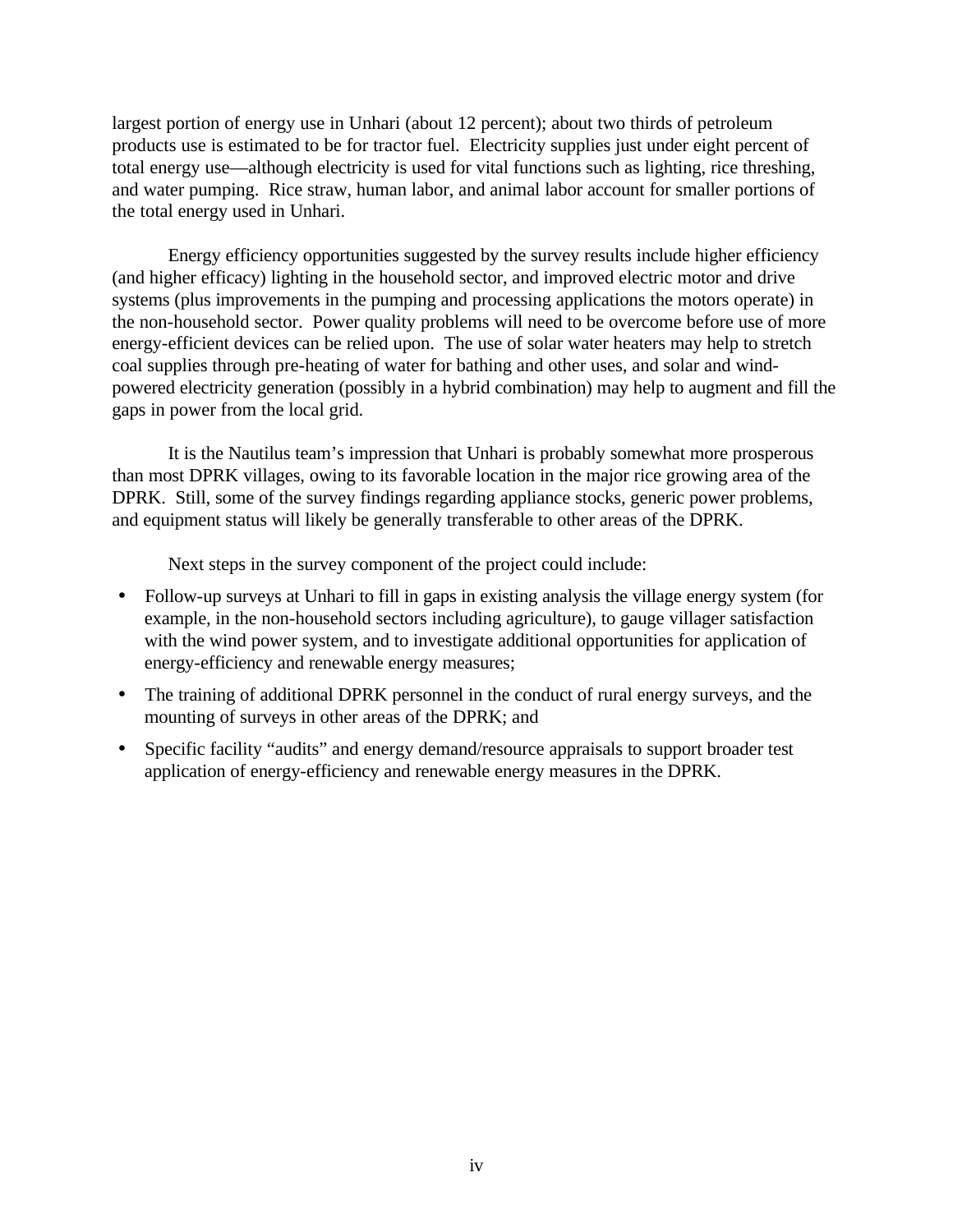# **TABLE OF CONTENTS**

| 1.     |                                                                                         |  |
|--------|-----------------------------------------------------------------------------------------|--|
|        |                                                                                         |  |
| 1.1.1. |                                                                                         |  |
|        |                                                                                         |  |
|        | 1.1.3. Role of energy demand/supply information in addressing energy-sector problems. 3 |  |
|        |                                                                                         |  |
|        |                                                                                         |  |
|        |                                                                                         |  |
|        |                                                                                         |  |
|        |                                                                                         |  |
|        |                                                                                         |  |
|        |                                                                                         |  |
|        |                                                                                         |  |
| 2.     |                                                                                         |  |
|        |                                                                                         |  |
|        | 2.2. STRUCTURE AND ORIGIN OF HOUSEHOLD SURVEY INSTRUMENT  11                            |  |
|        |                                                                                         |  |
| 2.2.2. |                                                                                         |  |
| 2.2.3. | Similarity of survey instrument with those in use by other groups 13                    |  |
|        | 2.2.4. Survey instrument used for other energy use sectors in the village  14           |  |
|        |                                                                                         |  |
| 2.3.1. |                                                                                         |  |
| 2.3.2. |                                                                                         |  |
|        |                                                                                         |  |
| 2.3.4. |                                                                                         |  |
|        |                                                                                         |  |
| 3.     |                                                                                         |  |
|        |                                                                                         |  |
|        |                                                                                         |  |
|        |                                                                                         |  |
| 3.2.2. |                                                                                         |  |
| 3.2.3. |                                                                                         |  |
| 3.2.4. |                                                                                         |  |
| 3.2.5. |                                                                                         |  |
| 3.2.6. |                                                                                         |  |
| 3.2.7. |                                                                                         |  |
|        |                                                                                         |  |
|        |                                                                                         |  |
| 3.3.2. |                                                                                         |  |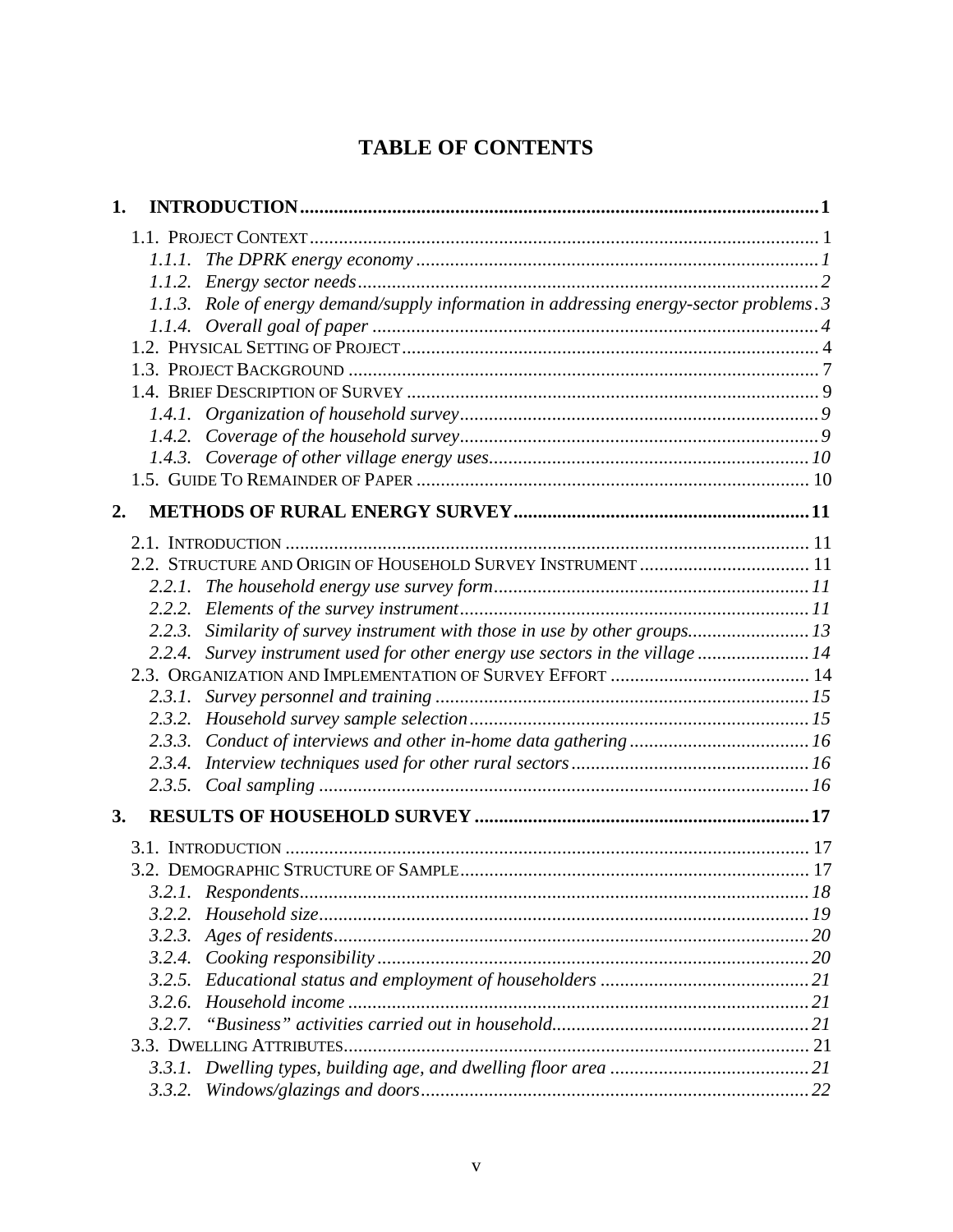|    | 3.5.3. |  |
|----|--------|--|
|    |        |  |
|    |        |  |
|    | 3.6.2. |  |
|    |        |  |
|    |        |  |
|    |        |  |
|    |        |  |
|    |        |  |
|    | 381    |  |
|    |        |  |
|    |        |  |
|    |        |  |
|    |        |  |
|    |        |  |
|    |        |  |
| 4. |        |  |
|    |        |  |
|    |        |  |
|    |        |  |
|    | 4.2.2. |  |
|    |        |  |
|    | 4.2.4. |  |
|    |        |  |
|    | 4.3.1. |  |
|    | 4.3.2. |  |
|    |        |  |
|    | 4.3.4. |  |
|    | 4.3.5. |  |
|    |        |  |
|    | 4.3.7. |  |
|    |        |  |
| 5. |        |  |
|    |        |  |
|    |        |  |
|    |        |  |
|    |        |  |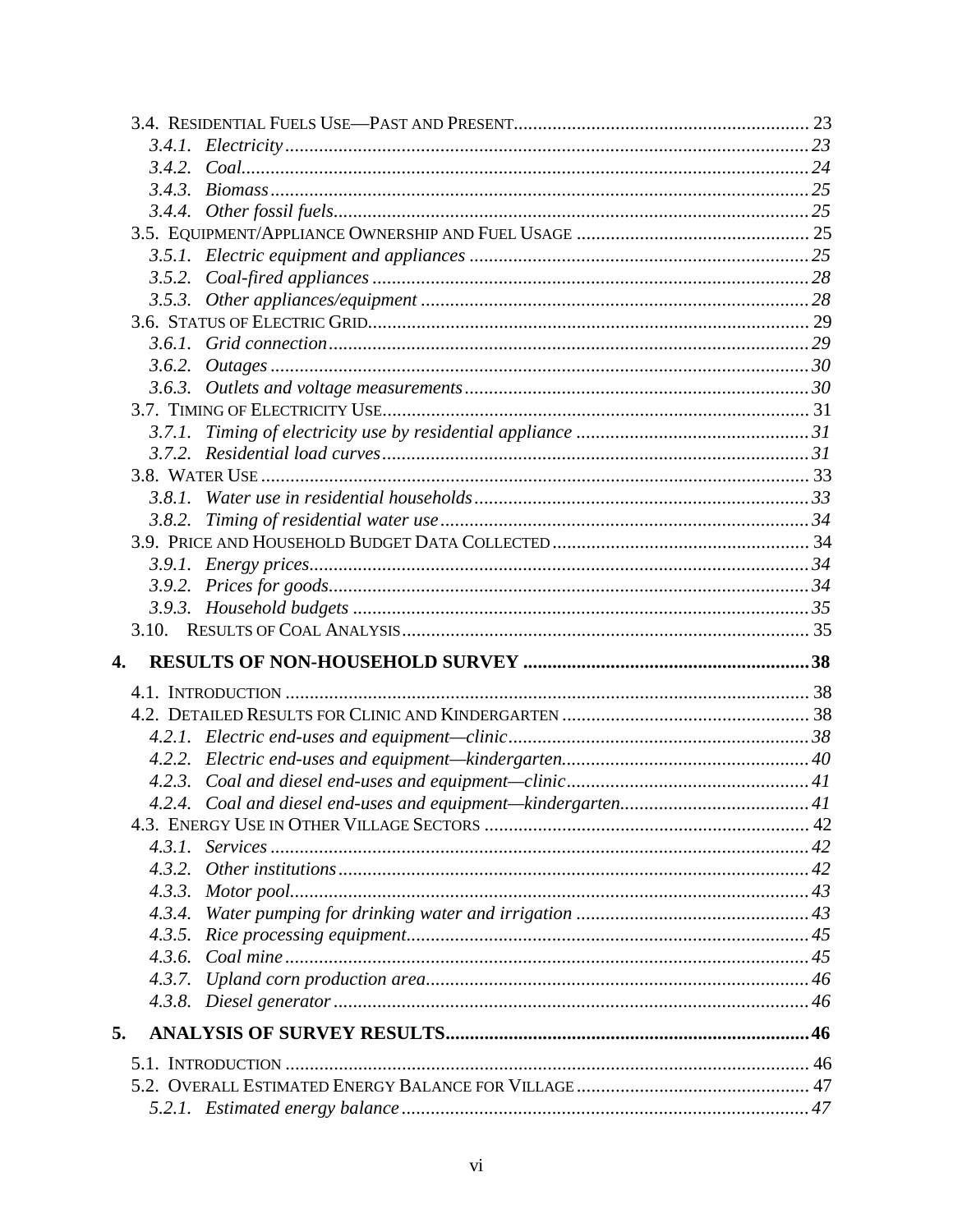| 8. |                                                                                                                                                                                 |    |
|----|---------------------------------------------------------------------------------------------------------------------------------------------------------------------------------|----|
| 7. |                                                                                                                                                                                 |    |
|    | 6.2.2. Refinement of survey techniques, and application to other areas of the DPRK 62<br>6.2.3. Broader test application of energy-efficiency and renewable energy measures  62 | 61 |
| 6. |                                                                                                                                                                                 |    |
|    |                                                                                                                                                                                 |    |
|    |                                                                                                                                                                                 |    |
|    |                                                                                                                                                                                 |    |
|    | 5.6. IMPLICATIONS OF RESULTS WITH REGARD TO SHORTAGES OF HOUSEHOLD FUELS 55<br>5.7. IMPLICATIONS OF RESULTS FOR ENERGY EFFICIENCY AND RENEWABLE ENERGY                          |    |
|    |                                                                                                                                                                                 |    |
|    | 5.4. POTENTIAL CHANGES IN ENERGY BALANCE/LOAD CURVES IN RESPONSE TO CHANGING                                                                                                    |    |
|    | 5.3.1.<br>532                                                                                                                                                                   |    |
|    | 5.2.2. Major uncertainties and gaps in the estimated energy balance  49                                                                                                         |    |

# **Annexes**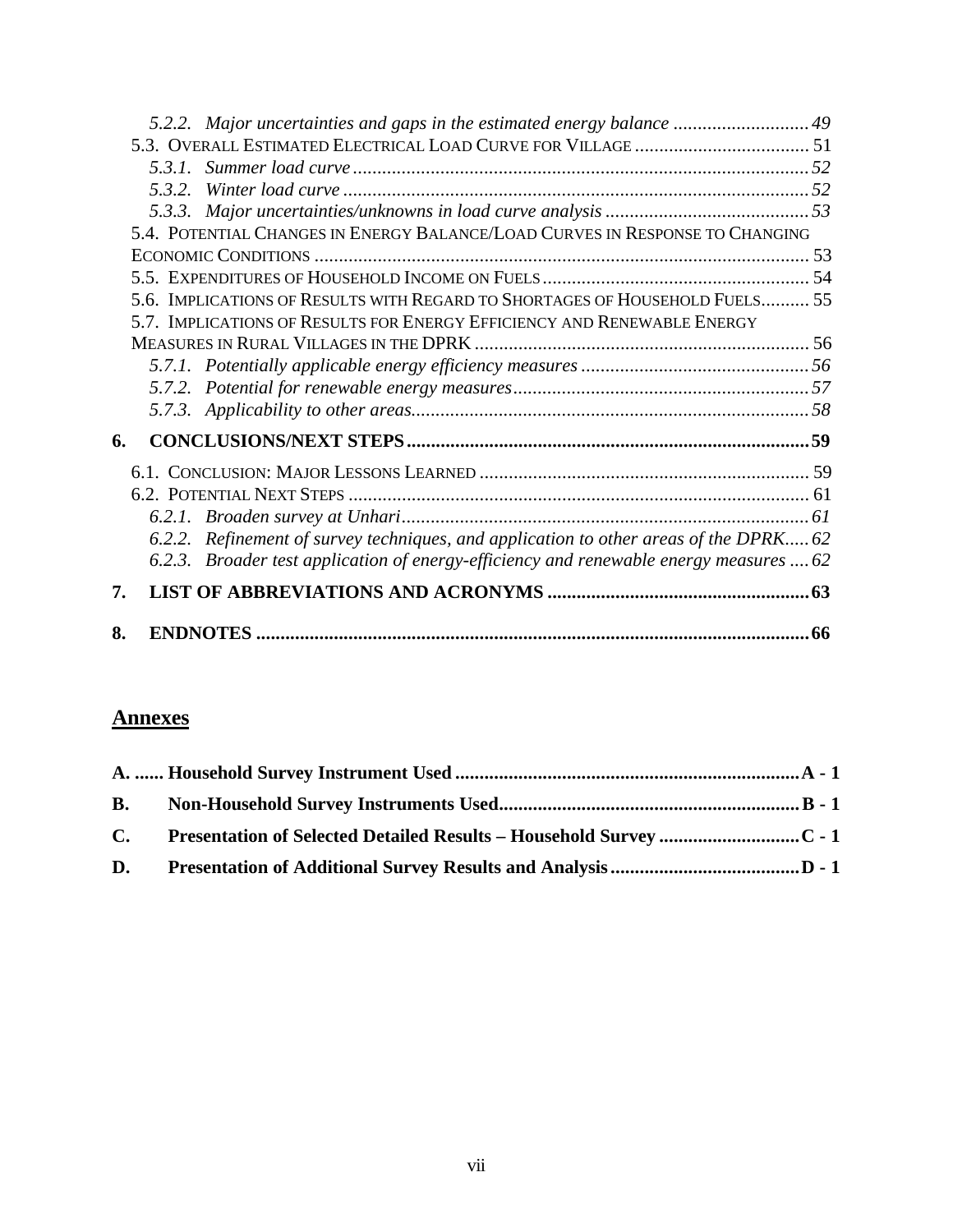# **RURAL ENERGY SURVEY IN UNHARI VILLAGE, THE DEMOCRATIC PEOPLE'S REPUBLIC OF KOREA (DPRK): METHODS, RESULTS, AND IMPLICATIONS**

# **1. Introduction**

In November, 1997, a five-person group of energy specialists from the Democratic People's Republic of Korea (DPRK, sometimes referred to as North Korea) came to the United States for a study tour on energy efficiency and renewable energy organized by the Nautilus Institute for Security and Sustainable Development. At the conclusion of this tour, a Memorandum of Understanding was signed for a collaborative humanitarian project to apply renewable energy technologies—in this case wind-powered generators made in the United States—in a flood-affected rural village in the DPRK. In the DPRK, the counterpart agency to Nautilus is the Korean Anti-Nuclear Peace Committee (KANPC). This collaborative project has, to date, taken the form of three missions by a team of U.S. specialists to the village of Unhari on the southwest coast of North Korea. The second of these missions, undertaken in September/October 1998, included an initial rural energy survey. On third mission, carried out in September/October of 2000, additional informal interviews were carried out with residents and village leaders were used to briefly assess changes in the village, as well as to gather more information about areas where uncertainties remained following the 1998 survey. The report that follows presents the setting of, methods used in, and overall results of the Unhari rural energy survey, provides analysis of survey results, and discusses potential "next steps" in carrying out surveys of this type in the DPRK.

#### *1.1. Project Context*

<u>.</u>

The initial rural energy survey, and the humanitarian wind energy project of which it was a part, were motivated by uncertainty regarding the electricity needs of Unhari village, and, more generally, uncertainty regarding rural energy supply and demand in the DPRK in light of the widely-reported declining status of the DPRK energy system.

#### 1.1.1. The DPRK energy economy

As recently as 1990, the North Korean economy was relatively robust. The economy, fueled largely with domestic coal, grew impressively during the 1960s and 1970s in a period of development and recovery from the ravages of the Japanese colonial period and the Korean War. As of 1990, overall energy use per capita in the DPRK was relatively high, primarily due to inefficient use of fuels and reliance on coal. Primary commercial energy<sup>a</sup> use in the DPRK in 1990 was approximately 71 GJ per capita (about 2.4 tonnes of coal equivalent), approximately 2.7 times the per capita commercial energy use in China in 1990, and somewhat over 50 percent of the 1990 per capita energy consumption in Japan (in which 1990 GDP per-capita was some ten to twenty times higher than the  $DPRK$ <sup>1</sup>.

<sup>&</sup>lt;sup>a</sup> Primary energy counts all fuel use, including conversion and transmission/distribution losses. Commercial energy excludes, for the most part, use of biomass fuels such as firewood and crop wastes.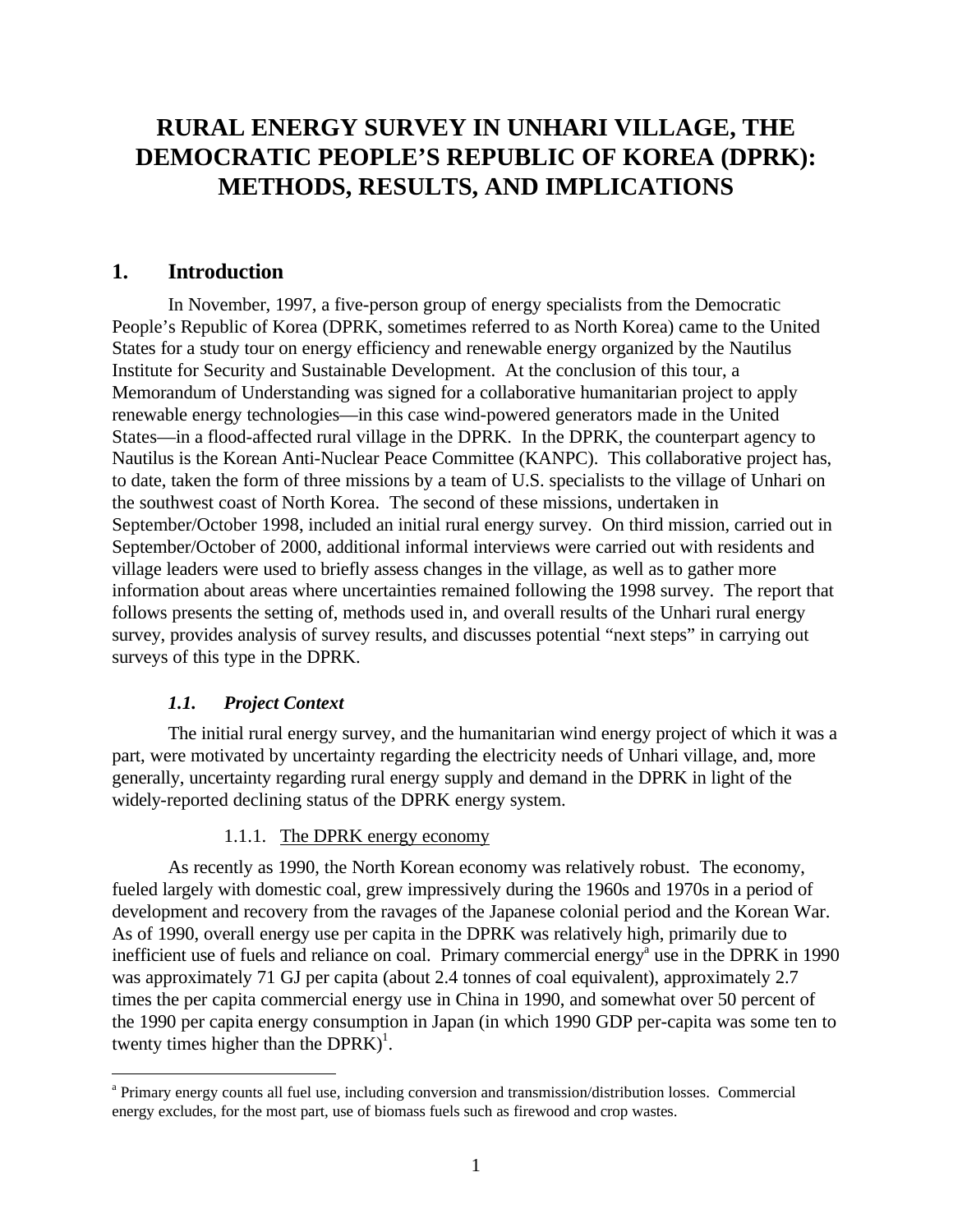The economic and energy-sector landscape in the DPRK has changed markedly during the 1990s. Although little specific data have been available from inside the DPRK, information from outside observers of the country—corroborated by official and unofficial data on production of food—indicates that the North Korean economy has been in considerable decline for the last several years. This economic decline has been both a result and a cause of substantial changes in energy demand and supply in North Korea. Among the energy-sector changes on the supply side since 1990 have been:

- A vast drop in imports of fuels (particularly crude oil and refined products, but coal and coke as well) from the Soviet Union and (subsequent to the dissolution of the USSR) Russia. An index of these imports declined from a value of over 140 in 1987 to 8.7 in 1993, and crude oil imports from Russia in 1993 were on the order of one-tenth what they were in  $1990^2$ .
- A steady decline in the exports of coal to China between 1988 and 1993, with the value of those exports receding in 1993 to approximately a tenth what they were in 1990. This fall is likely a sign of reduced output in the DPRK coal industry, particularly as coal imports to North Korea from China remained near the same level (in dollar terms) between 1982 and  $1994^3$ .
- Oil import restrictions that have reduced the availability of refined products in the DPRK. These problems arose partly (if indirectly) from economic sanctions related to the nuclear proliferation issue, and partly from North Korea's inability to pay for oil imports with hard currency. This lack of fuel, particularly for the transport and agricultural sector, has contributed to the DPRK's economic malaise since 1990. Another factor contributing to the decline in the country's economic fortunes has been the inability (partly due to lack of foreign exchange, and partly due to Western economic sanctions) to obtain key spare parts for factories, including factories built with foreign assistance and/or technology in the 1970s. Also, as mentioned above, there has been, in the years since 1990, a virtual halt in economic aid, technical assistance and barter trade on concessional or favorable terms from Russia and other Eastern European nations.
- A series of natural disasters, including droughts and floods, that have reportedly damaged coal mines and hydroelectric facilities.

By 1996, estimated electricity generation in the DPRK had fallen nearly 50 percent from its 1990 level (from about 46 terawatt-hours to just over 23 terawatt-hours), and estimated coal production had fallen by about 40 percent<sup>4</sup>. Indications are that overall electricity generation has continued to decline, if slowly, in the years since  $1996<sup>5</sup>$ .

#### 1.1.2. Energy sector needs

Considering the contraction of energy supplies noted above, it is not surprising that the DPRK energy sector in general has a number of needs that need to be addressed. Among these are:

- Refurbishment and modernization of the electric transmission and distribution grid
- Modernization of electric grid dispatching capabilities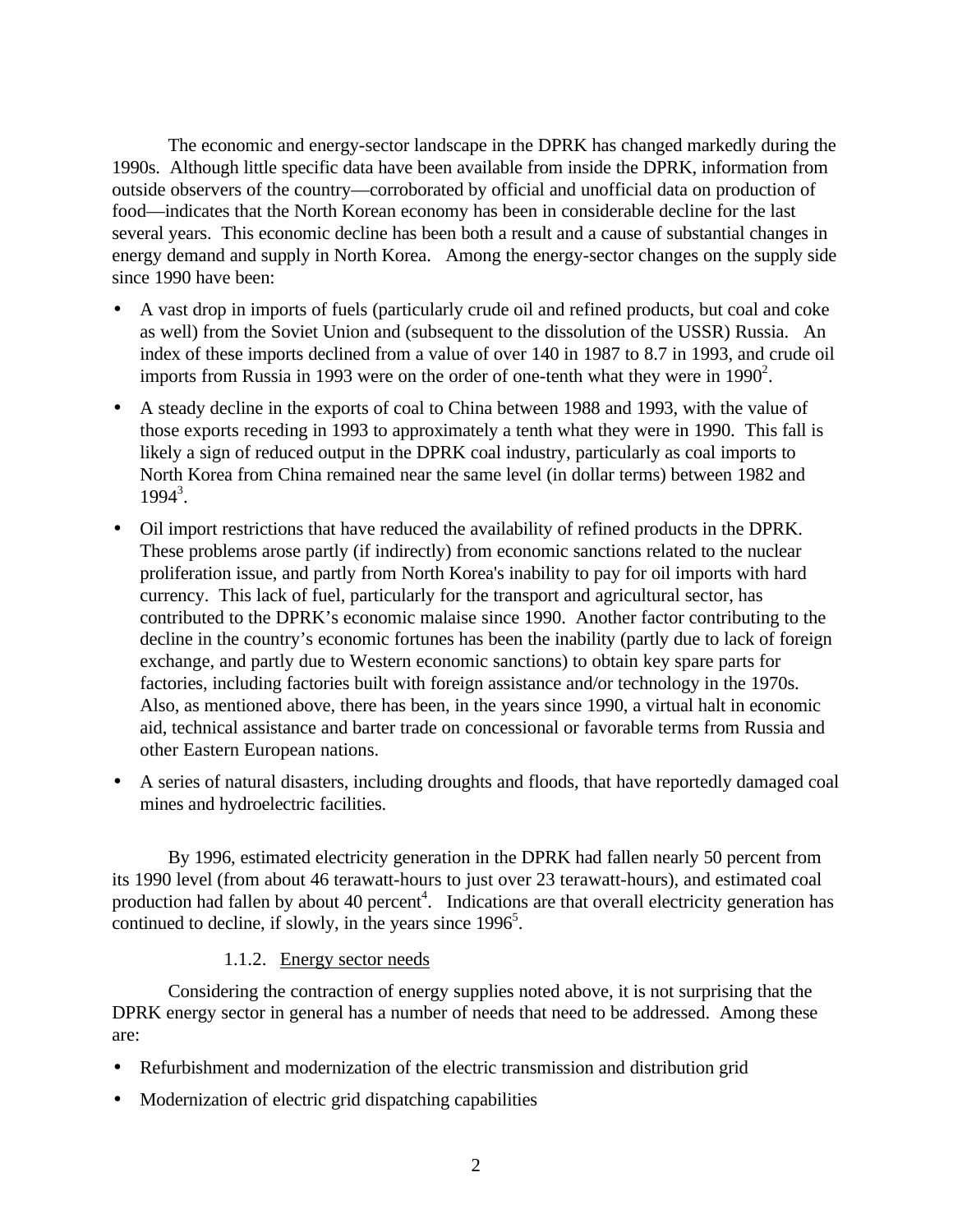- Refurbishment and repair of electricity generation facilities
- Refurbishment, repair, and modernization of coal mines
- Repair and/or replacement of industrial and transport infrastructure, especially rail transport equipment and lines
- Refurbishment, and upgrading of oil refining facilities, and increase supplies of imported crude oil and refined products

For the rural energy sector specifically, special energy-sector needs (many of which overlap with the general needs listed above) are:

- Enhancing the stability and reliability of rural electricity supplies (frequency and voltage fluctuations in rural locations far from generators are often severe, and outages are frequent) so that power supplies become dependable for use in productive activities
- Increasing the availability of diesel fuel for use in tractors and other rural agricultural/transport equipment
- Increasing the production and availability of fertilizers

 $\overline{a}$ 

- Increasing the availability of rural transportation facilities
- Improving the efficiency of use of electricity and other fuels in agriculture and in other rural energy sectors

In short, reliable supplies of energy are needed in rural areas in the DPRK both to improve people's day-to-day lives and to improve the productivity of agriculture and other rural economic activities<sup>b</sup>.

# 1.1.3. Role of energy demand/supply information in addressing energy-sector problem

Accurate information about the rural energy sector can help to play a role in solving energy-sector problems like those above. In many cases, rural energy surveys provide the most straightforward and complete way of providing information on which to base decisions regarding what types of fuels are needed, what types of technologies might be applied, what kinds of energy-sector investments will be most beneficial, and what types of local preferences will affect the "uptake" of different energy options. Data from rural energy surveys—if the surveys are thoughtfully conceived and carefully implemented—can play a major role in helping the DPRK government (including national and local officials) to identify and prioritize rural energy sector investments. Similarly, reliable rural energy survey results are a crucial means of helping potential providers of humanitarian and economic development aid (including providers of multilateral and bilateral aid and loans) from the international community to evaluate opportunities for offering assistance to help fulfill DPRK energy needs. Without the kind of independent data that properly

<sup>&</sup>lt;sup>b</sup> For a more complete discussion of these issues, please see J. Williams, D.F. Von Hippel, and P. Hayes, Fuel and Famine, Rural Energy Policy Options in the DPRK, Nautilus Institute, March 2000.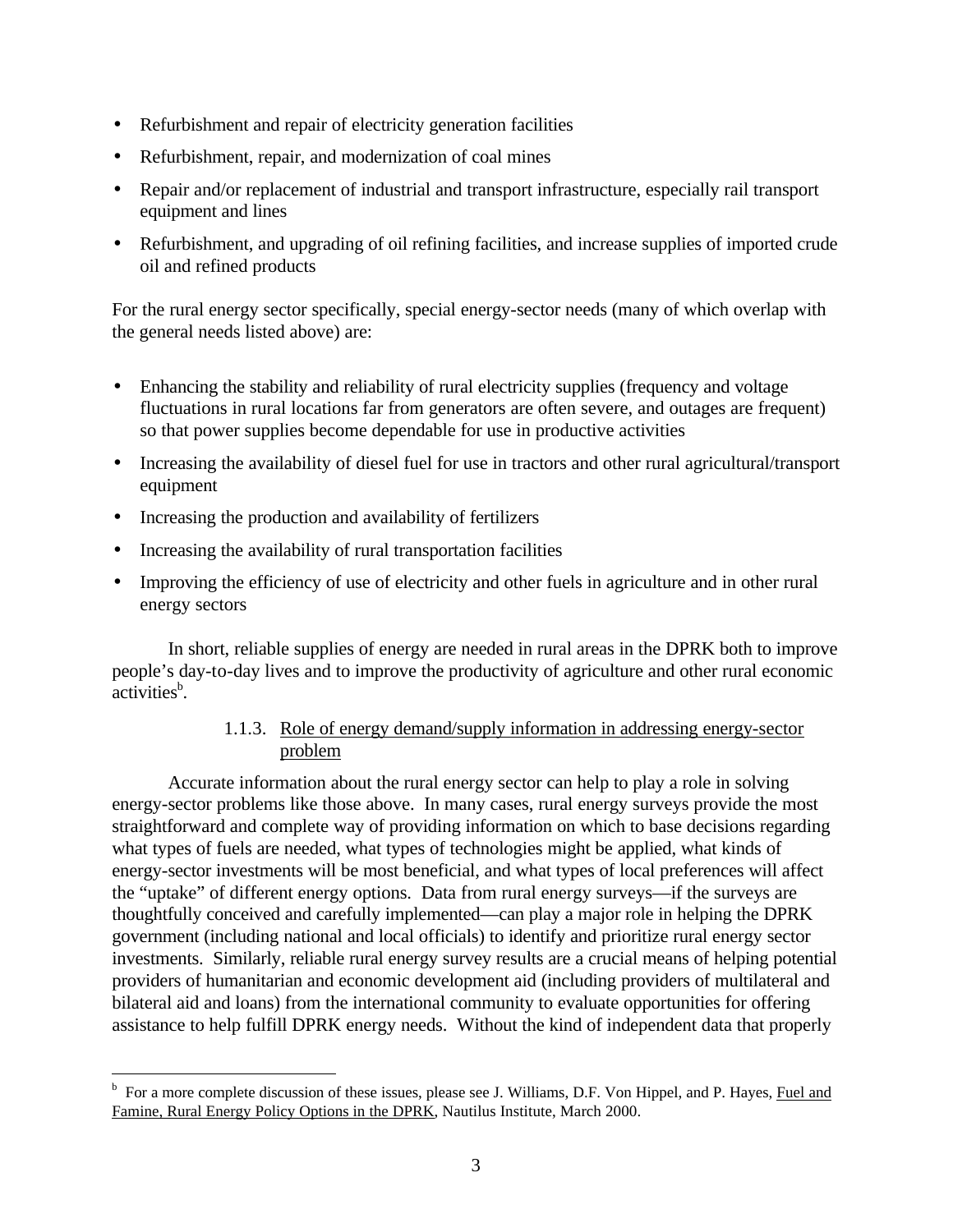carried-out rural energy surveys can supply, bilateral international organizations will find it much more difficult to justify specific aid or investments in the rural energy sector of the DPRK.

#### 1.1.4. Overall goal of paper

This paper reports on an initial energy survey carried out in a rural village in North Korea. The goals of this paper are to describe the conduct of this initial energy survey, to evaluate the findings of the initial survey, to provide an estimated statistical "picture" of energy use and related activities in the surveyed village, and to relay the insights of the project team on the process of fielding and carrying out rural energy surveys in the DPRK.

# *1.2. Physical Setting of Project*

The Nautilus/KANPC Wind Energy Project is set in the village of Unhari in Onchon County, the DPRK. Onchon County is located on the western coast of North Korea at approximately  $38^{\circ}$  53' North latitude and  $125^{\circ}$  12' East longitude, approximately 50 kilometers west-southwest of Pyongyang. Unhari is located on the coast of the West Korea Sea (also called the Yellow Sea), and includes reclaimed tidal flats that extend approximately two kilometers west from the village toward the sea. These reclaimed lands are used for rice cultivation. Figure 1-1 shows a map of the DPRK**.**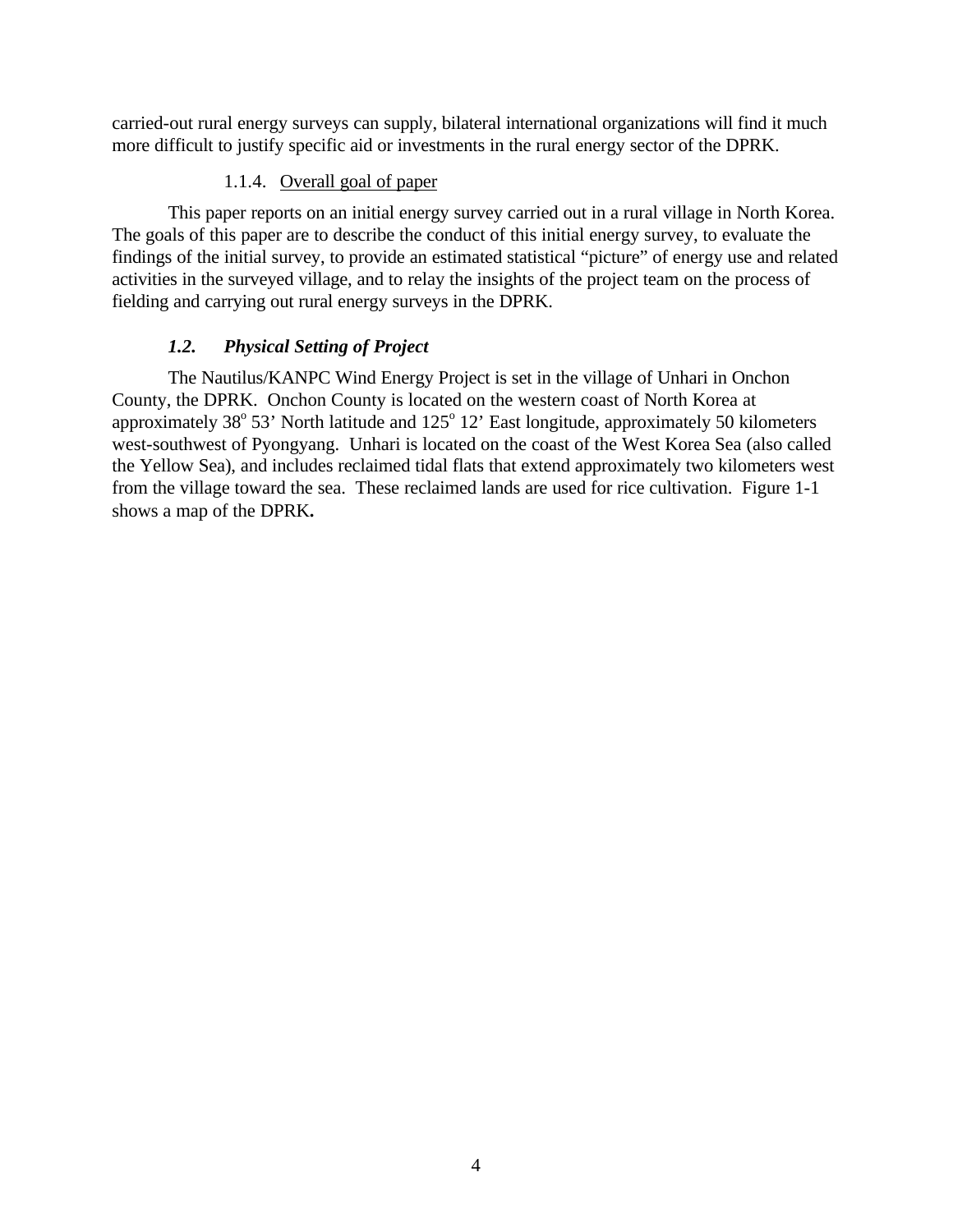

The village of Unhari actually includes the dwellings and other buildings associated with two farm cooperatives. The March 3rd Cooperative Farm of the village of Unhari—which hosted the wind energy project and the associated energy survey reported on here—includes about 500 households and has an reported total population of approximately 2,300 people. The area associated with the March 3rd Cooperative adjoins the territory of another cooperative to the south. From this point on in this document, for simplicity, we will refer to the dwellings, territory, and equipment associated with the March 3<sup>rd</sup> Cooperative Farm as belonging to the "village" or to "Unhari", even though the physical area that is the village of Unhari, strictly speaking, encompasses both cooperatives. Figure 1-2 shows a view of the area of Unhari village and its associated rice fields. The pointer in Figure 1-2 indicates the area in which most of the village dwellings and associated structures are located. The gridded area below the pointer indicates the village rice fields, with the seacoast shown at the bottom of the picture.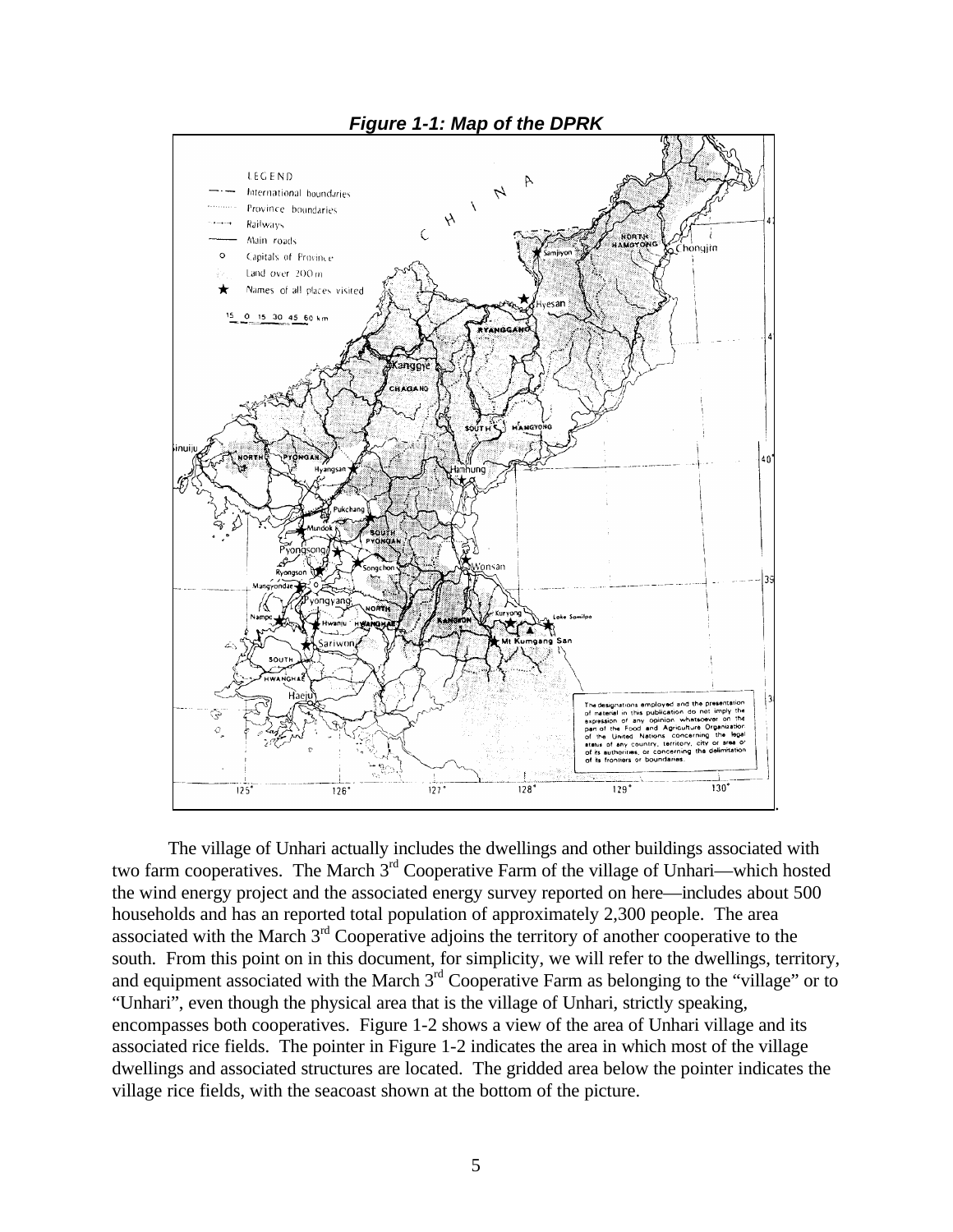

*Figure 1-2: Unhari and its Associated Fields and Surroundings*

The residential dwellings in the village (that is, the March  $3<sup>rd</sup>$  Cooperative Farm), and the schools, medical clinic, and other services associated with them, are contained in an area of about 5 hectares. The village also controls a total of 850 hectares (ha) of nearby irrigated fields, including 800 ha of rice paddies and 50 ha of vegetables. The residential dwellings in the village are laid out in a rectangular area about 100 meters deep (roughly east-west) by 700 meters long (roughly north-south), with dwellings set in a grid of five or six rows by 30 columns. The area of dwellings is divided by roads and drainage channels into four "blocks". Unhari is served by electricity from the grid, but outages are frequent, and grid power quality is low (as discussed in section 3 of this report). All of the households included in the rural energy survey did have electricity service.

To the north of the area of residential dwellings is an area of vegetable fields, which were planted in cabbage during the project missions. The towers for the wind power turbines were set up in this cabbage field. The "powerhouse" containing the control equipment and battery bank for the wind power system was built at approximately the north-west corner of the residential area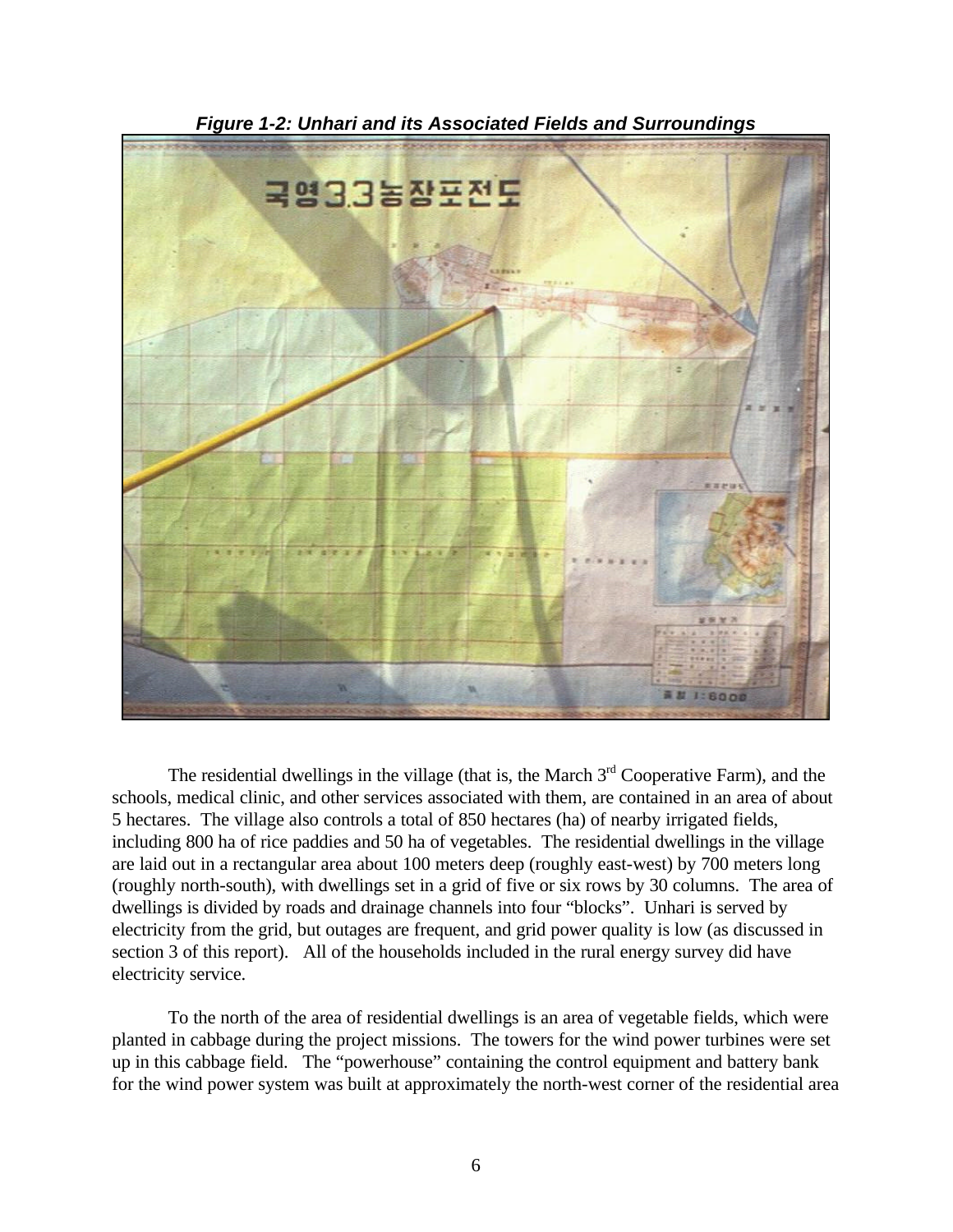and adjacent to the field area. A small hill rises to the north of the area of cabbage fields. A commemorative park area is at the base of the hill, and a military installation lies beyond.

The village of Unhari, at least that portion of it associated with the March  $3<sup>rd</sup>$  Cooperative Farm, has had a relatively brief history. The Cooperative was established and constructed in 1974, reportedly as a consequence of an "on-the-spot" instruction by President Kim Il Sung. The village was settled virtually entirely by a single group of military veterans, their spouses, and their families. It is unclear whether a substantial village existed on the site before 1974. Farm officials seemed to indicate that no previous village existed, which would be consistent with the village being formed for the purpose of cultivating reclaimed tidelands. The history of Unhari's establishment helps to explain why virtually all of the dwellings in the village were reported to be of the same age and are very similar in type, despite the variation in housing types that were observed as the team traveled through nearby towns<sup>c</sup>. The fact that the village was settled essentially all at once, and by military veterans, also explains the surprisingly narrow age distribution of the heads of household—as well as the age distribution of householders in general (see section 3.2)—that was found during the residential survey. Most of the veterans (heads of household), as well as their wives, are currently in approximately their early 50's, their children are generally young adults, and the relatively few young children that were reported in the surveyed households are typically the grandchildren of the couples that settled Unhari in 1974.

#### *1.3. Project Background*

To place the rural energy survey described in this paper in context, a few words on the broader wind energy project of which it was a part are in order.

The Nautilus/KANPC wind energy project was designed as a way to provide some humanitarian aid, in the form of technology and technical assistance from the United States, to people in an area of the DPRK that had suffered from recent natural disasters. Working carefully within the confines of the international sanctions on the DPRK and within the DPRK's own conditions for acceptance of assistance from abroad, project organizers agreed that a demonstration of renewable energy technologies in a rural village affected by recent weatherrelated disasters would be the most workable approach. Wind power was selected as the technology of choice because (a) wind power has been of keen interest to DPRK engineers for some time, (b) some areas of the DPRK have suitable wind regimes for power generation, (c) additional phases of a wind power program could easily involve assistance and technology from China, and (d) wind power equipment was found to be exportable to the DPRK under U.S. laws that prevailed in 1998. The Unhari site was suggested by KANPC and other North Korean agencies as fitting the criteria of possessing a suitable wind resource and being a flood-affected area, while being relatively accessible to Pyongyang and to freight transport facilities at Nampo<sup>d</sup>.

<u>.</u>

<sup>&</sup>lt;sup>c</sup> See section 3.3 for a description of the residential buildings in Unhari.

<sup>&</sup>lt;sup>d</sup> Nampo is a major port city on the West coast of the DPRK. Nautilus project team members were lodged in Nampo during each of the project missions, and material for the project not brought in by air was shipped by sea to Nampo.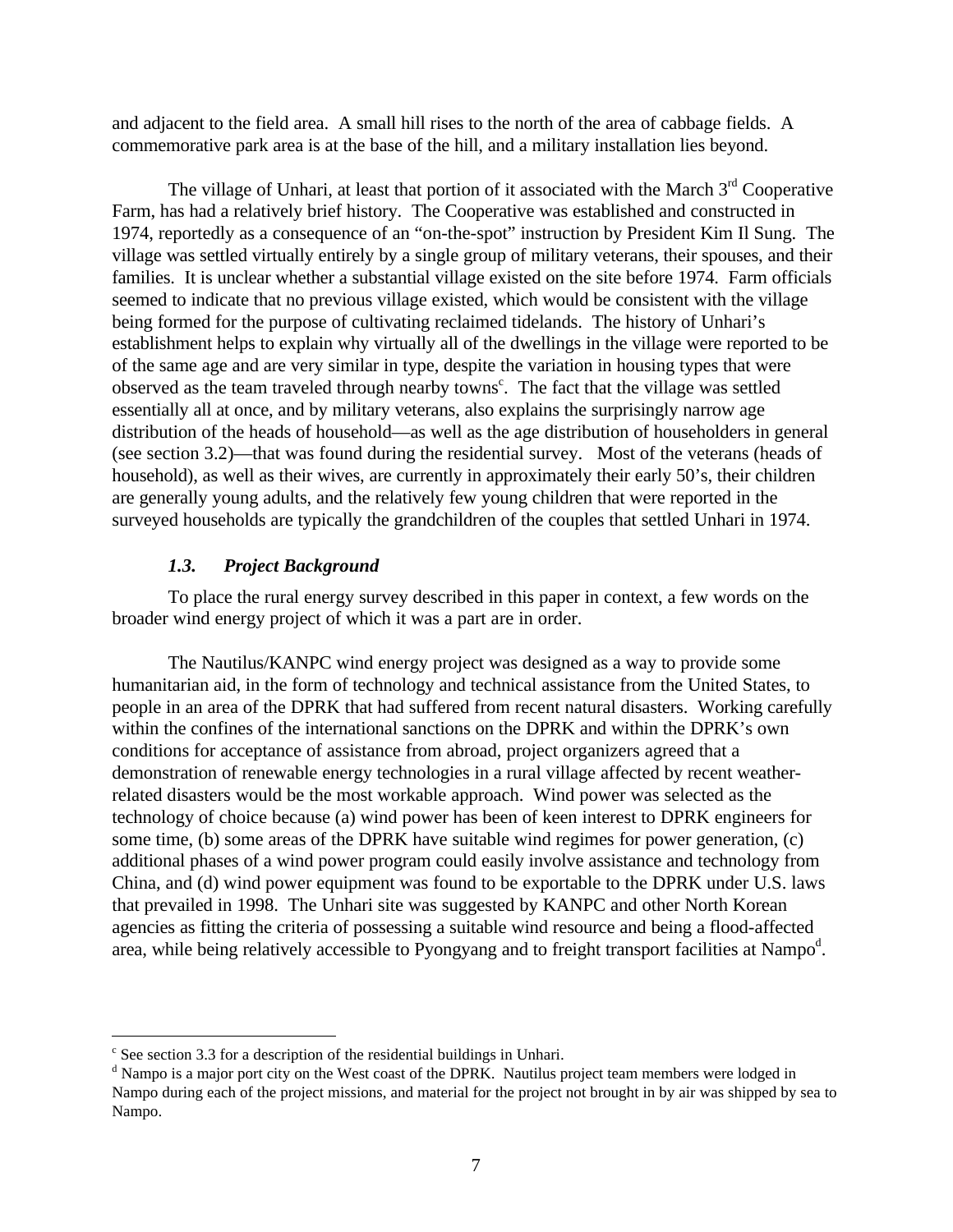In addition to the project's benefit in providing assistance to local residents and as a demonstration of technology, a major goal of the project was to show that a collaborative project involving technicians and organizers from the DPRK and from the United States could be carried out successfully and in an atmosphere of cooperation and trust.

Following the signing of the Memorandum of Understanding between Nautilus and KANPC (at the conclusion of the November 1997 study tour of DPRK engineers to the United States), a first mission of the Nautilus project team to the Unhari site (and other candidate sites) was organized. This mission was carried out in May of 1998, and included meetings with local and county officials, installation of a tower on which wind monitoring equipment was mounted, and training of DPRK engineers in reading and reporting wind data. The second mission of the Nautilus team took place over two and a half weeks in late September and early October. The goals of the second mission were:

- 1. To install seven small wind generator units (ranging in size from 500 to 4500 watts of capacity);
- 2. To install and connect power conditioning, electricity storage, and system monitoring equipment;
- 3. To connect the village clinic, the village kindergarten, and as many households as practicable to the wind power system;
- 4. To supply the connected residences and other facilities with energy-saving devices such as compact fluorescent light bulbs, and;
- 5. To carry out an initial rural energy survey in the village.

Within the project, the survey played a crucial practical role in that it allowed Nautilus and DPRK technicians to reliably estimate the electrical loads that the village households and other facilities were likely to place on the wind power system, as well as to estimate the timing of those loads. Coupled with the data on wind regimes and information about the status of the local grid, the survey data ultimately allowed the project team to figure out how many households could reliably be connected to the wind power system. Connections to 20 households only were completed at the end of the second project mission in the pilot phase, pending obtaining a more complete picture of the actual load and wind energy system characteristics—information ascertained in the course of supplying electricity. Ultimately, and by decision of the villagers, 60 households were connected to the wind power system.

The rural energy survey component of the project also had a broader motivation within the overall scope of engagement of the DPRK in international activities. By cooperating in the performance of a relatively rigorous, if initial, survey of householders, the North Korean counterparts in the project demonstrated their willingness to help collect and to make available the information necessary to carry out a technical energy assistance project. As the types of data that are produced in an energy survey are necessary for a variety of development, electricity infrastructure refurbishment, renewable energy, and energy efficiency improvement projects, the cooperation of DPRK authorities in permitting this rural energy survey to be conducted can be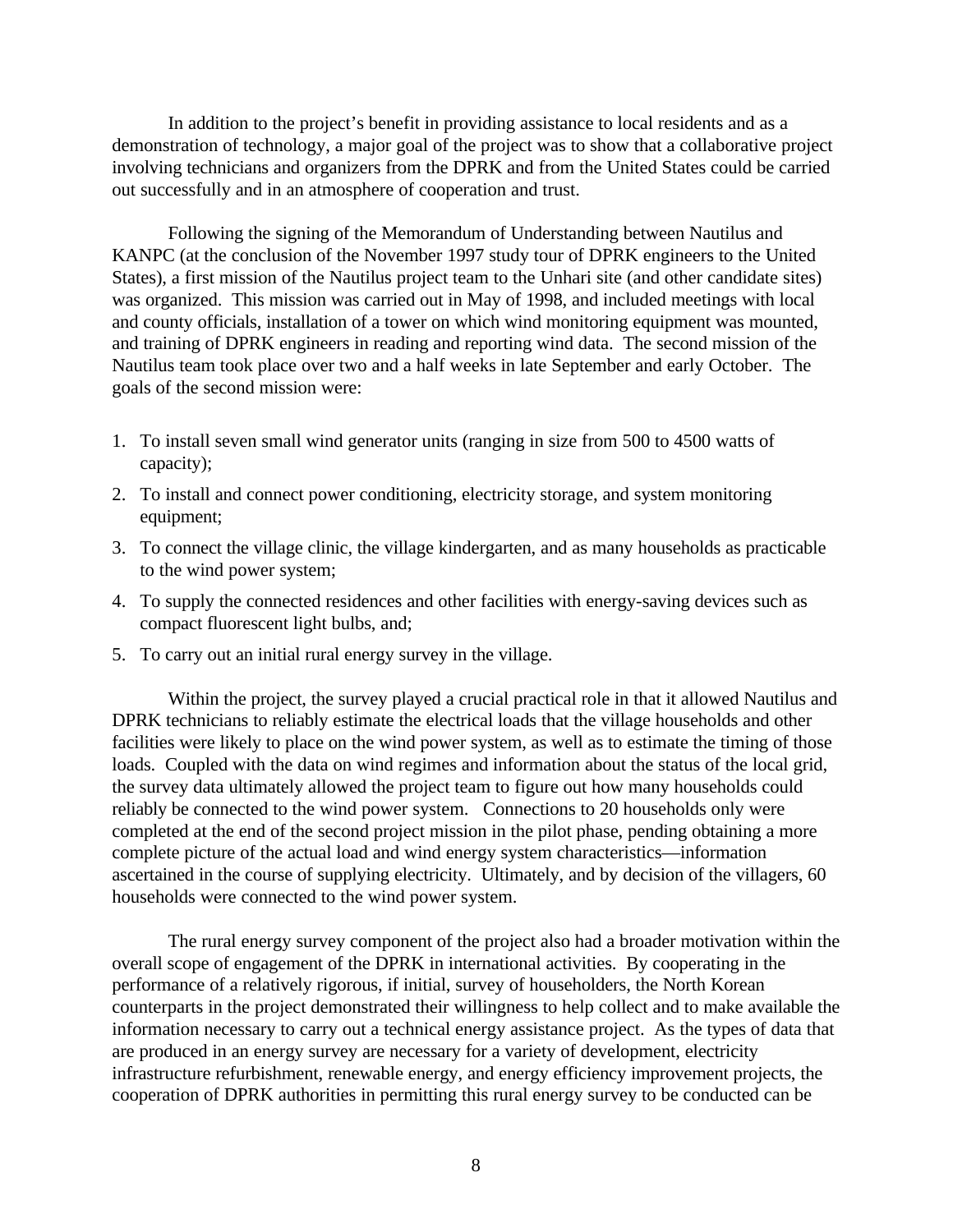viewed as a first step in implementing larger and broader projects with Nautilus and with other participants from the international community.

# *1.4. Brief Description of Survey*

Section 2 of this paper provides a more detailed description of the structure and conduct of the rural energy survey. A general description of the survey is provided here.

# 1.4.1. Organization of household survey

The rural energy survey was carried out by a team of North Korean interviewers, and guided by a member of the Nautilus project team. The Nautilus team member accompanied the DPRK team on visits to five households at the beginning of the survey, and also, near the end of the survey, on visits to several previously surveyed households for the purpose of asking followup questions. The interviewers were provided with a survey instrument composed of 20 individual forms, with varying numbers of questions on each form. The survey questions were written in English, but were translated into Korean by the survey team when householders were interviewed. The responses of the householders to the interview questions were recorded on the survey form. The survey team was supplied with tape measures, a scale, and a volt/amp/ohm multi-meter to take measurements during the interview process. The household sample for the survey was divided into two parts. The first 47 of the 67 households interviewed were located in the block of houses closest to the powerhouse, and were chosen by local authorities as being the households most likely to receive electricity from the wind power system. The choice of surveying households that were candidates for connection to the wind power system was also a pragmatic one, as it helped householders to more readily accept the intrusion of the survey team into their homes at a busy time of year. The final 20 sample households were chosen at random from among the households in the other blocks of homes in the village.

# 1.4.2. Coverage of the household survey

The household survey component of the rural energy survey included data collection in the following general areas:

- **Demographic** information, including the ages and numbers of household residents, levels of education, and number of wage-earners
- Information on the size, type, and configuration of the **dwelling** used by the household
- Information on which **fuels** are and have been in use by the household
- Information on home **space heating** appliances and fuels in use
- Data regarding household **electricity** connections to the grid and tariffs paid for electricity.
- Data on the **end-uses that electricity** is currently used for in the household
- Data on the use of **electric lighting**
- Data on the use of **automotive batteries** to provide electricity
- Information on the use of **non-electric lighting**
- Information on the use and ownership of **electric appliances**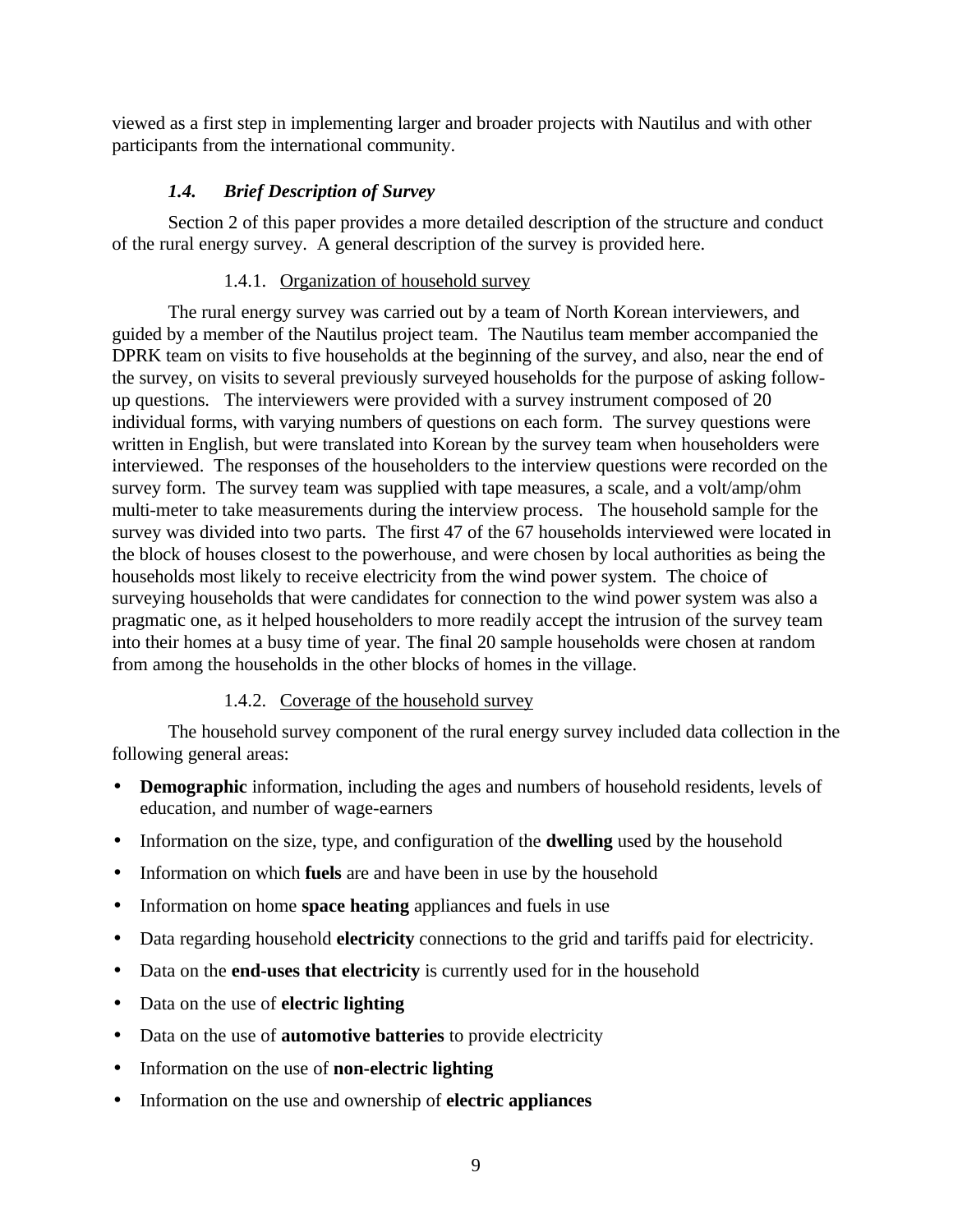- Data on the use of **electric cooking devices**
- Information on **non-electric cooking and water heating** devices and fuels used
- Information on energy use for providing **goods and services** for others outside the household
- Information on **sources of fuels** used in the household
- Data on supplies and collection of **wood** and of **biomass fuels**
- **Miscellaneous** information on a number of topics, including water use, the number of electrical outlets, planned appliance purchases, division of household expenditures, and the voltage level in the household at the time of the interview

# 1.4.3. Coverage of other village energy uses

The portion of the survey devoted to collecting information about energy use in areas of the village other than households was less formal and structured than the household survey. A set of survey forms was used to guide on-site interviews in the village clinic and kindergarten, as well as in-office interviews with the Farm Manager (in effect, the village leader) and other local officials. The interview process, however, often led to questions and topics beyond the coverage of the survey forms. In this initial survey effort, it was not possible to cover all energy end-uses in the village in exhaustive detail. Nonetheless, information on energy use in areas such as water pumping, public bathing facilities, village services, tractor usage, and other end-uses (as reported later in this paper) were obtained, in addition to detailed information on lighting and appliance use in the clinic and kindergarten. Some follow-up data collection via interview was done during the September/October 2000 Nautilus mission to Unhari.

# *1.5. Guide to Remainder of this Paper*

The remainder of this paper is organized as follows:

- **Section 2** details the organization and conduct of the Unhari rural energy survey;
- **Section 3** presents the results of the household portion of the survey;
- **Section 4** describes the findings of the survey with regard to non-household uses of energy;
- **Section 5** provides an analysis of survey results, including an estimated (and preliminary) energy balance for the village, and an overall load curve for power use in the village; and
- **Section 6** focuses on the major lessons learned during the survey portion of the project, and on potential next steps in extending and replicating rural energy surveys in the DPRK.

**Annex A** to this paper provides a printout of the survey form used in interviewing household residents, and **Annex B** supplies the form used as a guide in collecting information on non-household energy use, **Annex C** provides a compilation of detailed results, by question, from the household energy survey and **Annex D** shows additional results of analysis of the survey data.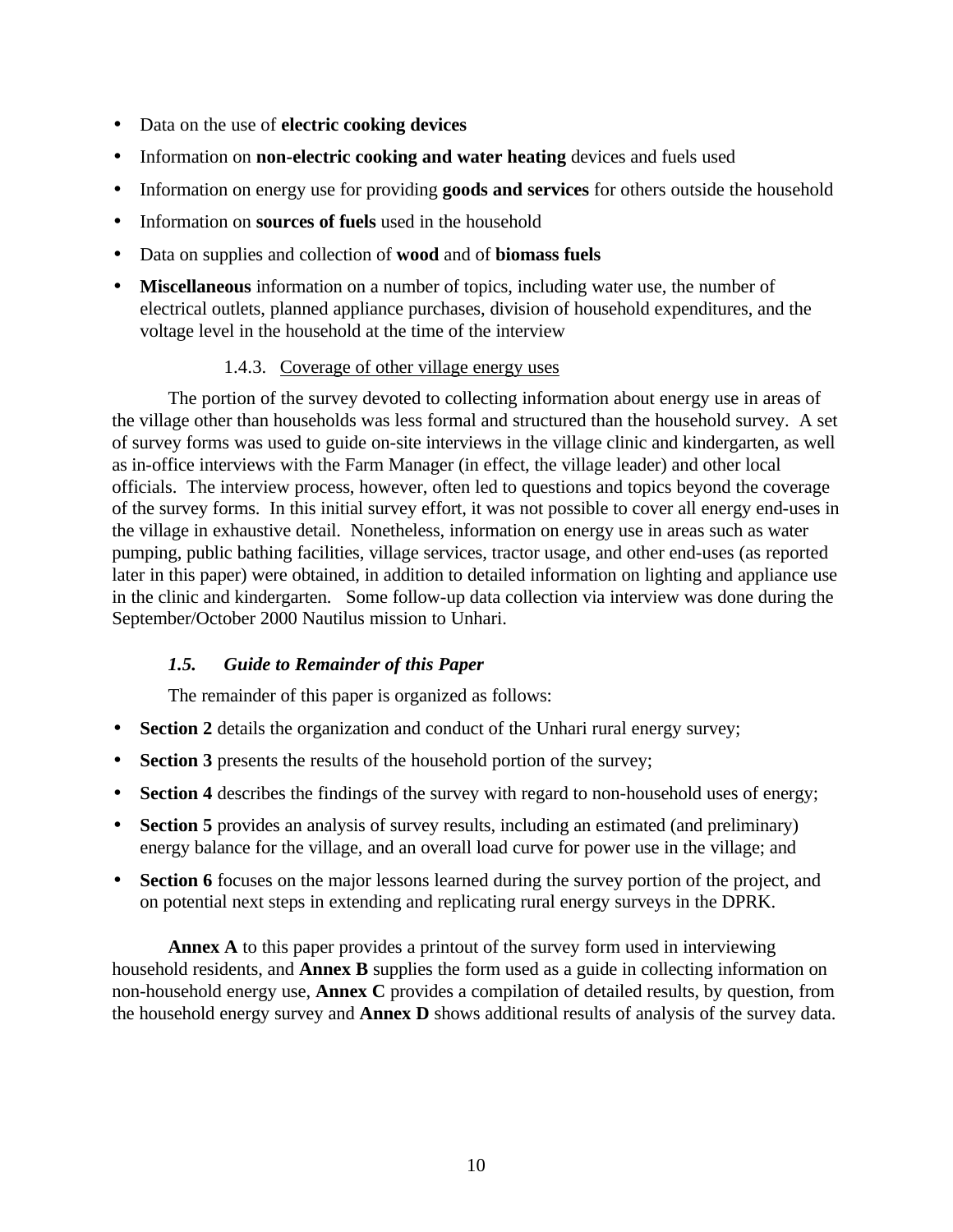# **2. Methods of Rural Energy Survey**

#### *2.1. Introduction*

As this rural energy survey effort was, insofar as is known by the project team, the first of its kind in the DPRK, it was necessary to adopt a general, but flexible, approach to conducting the survey. For the household sector, a semi-generic survey instrument was prepared for use in conducting interviews with individual householders. This instrument was modified as the survey team learned more about the village. For non-household energy uses, a generic survey form was also prepared, and was used as a rough guide during interviews with village leaders.

The survey effort was led by a Nautilus project team member, and staffed by three North Korean counterparts, including two specialists from the Institute of Non-conventional Energy Development, DPRK Academy of Sciences, and a translator from KANPC. Initial entry and processing of household survey data (using a Microsoft Excel workbook) was carried out as data became available. Initial survey results were used (as noted above) in deciding upon the loads to be connected to the wind power system. Data from surveys were augmented, wherever possible, by visual observations, and by informal discussions with North Korean project team members and villagers. A small sample of local coal was obtained and was analyzed by a commercial laboratory in the United States.

#### *2.2. Structure and Origin of Household Survey Instrument*

The overall structure and origin of the form used to guide household interviews and to collect household energy data is summarized below. Annex A provides a printout of the household survey instrument as it was used in the DPRK.

#### 2.2.1. The household energy use survey form

The survey form (or instrument) used during the Nautilus/KANPC DPRK Wind Energy Project is similar in structure to forms used by international organizations in other countries and applications. The form itself is in English, although key phrases were translated into Korean by the interview team to facilitate the interview process. The survey form has 20 separate parts. Most of the questions were designed to be multiple choice (or yes/no) questions, with the interviewer writing a number corresponding to the interviewee's response in a coded box on the right hand side of the form. In some cases, questions call for numbers (for example, number of householders) or for short answers—in these cases, responses were entered directly, again in response areas on the right-hand side of the form. Part 20 of the instrument provides an area for entry of interviewer notes or for noting responses to additional questions.

#### 2.2.2. Elements of the survey instrument

The 20 parts of the household energy survey are as follows:

1. Survey Cover Page: The survey cover page provides areas for the entry of a "family identification number" (a three digit identification code), the survey date, the name of the survey respondent, the address of the household, the location of the household (what part of the village), and the type of housing construction used in the surveyed dwelling.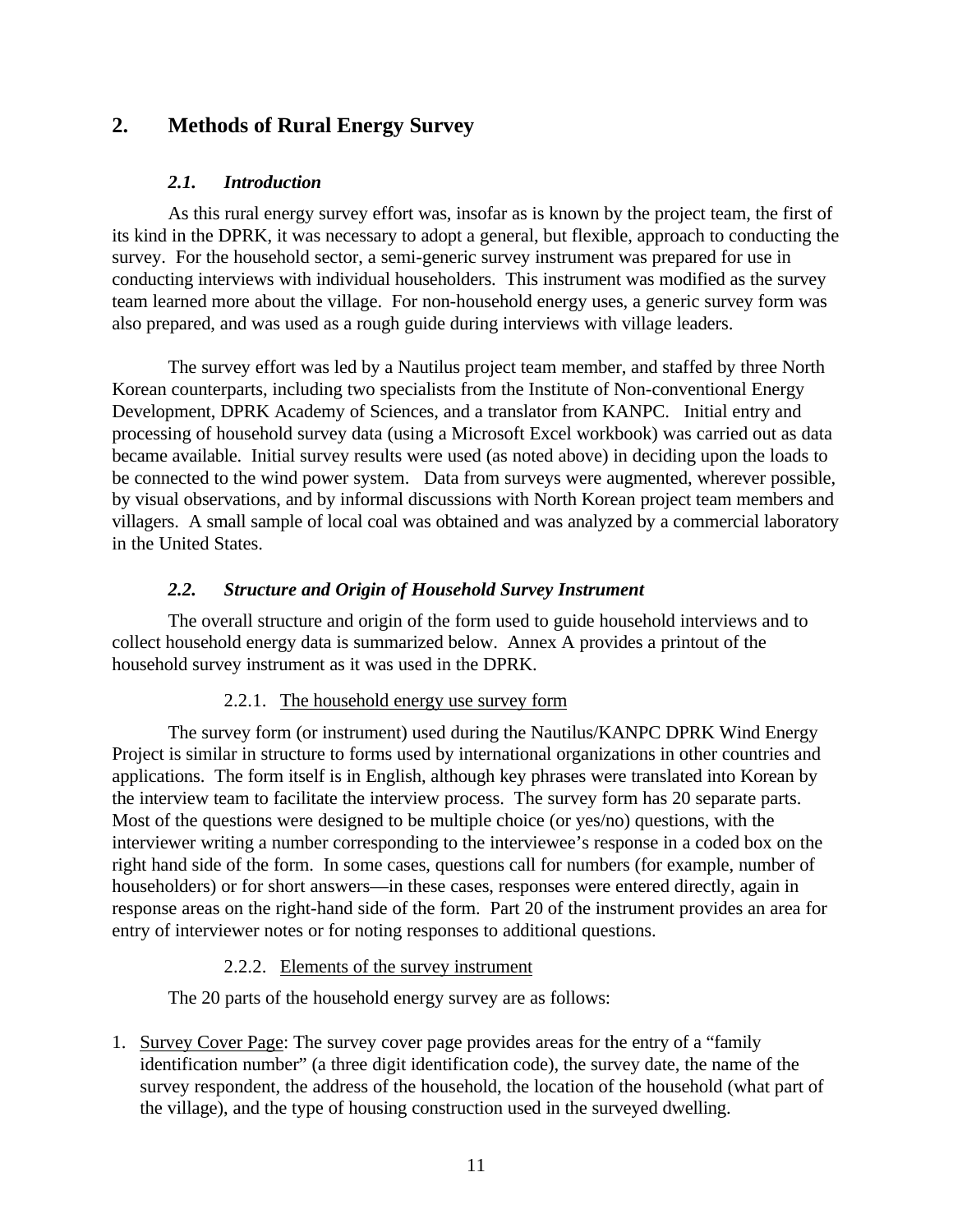- 2. Social and Demographic Data: This sheet was used to collect information on the sex and age of the survey respondent, the educational level of the respondent, and the relationship of the respondent to the head of the household. Sheet 2 was also used to collect data on the number and age of household members, the identity of the member of the household who does the cooking for the household, the highest level of educational attainment among household members, and the number of persons in the household who are wage-earners.
- 3. Housing Unit Data: This sheet includes questions about the type of dwelling unit (for example, whether the household is lodged in a detached house, row house, or apartment), whether the home is occupied year-round, and whether the home is used to provide services to persons outside of the household. Also included in this sheet are questions about the number and type of windows and doors in the dwelling, the number of rooms and bedrooms in the dwelling, the floor area of the dwelling, and the use of space heating.
- 4. Identification of Current Fuel Types Used: In responding to the questions on this sheet, householders were asked whether or not they currently used each of 13 different fuels, including electricity (by source), petroleum fuels, coal, charcoal, firewood, and other biomass fuels.
- 5. Identification of Past Fuel Types Used: This sheet asks for the same information as requested in sheet 4, but asks whether the fuels have been used for any activity within the past five years.
- 6. Home Heating: Here, respondents were asked what types of heating systems were in use, whether householders were satisfied with the amount of heat received, the number of months per year that heating is used, the types and amounts of heating fuel used, and specifics about household manufacture of coal briquettes.
- 7. Electricity Connection and Consumption: Questions on this sheet ask whether householders use electricity from the local grid, and if so, for how long grid electricity has been available. Additional questions on this sheet ask about electricity prices and electricity metering arrangements.
- 8. Current Electricity End-Uses and Services: This sheet presents a roster of 12 possible electrical end-uses, ranging from cooking to television to air conditioning. Homeowners were asked whether electricity was used for each of the listed end-uses, as well as about use of electricity for home "businesses". Sheet 8 also asks about interruptions in electricity services.
- 9. Past Electricity End-Uses and Services: This sheet was designed to ask about past electricity uses in the event that electricity was not available but was previously used. The sheet was ultimately not used for the Unhari survey (as each of the households did have grid electricity service at the time of the 1998 survey).
- 10. Electric Lighting: On this form, the number, type (incandescent or fluorescent), and capacity (watts) of lighting equipment used in the household was recorded, as was the householder's estimates as to how many hours and at what times of day each of the bulbs was typically used.
- 11. Automotive Battery Use: This sheet provides questions about the use of automotive batteries for electric end-uses. Those householders using auto batteries were asked about the end-uses for which they used the batteries, and about the cost (including recharge cost) and longevity of the battery system.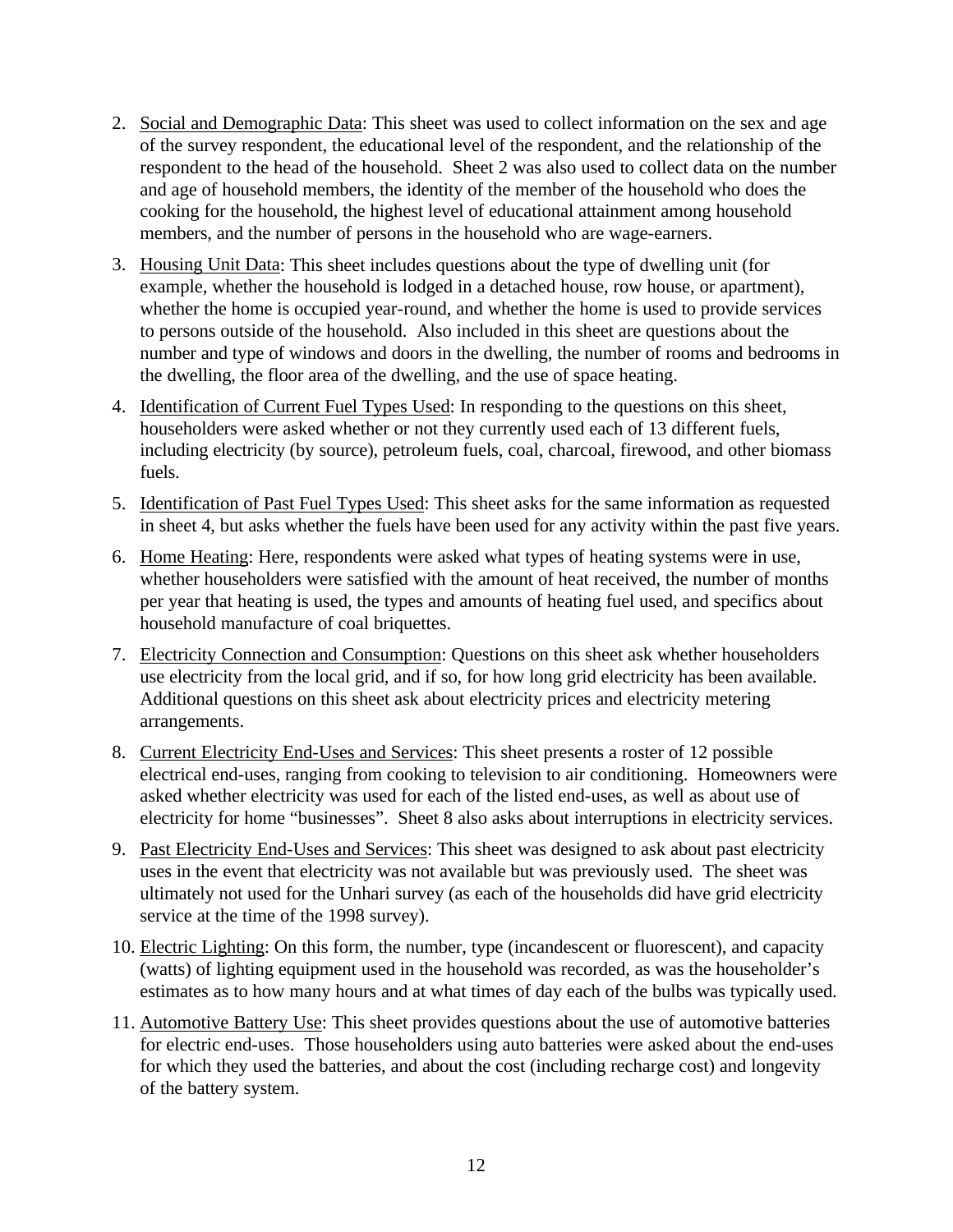- 12. Non-electric Lighting: Questions on this sheet were used to obtain information about the use of kerosene lamps and candles as supplemental lighting fuels, including the regularity with which non-electric lighting was used, the amount of time fuels were used, and the amount of fuel used per unit time.
- 13. Electric Appliance Ownership and Usage: This sheet provides questions regarding the ownership, size, wattage, usage, and timing of usage of eight different types of electric appliances.
- 14. Electric Cooking Appliance Ownership and Usage: Similar to sheet 13, sheet 14 asks about the ownership, usage, and time of usage of rice cookers, electric hot plates, and electric ovens.
- 15. Non-electric Cooking and Water Heating: On this form, the types of non-electric cooking devices used by the household were recorded, along with the type and amount of cooking fuels used, the use of fuels for heating water for bathing, and the use of fuels for boiling pig food.
- 16. Electricity and Other Fuels Used in the Household to Provide Goods and Services for Others: This form was used to record the types of equipment and fuel used for "business" activities such as sewing and hair care.
- 17. Sources of Fossil Fuels and Charcoal Used in the Household: This sheet includes questions regarding the sources and prices of fossil fuels (including coal and petroleum fuels) and charcoal used in the household.
- 18. Sources and Time Budgets for Collection of Wood Fuels: This form was designed to collect information about the sources of wood fuels used in the household, on the time required to collect wood fuels, on the difficulty in collecting wood fuel, and on the identity of household members who typically were involved in fuel collection. As no households in the Unhari survey reported using wood fuels, this sheet was not used.
- 19. Sources and Time Budgets for Collection of Non-wood Biomass Fuels: This sheet asks the same set of questions as does sheet 18, but focuses on non-woody biomass fuels.
- 20. Interviewer Note Sheet: Although intended as a repository for notes on each interview, sheet 20 was augmented to provide questions about the number of electrical outlets in each household, on the timing and amounts of water usage, about future planned purchases of electrical appliances, and about the pattern of household expenditures. Voltage measurements taken by the survey team were also recorded on sheet 20.

# 2.2.3. Similarity of survey instrument with those in use by other groups

The household survey instrument, prepared prior to the mission, was based to a large degree on similar instruments used for rural energy surveys by the World Bank and others. Methods documents and survey instruments prepared by the ESMAP (Energy Sector Management Programme) group of the World Bank and UNDP<sup>6</sup>, and by the Living Standards Measurement Study group, also of the World Bank<sup>7</sup> were used, as were other references on formal and informal survey methods<sup>8</sup>.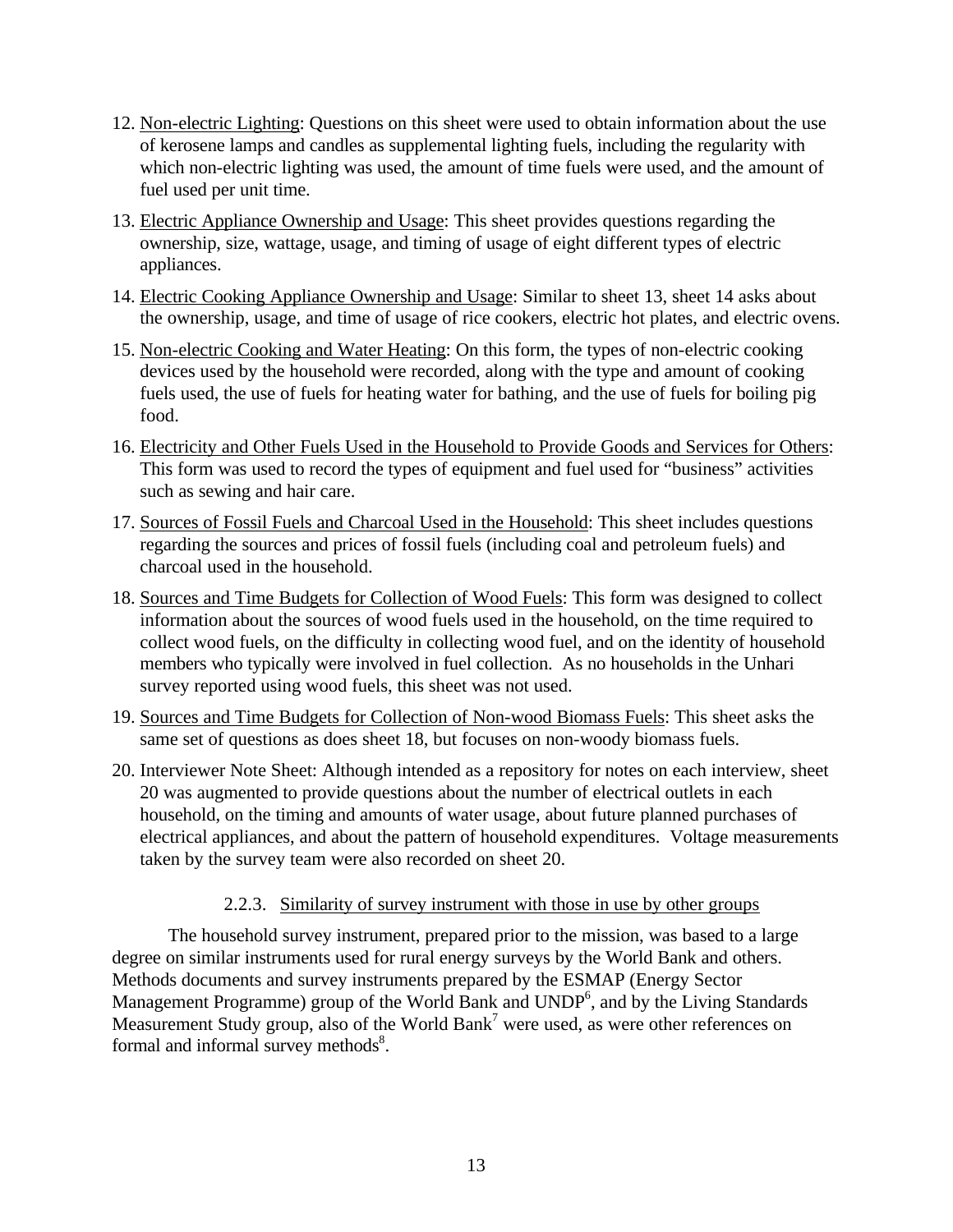Although the development of the draft survey instrument was informed to a limited extent by information on DPRK conditions, a copy of the draft proposed survey instrument was also provided to the DPRK project counterparts during the first mission of the Nautilus team to the DPRK in May of 1998. At that time, a briefing presentation was made in Pyongyang so that DPRK counterparts could acquaint themselves with the overall survey approach, and could have a chance to suggest changes to the survey instrument before the implementation of the survey during Mission 2 of the Nautilus team. In addition it was necessary, as was recognized at the outset of the project, to make some modifications to the instrument once the survey (during Mission 2) was underway.

#### 2.2.4. Survey instrument used for other energy use sectors in the village

A general survey instrument was prepared as a tool for collecting data on non-household energy uses in the village. This set of survey forms included sheets for collection of the following types of data:

- Village characteristics, including population, number, and types of households; village landuses; the average income per capita; the location of the village relative to roads and to the county seat; and the status of village electrification.
- Information on energy use in and other characteristics of public facilities in the village, including questions to determine the type and amount of fuels used (and, for electricity, the timing of power usage) in village schools, meeting halls, health clinics, dining halls, and public bathing facilities.
- Information on overall village-level energy use, including questions on the use on monthly use, by season, of fossil and biomass fuels, plus questions to compare the current use of these fuels with usage of five years ago.
- Wood and biomass resource assessment, which provides questions asking the respondent to assess the change in wood and biomass resources over the years.
- A set of somewhat open-ended questions, including questions about industrial activities in the village and the use of fuels for those activities, plus a space for interviewer notes.

A printout of the non-household survey forms described above is provided as Annex B to this paper. In practice, the questions on these forms were used only as a rough guide in the project team's interviews of local officials, as is was necessary to modify questions as the interview proceeded in order to take into account "on the fly" what was learned about the village.

# *2.3. Organization and Implementation of Survey Effort*

The survey portion of the Nautilus/KANPC Wind Energy Project had to be accomplished in a very limited amount of time, and under relatively unusual conditions. As such, it was not possible to undertake rigorous training of interview team members, or to select the sample of households to be interviewed in an entirely random manner. The general conduct of the survey is described below.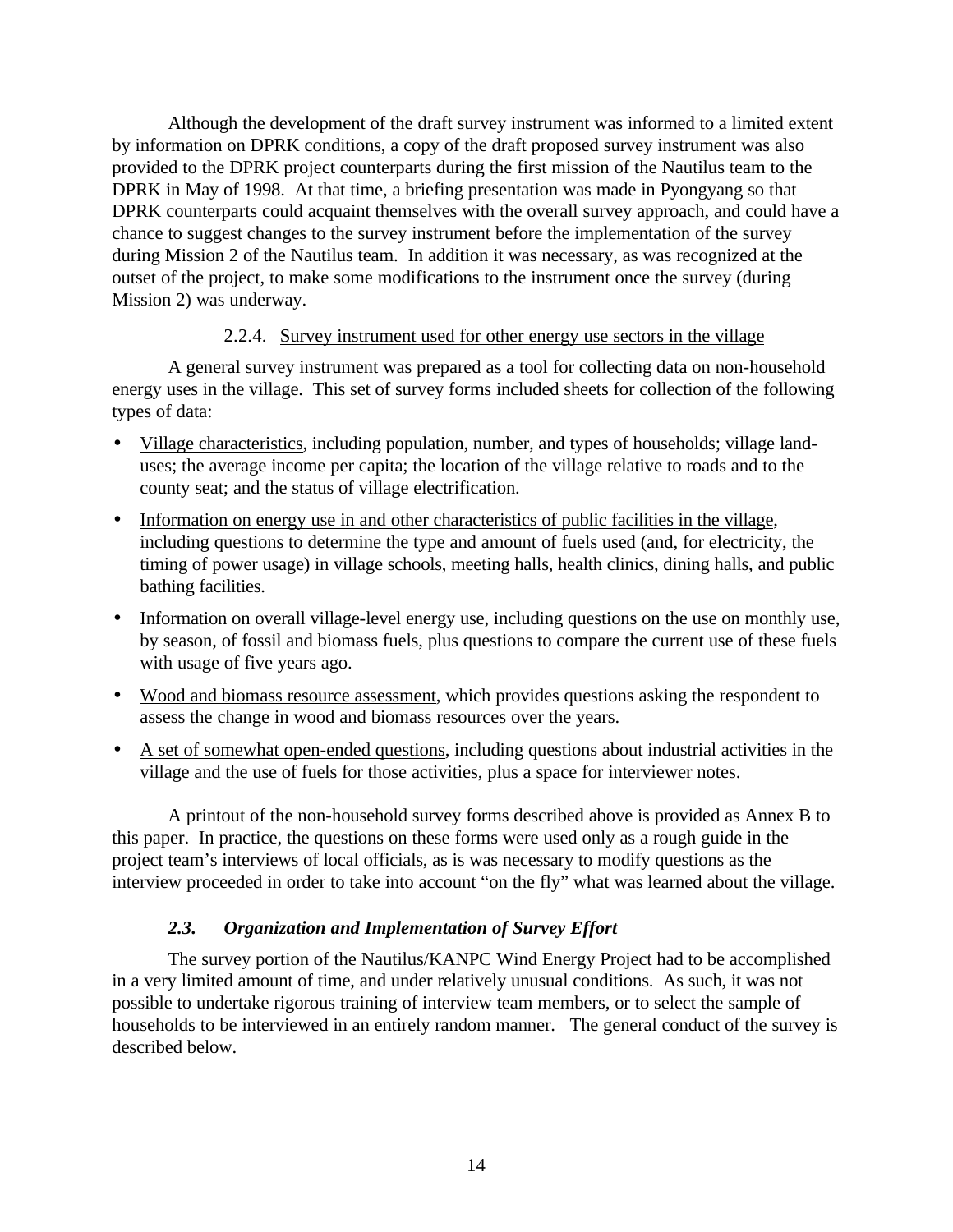#### 2.3.1. Survey personnel and training

In addition to the Nautilus project team member, who acted as the leader of the survey team, three North Korean counterparts were assigned to assist in the survey. Two team members were from the Institute of Non-conventional Energy Development, and were thus familiar with general energy issues. The third North Korean member of the team, from KANPC, acted as team translator as well as participating actively in the interview process.

The Nautilus team leader provided a briefing on the survey methods and goals to the project team members, and the team as a whole spent several hours reviewing the draft household survey forms to assure that all team members understood the language and intent of the questions. In a limited number of cases, Korean team members suggested alternative questions, or suggested that specific questions were not necessary<sup>e</sup>.

Following this briefing, the Korean survey team and the Nautilus team leader were joined by several local officials, who guided them to first one and then several other households. During these first few interviews, the Korean team learned what was expected during the interview process—including where more detailed questioning was required and which forms could be completed rapidly. In addition, the survey team was able to identify additional questions that needed to be asked in order to obtain the necessary information for determining the number of households to be hooked up to the wind power system. Visiting several households in the village also allowed Nautilus team members to visually confirm the reasonableness of the results and methods of the interviews carried out by the North Korean team (see below).

#### 2.3.2. Household survey sample selection

 $\overline{a}$ 

The household survey sample was divided into two parts: a pre-selected group and a randomly selected group. The first of these two groups of households, totaling 47 dwellings, were all located in the block of residences closest to the powerhouse where the energy storage and power conditioning equipment was located. These households were chosen by the Farm Manager and/or by the Assistant Farm Manager, and householders were asked to be at home (the survey took place during the harvest season, so many householders would ordinarily have been absent during the day) at times when the survey team would be visiting.This first group of households surveyed was selected by local authorities in large part because they were the households most likely to receive electricity from the wind power system. The choice of surveying households that were candidates for connection to the wind power system was a pragmatic one, as it helped householders to more readily accept the intrusion of the survey team into their homes at a busy time of year. Overall, the 47 households selected by village officials comprised 94 percent of the households in the block in which they were located, and as a consequence were highly likely to be representative of the housing stock in that block. Given the similarity of the dwellings in the village to each other (as discussed later in this paper), these 47 households were likely also representative of the village as a whole.

<sup>&</sup>lt;sup>e</sup> It should be noted that both the household and non-household survey instruments were reviewed prior to the start of the survey itself by the leader of the KANPC counterpart team. The KANPC team leader had no objections to any of the questions proposed.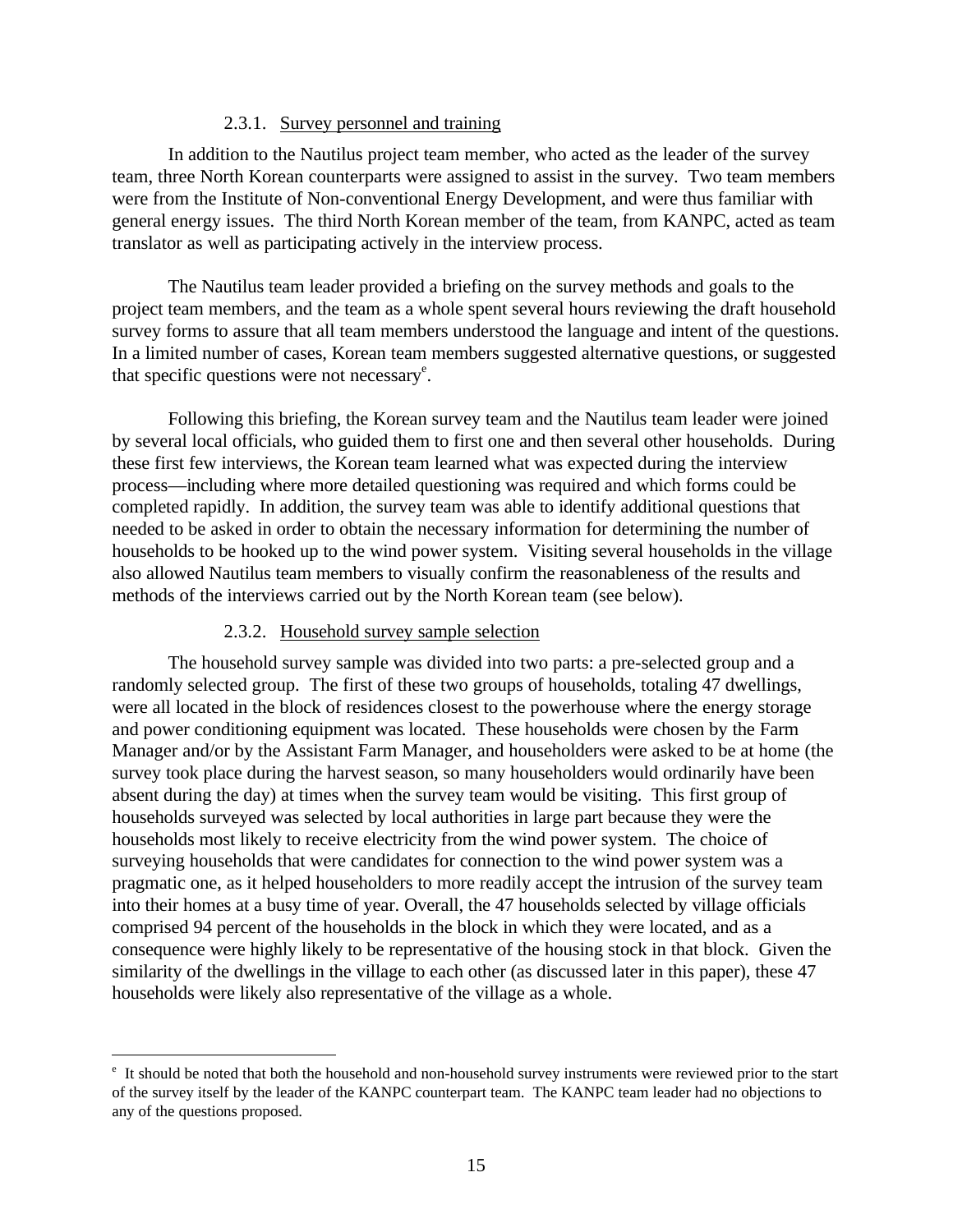For the final 20 households of the household survey sample, local officials allowed the survey team to select households at random from among the five other blocks in the village. The random selection was accomplished by assigning a number between one and six to each of the blocks, and to each "row" and "column" (relative North/South or East/West location) of buildings within each block. Three dice were then rolled to determine the block, and building within the block, to be visited. The Korean survey team then visited each randomly selected building and knocked on the doors of the households in each building until they found a householder present.

#### 2.3.3. Conduct of interviews and other in-home data gathering

In a typical interview, the survey team, sometimes accompanied by a local official, was greeted by a householder and led into the main room off of the kitchen. There everyone was seated, and the interview took place, with one team member responsible for reading the questions and clarifying questions and answers with the householder, and one team member responsible for writing down survey responses. The survey team also took a number of measurements and collected specific data by visual inspection. Measurements made included weighing and measuring coal briquettes, measuring rooms, and reading the nameplate wattage (or amperage) on selected appliances. The team also used a multi-meter to measure the resistance (and thus the wattage) of the most commonly used settings on clothes irons, and to measure the voltage in the household visited. Each household survey took approximately 45 minutes to one hour.

# 2.3.4. Interview techniques used for other rural sectors

To obtain information on non-household energy use, two approaches were used. For specific buildings that were to be connected to the wind energy system—the village medical clinic and kindergarten—the survey team (including Nautilus project team members) made site visits. These site visits included a combination of visual inspection of the facilities, and interviews—with the forms described above used as a guide—with personnel (doctors, the dentist, the school headmistress, local officials) from each facility. In order to obtain information on other village energy uses, the Farm Manager and other local officials were interviewed by the Nautilus survey leader, with the KANPC project team members serving as an interpreter.

# 2.3.5. Coal sampling

The Nautilus team requested, and were given, small (several hundred gram) samples of both raw coal and coal briquettes. These samples were provided from the kitchen of the village "guest house" where the project team members (both U.S. and North Korean) shared lunch with local officials. As such, these samples came from the same supplies as the coal used by the rest of the village. As the composition of the coal briquettes vary from maker to maker, however, it is not possible to say how representative the briquette sample is of the briquettes made and used in the households of Unhari. After the Nautilus team returned to the United States, sub-samples (approximately 250 grams each) of the raw coal and briquette samples were sent to a testing laboratory in West Virginia<sup>f</sup>, and the results of several selected standard tests of coal quality and composition were sent by the laboratory to Nautilus.

 f Standard Laboratories, Inc., South Charleston, West Virginia, USA.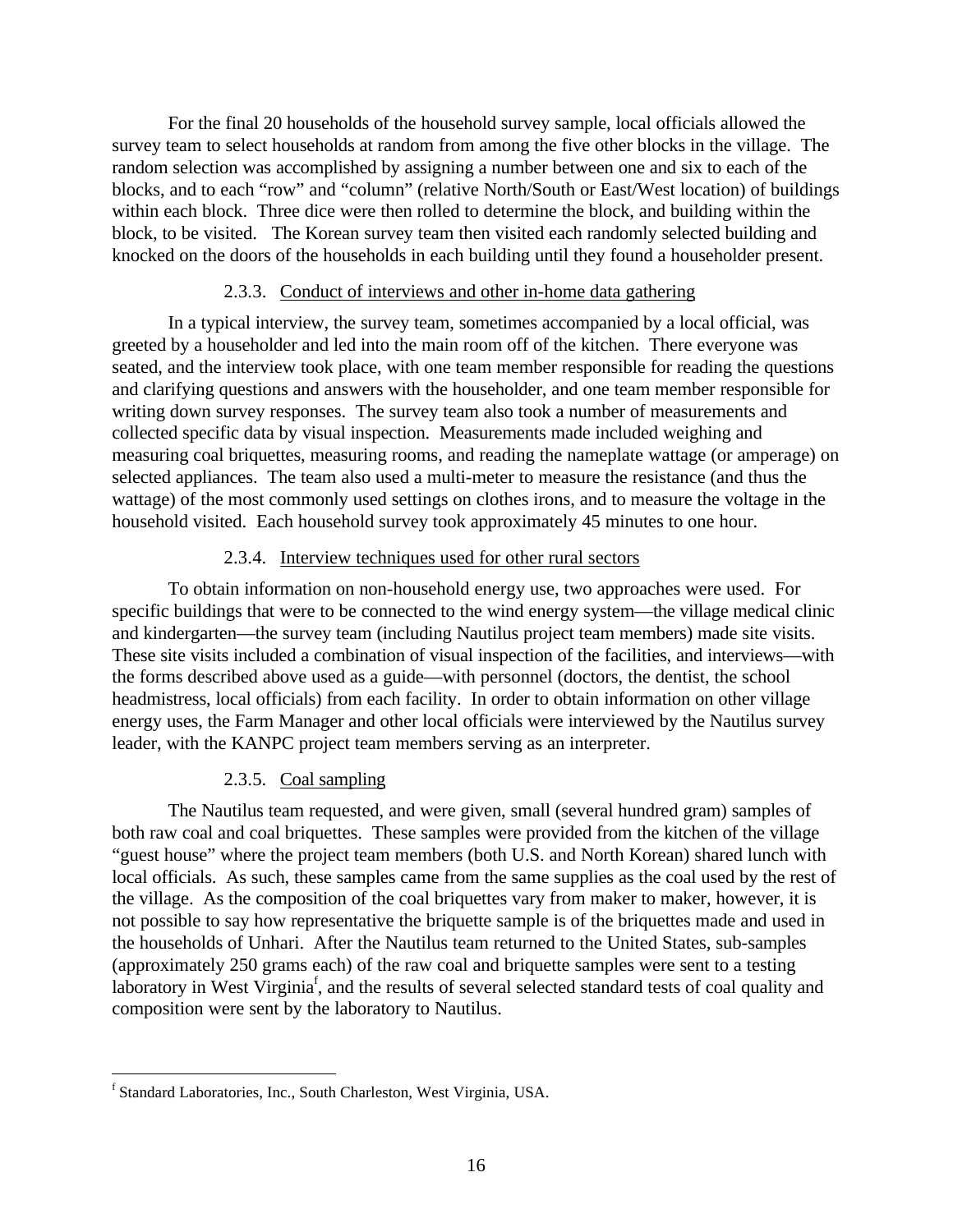# **3. Results of Household Survey**

#### *3.1. Introduction*

The section that follows presents the results of the household survey component of the Unhari rural energy survey. Roughly following the structure of the household survey instrument, this discussion presents the aggregate findings of the survey in the following categories:

- Demographics, including household structure, information about the population sampled, information on education, and data on the number of wage-earners per household;
- Dwelling Attributes, presenting findings on the type and size of the dwellings used by the households in the survey;
- Residential Fuel Uses and Prices Paid, including information on both past fuel use and current fuel use;
- Equipment and Appliance Ownership, including ownership of electric, coal-fired, and other devices;
- Status of the Electricity Grid, including grid connection status, the results of queries as to outages, and voltage measurements taken;
- Timing of Electricity Use, presenting information on the time of day during which appliances and other equipment are used;
- Water Use, describing the quantities of water used per household, and the timing of water use;
- Price Data Collected, in which the results of informal questions regarding the cost of selected items are described; and
- Coal Sample Results, which present the findings of chemical analyses carried out on two coal samples from the village.

Annex C to this paper provides a summary, in tabular form, of the results of the survey, largely on a question-by-question basis.

# *3.2. Demographic Structure of Sample*

A total of 67 household samples (each a combination of interviews and measurements) were completed over the course of nine days (September 23 to October 3, 1999, less one offday). Unhari village is laid out on a roughly rectangular grid, as shown in Figure 3-1. Most of the households surveyed (81 percent) are located in the north half (roughly) of the village, with the remainder in the south half. All of the households surveyed in the south portion of the village were in the part of the sample selected at random. All of the households surveyed were lodged in small apartment buildings constructed of brick and mortar. Although no questions regarding ethnicity were included in the survey instrument, to the knowledge of the survey team, all residents of the village were ethnic Koreans.

# *Figure 3-1: Location of Residential and Other Buildings in Unhari*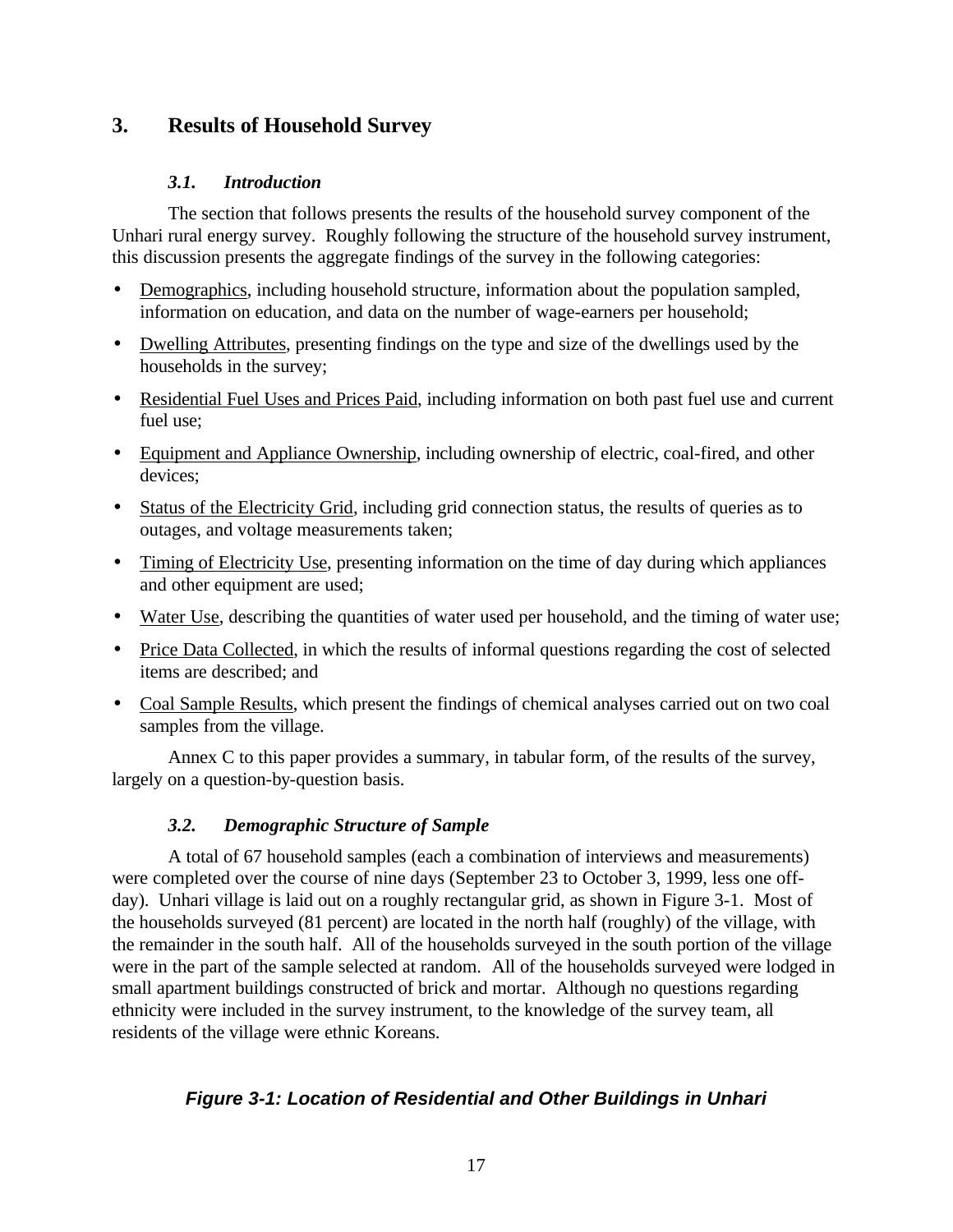

#### 3.2.1. Respondents

Of those householders interviewed for the survey (either the single person interviewed or the person present leading the household's response to the survey, if more than one householder was present), 60 percent were male, and 40 percent were female. Over three-quarters of the respondents (77 percent) were between 40 and 59 years old, with the mean age for respondents being 45.7 years, and the median age 50 years. Figure 3-2 shows the age distribution of the survey respondents.





Of the persons responding to the survey, 21 percent reported their highest level of education as the middle school level (7 to 9 years of schooling), 57 percent reported attending school up to the high school level (10 to 12 years of schooling), and 18 percent reported going to college. The remaining three respondents reported their highest level of education as primary school—these respondents included two teenagers. No respondents reported having no schooling, and no respondents reported post-graduate education.

Of the respondents, 60 percent described themselves as the head of household. Of these heads of household, 85 percent were male, and 15 percent were female. 28 percent of the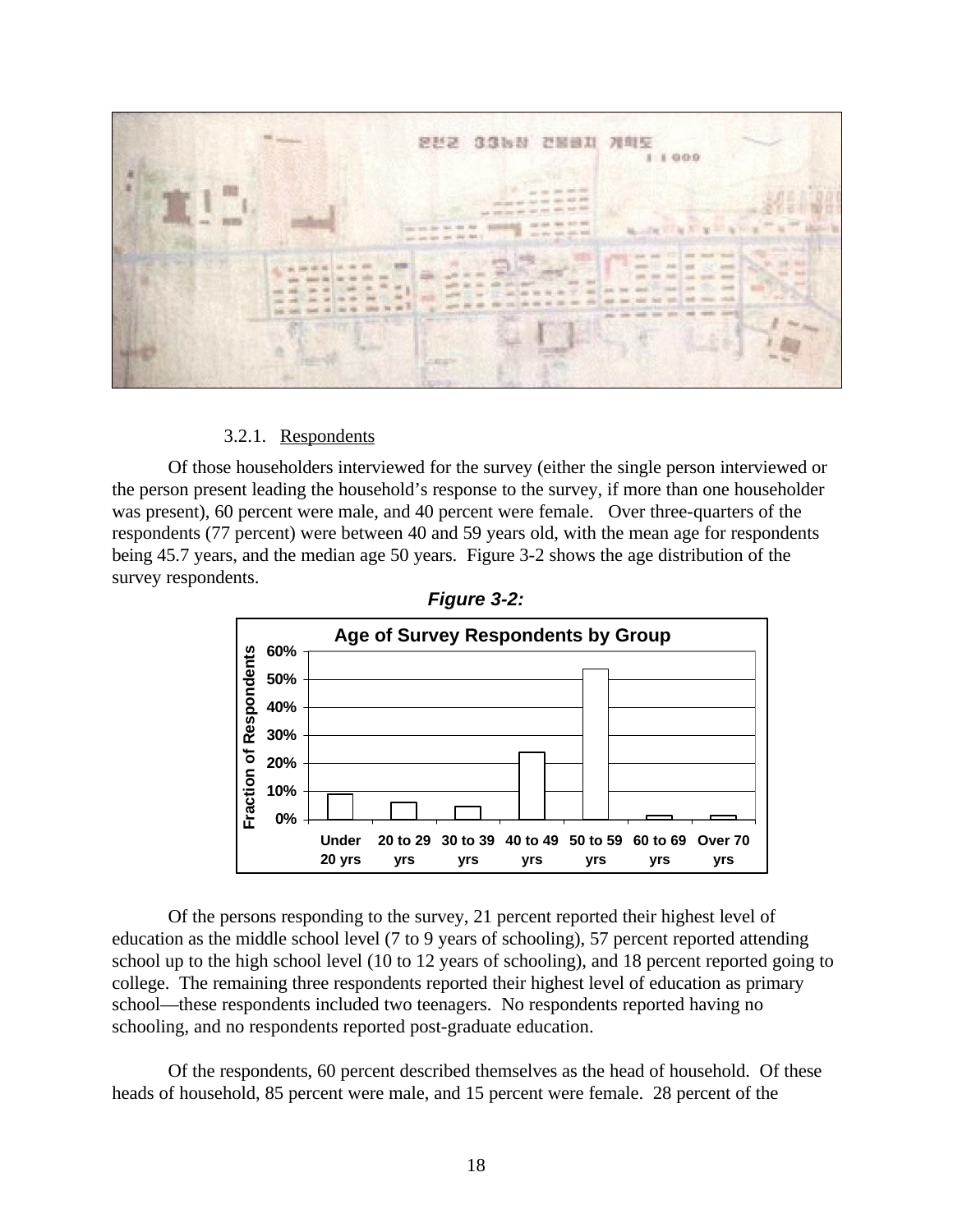respondents described themselves as the wife or (in one case) husband of the head of household. The daughter or son of the head of household responded to the survey in 12 percent of the households surveyed.

#### 3.2.2. Household size

All households surveyed had between two and six household members, with an average of 3.8 persons per household. The total number of residents in the surveyed households was 255. Figure 3-3 shows the distribution of household size in the survey sample.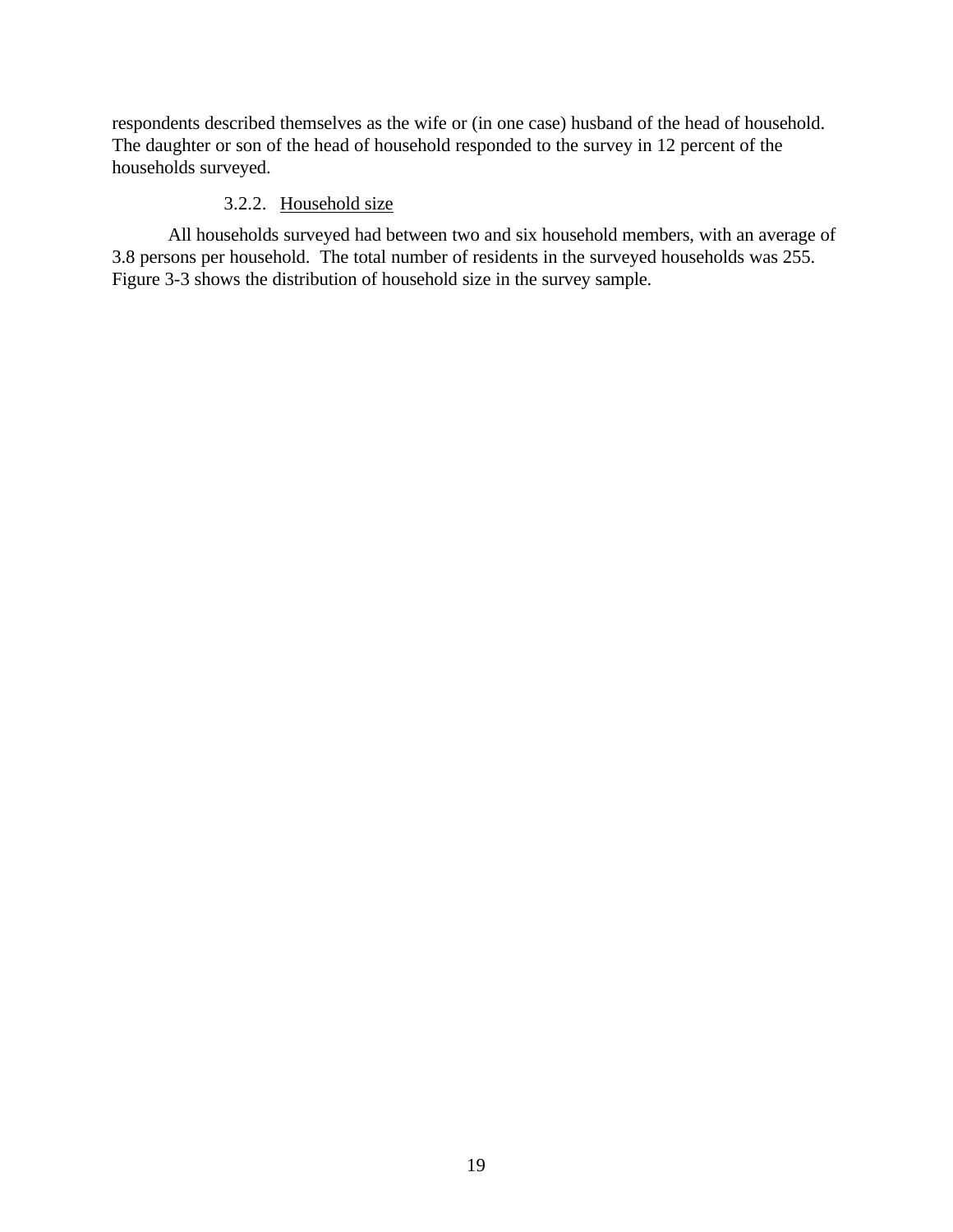#### 3.2.3. Ages of residents

The age distribution of the residents in the households surveyed is weighted toward the older age classes. Approximately 18 percent of residents were under 18, while 44 percent were from 40 to 59 years of age. Only about five (5) percent of residents were over 60 years old. Figure 3-4 presents the age distribution of the residents in the homes surveyed. Note that this population distribution can be explained in large part by the conditions under which the village was founded, as described in section 1.2 of this paper.



*Figure 3-3:*

|  | Figure 3-4: |  |
|--|-------------|--|
|--|-------------|--|



#### 3.2.4. Cooking responsibility

All of the households surveyed reported usually cooking meals for the household in the home (as opposed to eating food prepared elsewhere). In all cases but two, the wife or the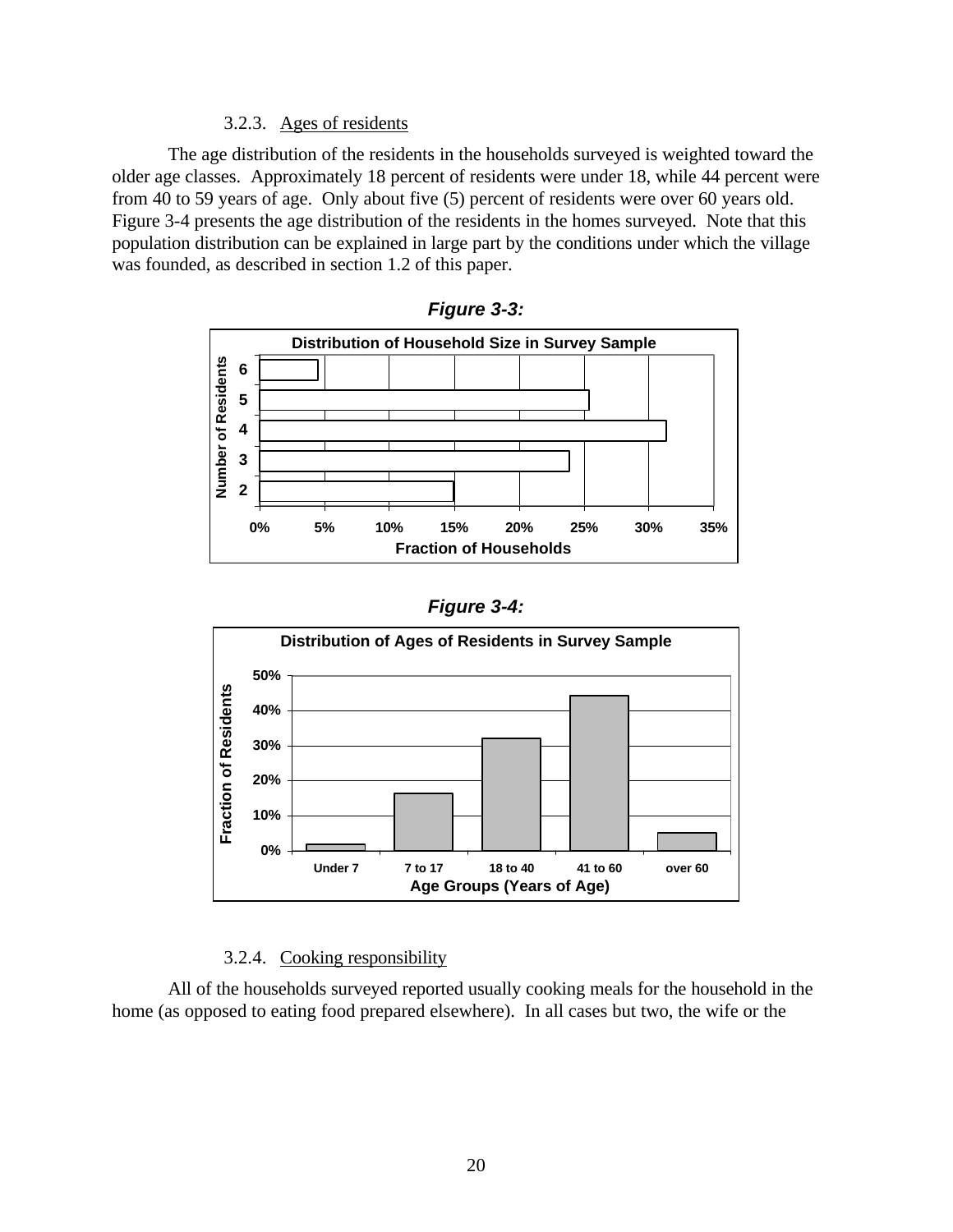husband of the head of household reportedly prepares meals<sup>g</sup>. In one case a female head of household prepared the meals, and in the other case a daughter-in-law did most of the cooking.

# 3.2.5. Educational status and employment of householders

In 61 percent of the households surveyed, at least one household member had completed 10 to 12 years of school, and in 31 percent of homes, at least one household member had attended college. One home reported a household member with some post-graduate education, and 4 homes (6 percent of the sample) reported that household members had at most 7 to 9 years of schooling.

The average number of wage earners reported per household was 2.36 persons. Farm workers and those working outside the home in other occupations receive monthly wages. Two homes (apparently pensioners) reported no wage earners in the household, while 13 percent of homes had one wage-earner, 40 percent of homes reported two wage-earners, 31 percent reported three, and 12 percent reported four wage-earners.

# 3.2.6. Household income

No questions regarding total household income or average monthly income per person were asked of the respondents during the survey, but village officials, in separate interviews, indicated that the average cash income per farm worker per year was 1,500 Won. The average household cash income is therefore reportedly on the order of 3,500 Won annually. Households also receive a portion of the village harvest of food. No specific figures for the annual currency amounts provided to pensioners were obtained, but old-age pensions are apparently somewhat less than what farm workers are paid. Likewise, no specific figures were obtained on the variation in pay rates between occupations, but the project team's general impression is that differences in cash stipends, if any, are small.

# 3.2.7. "Business" activities carried out in households

Of the households in the survey sample, 65 of 67 reported using part of their homes to provide goods or services for non-household members. In each case, raising livestock (typically pigs, but sometimes chickens or other poultry) was the "business activity" undertaken in the home.

# *3.3. Dwelling Attributes*

<u>.</u>

# 3.3.1. Dwelling types, building age, and dwelling floor area

In the survey itself, all dwellings were reported to be of the row house/brick construction type, with one exception. The house not reported to be of the row house type was reported as an apartment. In fact, however, all residential buildings in the area of the village where the survey took place are two-story brick buildings with sometimes two, usually four, and in a few instances

<sup>&</sup>lt;sup>g</sup> The combined responses of three of the survey questions imply that there are four households in the sample survey (about 6 percent of all households) where meals are prepared by the husband of a woman head of household, or by a male head of household. It is possible that in one or more of these households one or more of the survey questions was misinterpreted by the respondent.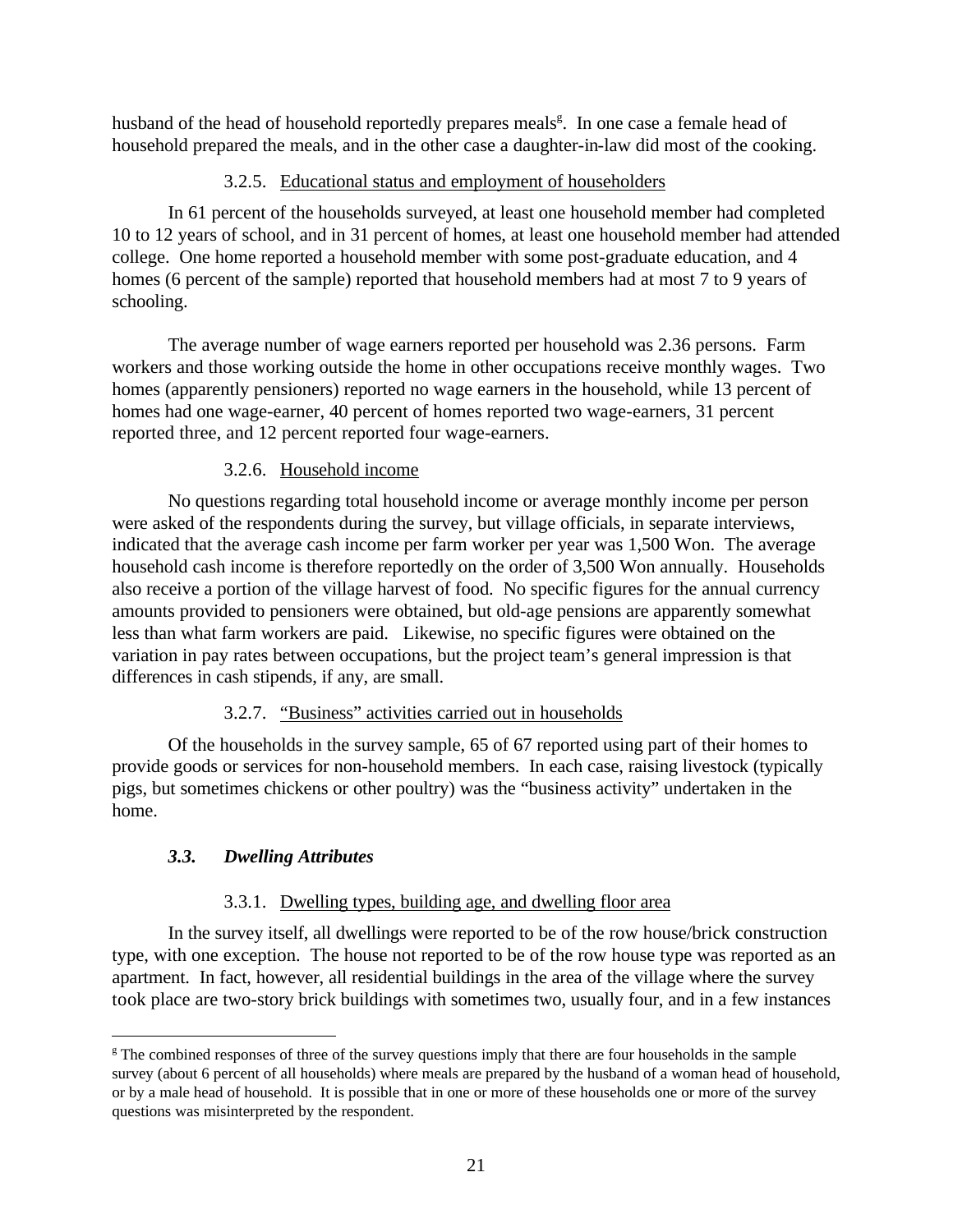six dwelling units in each. The dwellings can be classified as something between row houses and apartment buildings in type. There did not appear to be wall insulation in the buildings, but sawdust and rice hulls are reportedly used as ceiling insulation. Roofs are peaked at the center, and made of concrete tile supported on wooden beams. Inside, the walls and ceilings of homes are typically wallpapered, and the floors covered by patterned linoleum. Decorative tiles were often found set into the concrete floors of the kitchens, in patterns that changed from household to household. Some of the dwellings are on one level, but most were on two floors, with two rooms on each floor per apartment. The apartments or dwellings typically have a walled-off area on one side of the house with an iron gate. Inside the walled-off area there is often a small (perhaps 2 meters square), low structure in which livestock were kept. All of the dwellings in the survey sample are occupied year-round.

With two exceptions, all of the dwellings were reported to be 24 years in age, consistent with the establishment and construction of the village in 1974. The two exceptions were relatively small additions to existing buildings that were constructed 6 years ago. Of the 67 homes in the sample, 62 had four rooms, three had five rooms, and two (the additions mentioned above) had two rooms. All of the homes had two bedrooms except for the two smaller dwellings, which each had one bedroom. Nearly 93 percent of the dwellings surveyed had floor areas from 65 to 70 square meters. Two dwellings were reported to measure 60 square meters, one was 40 square meters, and two (the smaller additions) were 30 square meters. Of the households surveyed, 40 percent reported that approximately half of the dwelling was heated during heating season, over 52 percent reported that the entire dwelling was heated, and the remaining five households reported heating 70 percent of the dwelling area—presumably three out of the four rooms in the dwelling. All five of the households reporting 70 percent of the floor area heated were in dwellings of the 65-square-meter size class.

#### 3.3.2. Windows/glazings and doors

Over three-quarters (78 percent) of the surveyed homes had four window openings per dwelling—typically one window opening with two hinged frames that swing in or out in each of four rooms. Two dwellings, which were more recent additions to original village buildings, have two windows per dwelling, and the remaining dwellings were reported to have five, six, or (in one instance) seven windows per home.

Of the 284 windows in the dwellings included in the survey, two were reported to be double-pane or storm windows. Survey results indicate that the total number of single-glazed windows was equal to the total number of windows in 63 of the 67 homes in the sample. Approximately 38 percent of the homes were reported as having windows with plastic film as glazing, with about 14 percent of the total windows in the sample having such glazing. No households reported having windows with no glazings or with only wood shutters or cloth coverings.

The interpretation of the above results is not straightforward, as the total number of windows reported is less than the sum of the windows of the different types. Windows in the sample households often had two or more window frames per window opening, and each frame was sometimes divided into several individual panes. In practice, based on the observation of the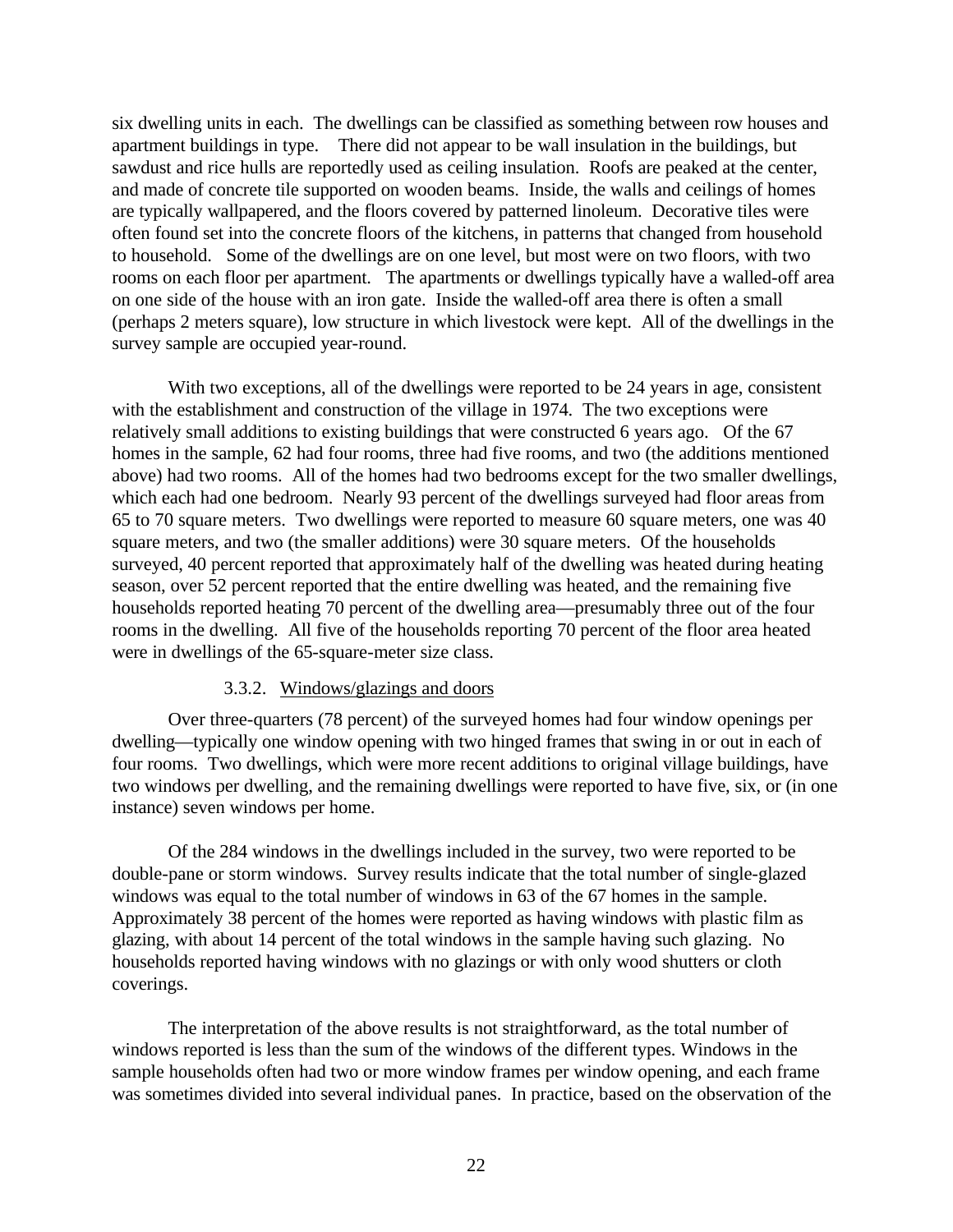project team, windows in the sample households often included a combination of glass and plastic glazings, occasionally with plastic film used as a second glazing over glass windows.

Of the households surveyed, 82 percent had two doors leading to outside spaces, 13 percent reported one outside door, two households were reported as having three outside doors, and one household was logged as having five outside doors<sup>h</sup>.

#### *3.4. Residential Fuels Use—Past and Present*

Survey respondents were asked whether or not they had used a list of 13 fuel types either A) in the last 12 months, or B) during the previous 10 years. Based on the responses regarding some of the fuel types, the question about fuel use over the previous 10 years seems to have been interpreted (or presented by the interviewers in Korean) as covering the 10 years previous to September 1997.

One difficulty in interpreting the results of this survey has been in attempting to distinguish, based on survey responses, energy demand actually served from total energy demand, including unmet demand. This difference in demand is particularly important with respect to electricity, at least in the residential sector, as supplies of coal (the major energy source, in absolute terms) seem to be generally adequate to meet the need of villagers. Although the survey instrument included questions were designed to learn about electricity use in the household, the questions were not designed or interpreted so as to distinguish (except with respect to seasonal electricity end-uses such as fans) the degree to which electricity availability (and thus electricity usage) might vary over a year. The survey was conducted during the harvest season, when electricity supplies to rural agricultural areas such as Unhari are a national priority. Information from the village obtained well after the survey was complete suggests that the frequency and duration of outages of electricity at Unhari during, for example, the winter months are far greater than in the summer, with electricity unavailable for perhaps days at a time. This suggests that our estimates for summertime daily electricity usage can be interpreted as reasonable—as the total fraction of the time that power is out during the summer outages (as described in section 3.6 of this report) is only a few percent of the total. It also suggests however, that current actual average daily wintertime usage may be much less—as a result of outages—than the estimates of annual energy use presented below would indicate. As a consequence, the estimates of annual electricity use that are described here can be more properly thought of as reflecting the total (met and unmet) demand for electricity, that is, as the amount of electricity that an average household would consume if power were available essentially all the time.

#### 3.4.1. Electricity

 $\overline{a}$ 

All of the respondents reported using grid electricity both currently and in the last 10 years. In response to questions about the use of automotive batteries, 24 percent of respondents said that they currently used auto batteries for supplemental electricity. This represents somewhat of an increase from the 16 percent of households that reported using car batteries in the previous 10 years. Fifteen percent of households reported currently using small batteries (for example,

<sup>&</sup>lt;sup>h</sup> It is likely that this dwelling, based on its similarity with other dwellings in the sample, has fewer than five outside doors. As the first household visited, the total doors may have been miscounted in this instance.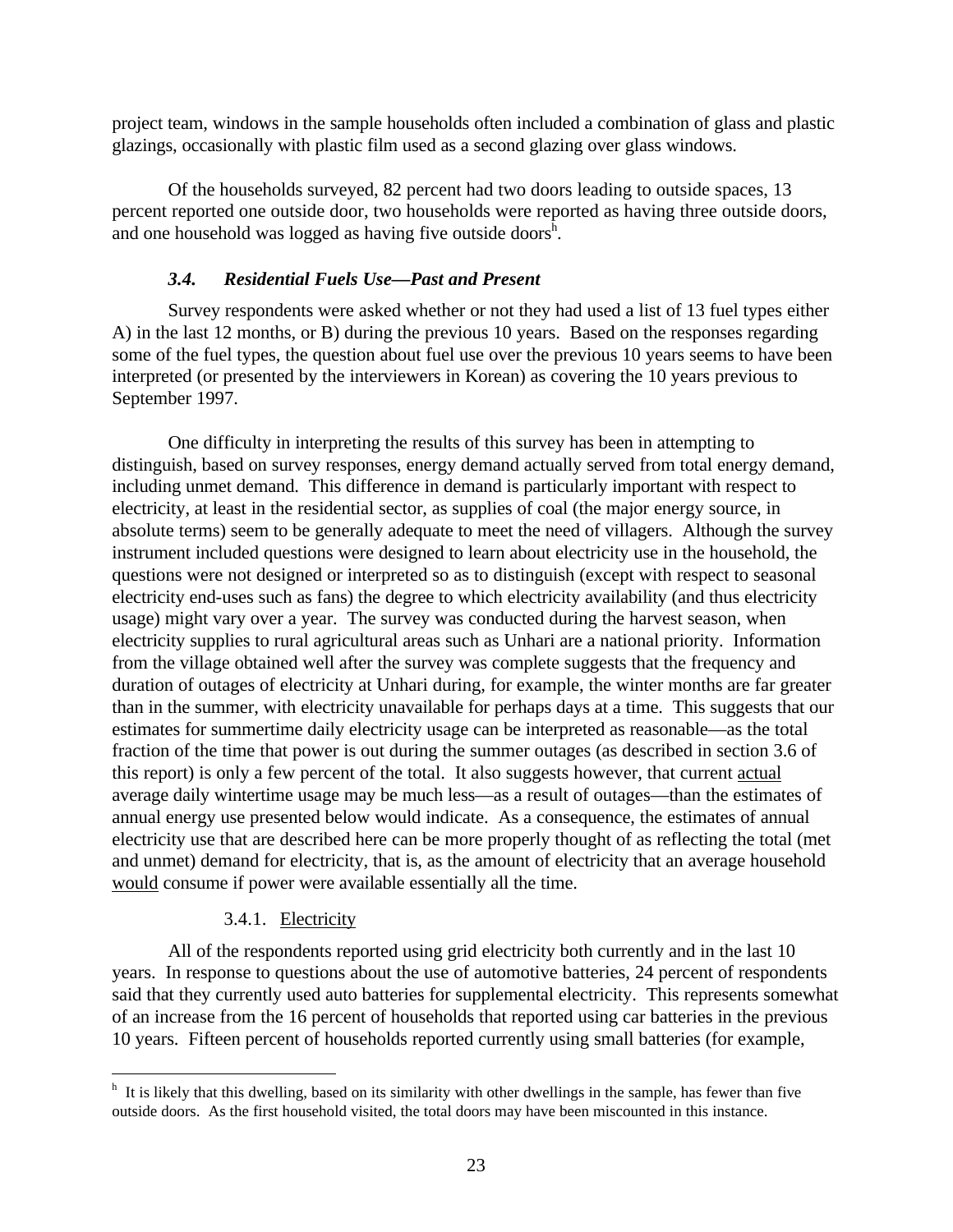flashlight batteries) for supplemental electricity at present, up from about 10 percent in the previous 10 years. Average daily household consumption of electricity in the summer is estimated at 1.1 kWh. The winter average daily electricity consumption (when power is available) is estimated at 1.3 kWh<sup>i</sup>. The annual average (grid) electricity consumption per household is estimated at 390 kWh, of which about 98 kWh per household (when averaged over the households in the whole sample) is accounted for by electricity consumption in those few homes that own refrigerators.

#### 3.4.2. Coal

 $\overline{a}$ 

Although the households in Unhari do not burn raw coal directly, all of the surveyed households use coal briquettes, fabricated by the household for heating and cooking. This pattern has remained the same for the past 10 years. The briquettes are made of pulverized raw coal mixed (usually) with natural clay soil (which is abundant locally) as a binder. The cylindrical briquettes are typically between 14 and 16 centimeters in diameter, are 12 centimeters tall, and are formed with 10 to 16 holes running through them. The mass of the samples of (whole) briquettes as weighed by the survey team ranged from 2.3 to 2.9 kg, with most samples (nearly 80 percent) in the 2.4-to-2.5 kg range. The average mass of the briquettes measured was 2.54 kg, with a standard deviation of ±0.14 kg. Most households (nearly 90 percent) used a ratio of 3 or 4 parts coal per unit clay binder, though a few households used up to 10 parts coal per unit clay. The average coal/clay ratio was 3.73 to 1, with a standard deviation of  $\pm 1.3$ . The use of clay binders appears to be largely a personal preference: higher ratios of coal to clay produce hotter-burning briquettes. The average probable use of raw coal is estimated at 2.03 tonnes per household per year (based on a per-household allotment of 2 tonnes per year, plus an additional two tonnes for the one household that reported purchasing extra coal). The sum of reported monthly cooking and livestock feed preparation briquette use suggests an average of 2.79 tonnes per household-year. The annual average reported use of coal briquettes per household, however (2.34 tonnes per year) is less than the total of monthly briquette use, and a calculated value for briquette use based on the coal to clay ratio above and 2.03 tonnes of coal per year  $(2.03 * 4.73/3.73, \text{ or } 2.57)$  is somewhere in between the two values. There are several possible explanations for these discrepancies, including misunderstanding of the coal usage questions by some householders, variations of monthly fuel use over the year, variations in the ratio of clay and coal used over the year, and simple mis-estimation of annual or monthly totals. In any case the difference between the minimum and maximum estimates (prepared in the three different ways presented above) of annual coal briquette use is not vast, and is generally consistent with the annual reported per household allotment of roughly 2 tonnes of raw coal.

<sup>&</sup>lt;sup>i</sup> The per-household estimate of daily winter electricity usage is based upon an estimated winter household load curve. In estimating the winter household load curve, it was assumed that lighting would be used, on average for an extra 30 minutes (later) each morning and an extra hour (earlier) each evening, relative to the summer load curve assembled based on survey data, and that fans would not be used in the winter. Summer lighting use estimates from the survey—which actually reflect usage for the period around the fall equinox—were used to estimate annual electricity use per household.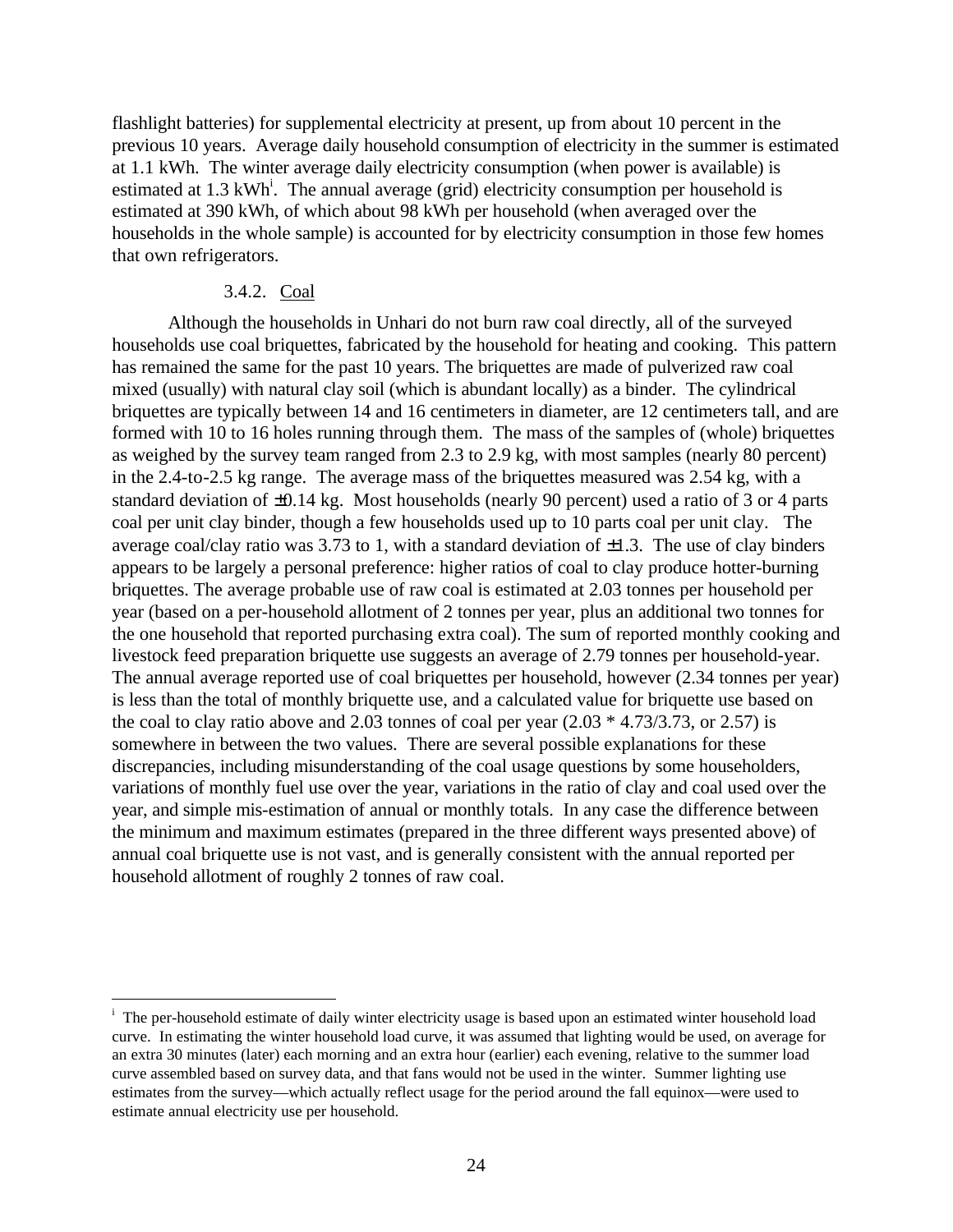#### 3.4.3. Biomass

Rice husks and straw were reported to be currently (within the last 12 months) used by 16 percent of households, which is an increase from the nine percent of households who reported using these fuels in the past 10 years. All of the households who reported using rice residues in the past are also current users. The average per-household use of rice straw was estimated at 129 kg per year per household in the entire sample, or about 790 kg per household that used rice residues as fuel. Rice residues are available for free from the rice milling operation in the village. No wood, other crop wastes, or other biomass fuels were reported to be used by survey participants either, currently or in the past 10 year.

#### 3.4.4. Other fossil fuels

Only one household reported current use of kerosene (no households reported using kerosene during the previous 10 years), and no households reported using liquefied petroleum gas (LPG). Households were not asked directly whether they used diesel fuel, but in fact many do (see discussion on "other appliances" below), primarily as a substitute for kerosene in kerosenetype wick lamps. Responses to questions about non-electric lighting imply that over 80 percent of households use diesel fuel in wick-type oil lamps for lighting when grid power is not available. The average annual usage of diesel fuel per household in the sample is estimated at 9.7 liters.

# *3.5. Equipment/Appliance Ownership and Fuel Usage*

Survey respondents were asked a series of questions to try and determine the stock of electrical appliances used in the household, the power consumption of those appliances, the duration of appliance use, and the timing of appliance use. Taken together, these data allowed the project team to estimate the timing and shape of the daily load curve in each household, as well as the implied daily electricity usage (in kWh) in each household and in the sample as a whole.

# 3.5.1. Electric equipment and appliances

<u>.</u>

All households had **electric lighting**, and there was very little variation reported in either lighting equipment or lighting usage between households. Most households were equipped with three to four 40-Watt incandescent bulbs, one in each room. The average number of bulbs per household for the survey sample was 3.12, and the average wattage of bulbs was about 42 watts (of 212 incandescent bulbs encountered during the survey, 13 were 60-Watt bulbs and one was rated at 100 Watts—the rest were 40-Watt). Incandescent bulbs were used for an average of just under 10 bulb-hours per household each day, implying an average daily electricity usage for incandescent lighting of 409 Watt-hours per household<sup>j</sup>.

<sup>&</sup>lt;sup>j</sup> In most (57 of 67) of the households surveyed, the hours and time of day of bulb usage was surveyed for each bulb in the house, as different rooms in the households were typically used for different amounts of time each day. For example, in many homes the interview team found that while the kitchen and living room were heavily used during the evening, at least one of the bedrooms was usually neither used nor lit. It was expected that those households where per-bulb data were not taken might show a higher total number of hours of bulb use, and this was in fact the case. The average daily hours of bulb use per household are somewhat higher (about 11 hours per day) when all households are included than when only those households where information was collected for each individual bulb are considered. The 409 Watt-hours per day figure for incandescent lighting energy use is calculated from data from those homes in which per-bulb usage information was obtained.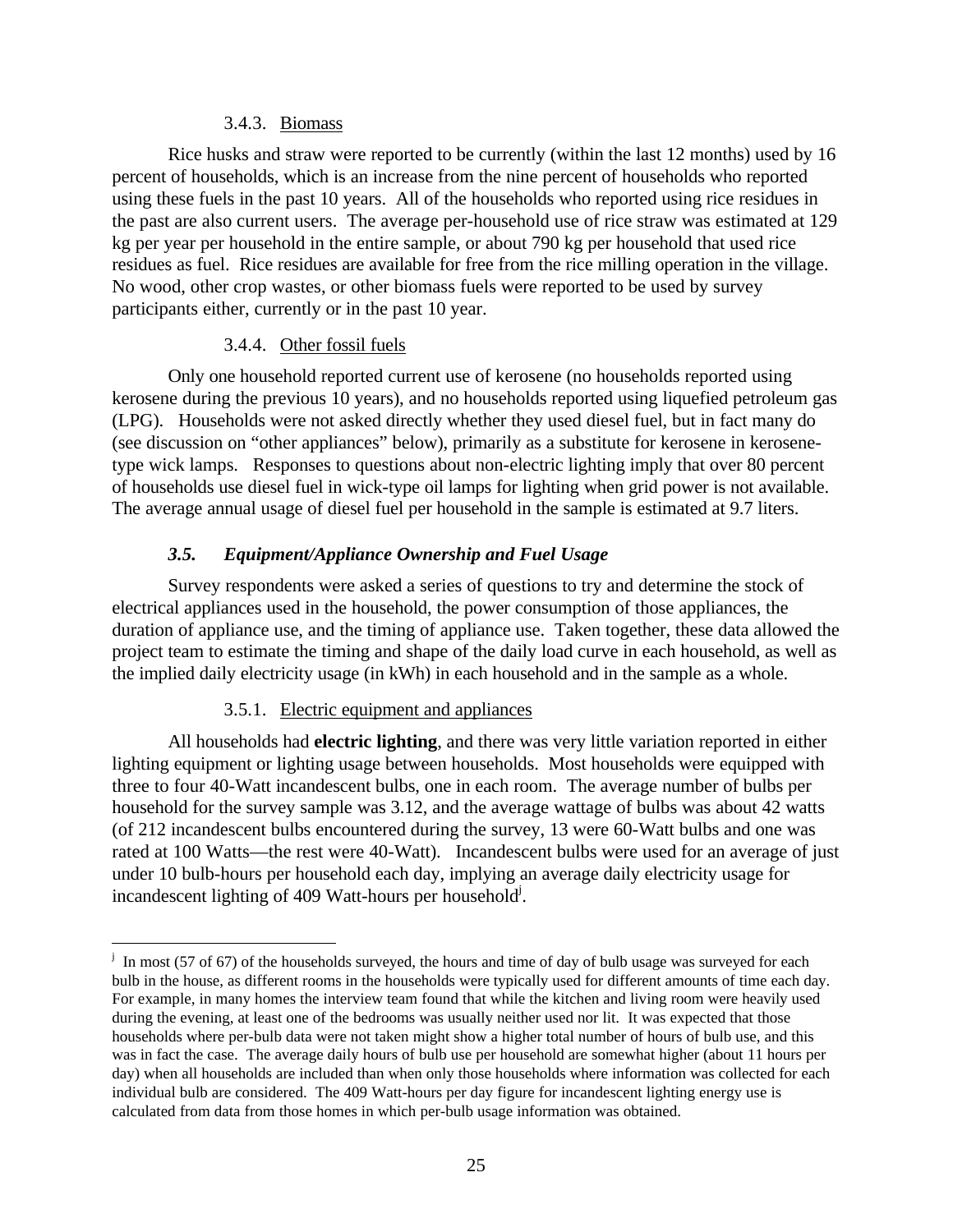A total of five households (7.5 percent of the survey sample) used **fluorescent lighting**. Four of these households had 40-Watt fixtures, and one household had a 20-Watt fixture. No household had more than one fluorescent fixture. The average use of the fluorescent lamps was 3.8 hours per day. Overall, the implied electrical energy consumption for lighting in the survey sample averaged 416 Watt-hours per day<sup>k</sup>.

A total of 11 households, or 16.4 percent of the total sample, reported owning a **refrigerator**. The refrigerators were mostly of Japanese or Chinese origin, including Toshiba, National, Sharp, and OKEAH units. Nameplate wattages for the refrigerators in the sample ranged from 130 to 250 Watts. All of the refrigerators in the sample had inner volumes in the 240 to 280-liter range. Nine of the 11 refrigerators in the sample were purchased during the past 10 years (no data were reported for the other two units), and seven of those nine were purchased during the past five years.

**Clothes irons** were owned and used by 83 percent of the sampled households. The average rated or measured power consumption of the irons in the sample was just under 750 watts. The amount and timing of ironing varied markedly from home to home, but averaged just under three ironing sessions of about 35 minutes each per week. Factoring in the reported (or assumed) average heat setting used on those irons that could be adjusted, the implied electrical energy consumption for ironing was 140 Watt-hours per day per household that uses an iron.

Twenty-four households, or about 36 percent of the survey sample, reported owning **radios or cassette tape players**. Most such units present were combination radio/cassette players. A number of different brands were present in the sample, with Chinese and Japanese brands comprising most of the units. Nameplate ratings of the radios/cassette players in the households surveyed ranged from 8 to 45 Watts, with an average of 16.2 Watts. Households reported having owned radios/cassette players for an average of five years. The reported use of these entertainment appliances varied from 1 to 12 hours per day, averaging 2.1 hours per day. Assuming that the average power consumption by radio and cassette players is about one-third of nameplate wattage when the units are in use, an average electricity usage of 8.2 Watt-hrs per day is implied for this end use in each household that has a radio or cassette player.

No households in the sample had **ceiling fans**, but 64 percent of the households had **table fans**. A wide variety of brands were present, with Chinese brands the most popular. Fans ranged in size (rotor diameter) from 20 to 40 cm, with most fans (88 percent) being either 35 or 40 cm models. The range of power ratings among the fans in the sampled households was from 30 to 60 Watts, with an average rating of 46.6 Watts and a median rating of 48 Watts. About 80 percent of the fans in the sample were purchased between three and six years ago, and the average age of the fans in the sample was five years. Reported use of fans during the cooling season varied between 2 and 12 hours per day, with an average of 4.7 hours per day. Assuming that the average power consumption of fans at the "medium" setting is 60 percent of the maximum power rating, an average per household electricity usage of 137 Watt-hours per day is implied during the

<u>.</u>

 $k$  This figure is calculated from data from those homes in which per-bulb usage information was obtained.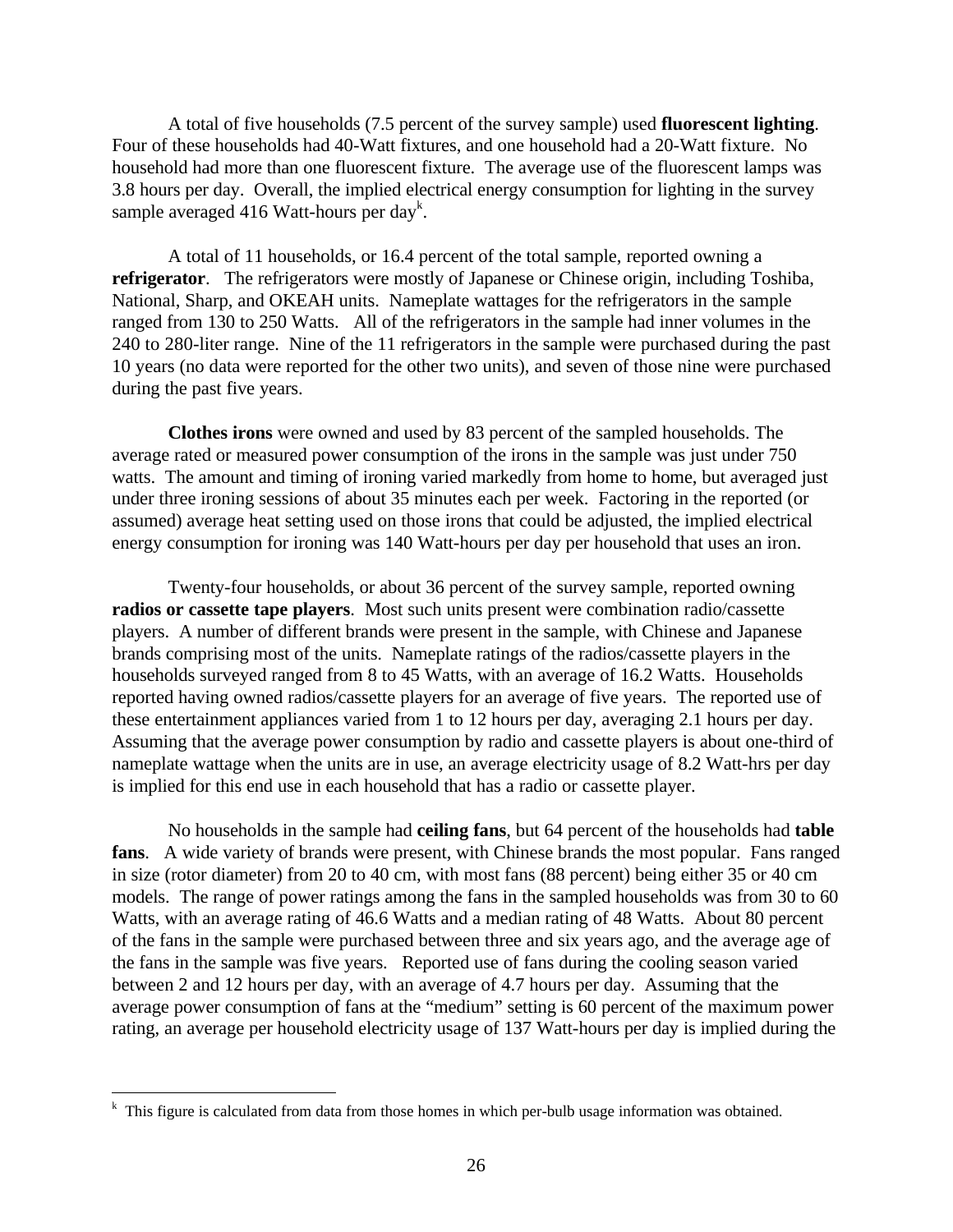cooling season. Ninety percent of households reported using fans two or three months per year. Only one household owned a floor fan, a 40 cm, 55 Watt model purchased 2 years ago.

No households in the sample reported using **electric water pumps**.

All of the households owned **televisions**. Most of the units present—88 percent—were black and white sets, and 12 percent were color sets. Approximately 25 different brands or models were represented among the televisions present in households sampled during the survey. Korean, Russian, and Chinese models were the most common TVs found. The televisions in the sample ranged in screen size from 40 to 64 centimeters diagonal measure, with an average (and median) size of about 48 cm. The nameplate rating of the televisions present varied widely, with units of 30 to 140 Watts found in the sample<sup>1</sup>. The average wattage among the units present was about 51 Watts, with half of the units rated at 40 Watts and under. Black and white sets had an average power rating of just over 48 Watts, while color sets had an average rating of about 70 Watts. The households in the sample reported owning their TVs for between one and 18 years, with an average unit age of 7.6 years. Televisions were used for between two and six hours per day, with an average of 3.6 hours and a median of three hours. The average implied electricity usage for televisions was 183 Watt-hours per day.

Table 3-1 summarizes the electrical appliance ownership and usage findings of the survey. Note that the estimated kWh/year figures for lighting shown in the right-hand column of Table 3- 1, being calculated based on the entire survey sample (and not just for those households where per-bulb usage data was obtained) are higher than the lighting averages cited earlier in this section.

|                                                    |             | I UNIV V           |                            |                       |
|----------------------------------------------------|-------------|--------------------|----------------------------|-----------------------|
| <b>Survey Results: Electricity End-Use Summary</b> |             |                    |                            |                       |
| End Use                                            | Penetration | Average<br>Wattage | Estimated<br>Watt-hrs/day* | Estimated<br>kWh/yr** |
| Incandescent Lighting                              | 100%        | 131                | 463                        | 169                   |
| <b>Fluorescent Lighting</b>                        | 7.5%        | 36                 | 140                        | 51                    |
| Lighting, Total                                    | 100%        | 134                | 473                        | 173                   |
| Refrigeration                                      | 16.4%       | 204                | 1636                       | 597                   |
| <b>Clothes Iron</b>                                | 83.6%       | 748                | 140                        | 51                    |
| Radio/Tape Player                                  | 35.8%       | 16.2               | 8.2                        | 3.0                   |
| Table Fan                                          | 64.2%       | 46.6               | 137                        | 13                    |
| Floor Fan                                          | 1.5%        | 55                 | 220                        | 20                    |
| Television                                         | 100%        | 51.1               | 183                        | 67                    |
| TOTAL AVERAGED OVER ALL                            |             | HOUSEHOLDS:        | 880                        | 390                   |

| Table 3-1: |  |  |
|------------|--|--|
|------------|--|--|

\* Summer season estimate, includes fan use.

\*\* Per household where appliance present, except for Total row.

 $\overline{a}$ 

<sup>&</sup>lt;sup>1</sup> The 140-Watt television was a vacuum-tube-type model.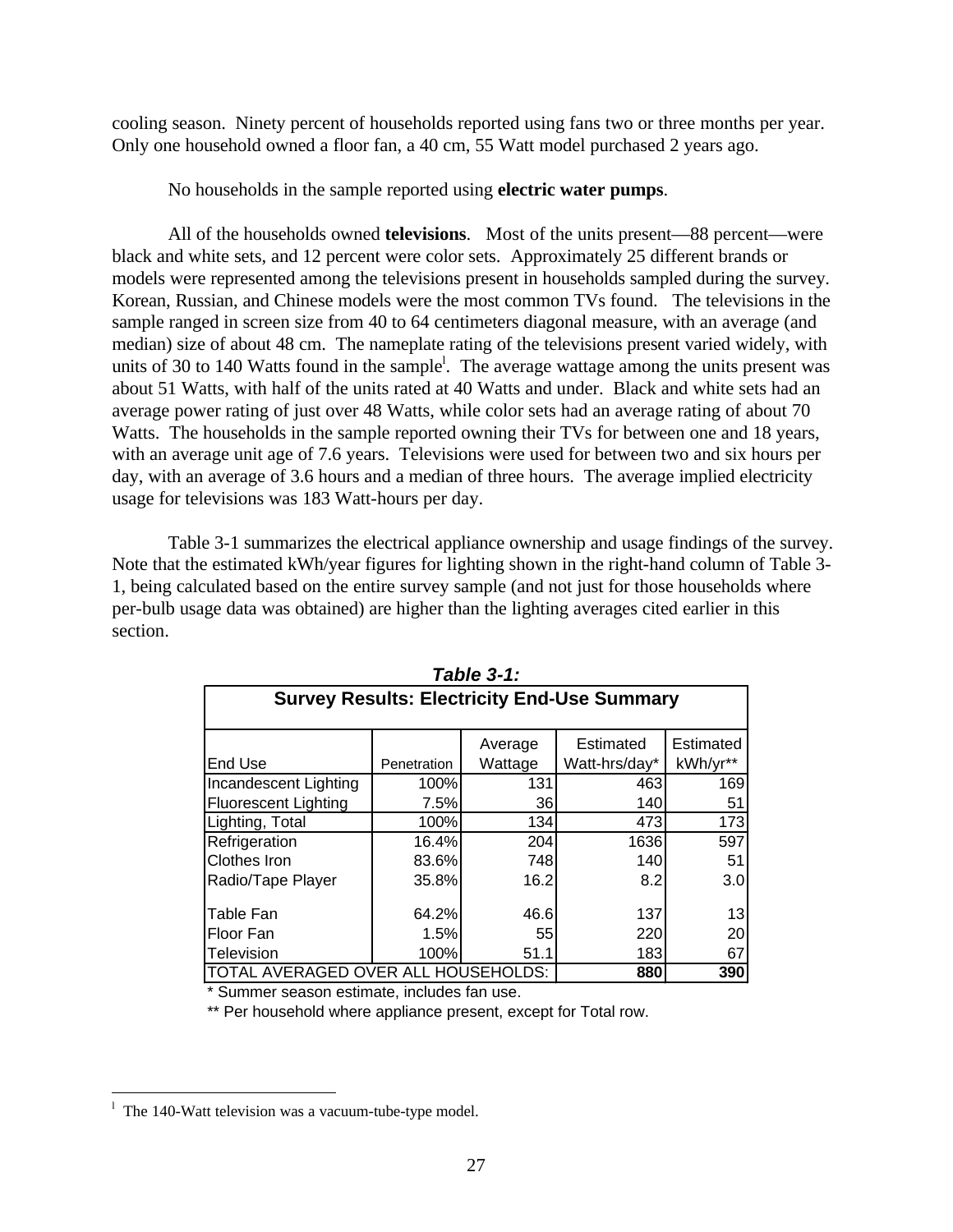Two questions at the end of the survey were asked to try and determine what appliance loads might be added in households in the immediate (next 12 months) and more distant (next 10 years) future. Of the 18 households that reported planning an appliance purchase in the next year, one hoped to buy a refrigerator, 10 hoped to buy radio/cassette tape players, seven hoped to buy fans, and one intended to buy an iron<sup>m</sup>. Of the 26 households that foresaw purchasing additional appliances over the coming decade, 16 hoped to buy refrigerators, six planned to purchase tape players, three planned to buy fans, and one household each planned to purchase a video set and an  $iron<sup>n</sup>$ .

#### 3.5.2. Coal-fired appliances

All households in the survey have "ondol"-type stoves that are built into the masonry of the dwellings. These stoves are used for both cooking and heating, and are fueled with cylindrical charcoal briquettes. Ondol stoves are the traditional stoves of Korea. Similar systems are also used in China. In the ondol system, briquettes are fed into a hole in a massive masonry slab or bench in what is usually (in the case of the systems in Unhari) the kitchen. Heat and exhaust gases from the burning briquettes travel through channels running through the concrete slab floor of the room adjacent to the kitchen (usually the living room, which is in fact used for most household activities), and exit through a flue built into the far wall of the living room. The area above or adjacent to the hole (or holes) where briquettes are fed into the stove is shaped to accommodate one or more large cooking vessels. It is quite likely that the ondol system is also used for boiling water for personal bathing (such as sponge baths or bathing small children) in the households. None of the households visited by the Nautilus team seemed to have shower or bath facilities of their own<sup>o</sup>. No attempt was made in this survey to separately estimate the amounts of coal used for space heating, water heating, and cooking (with the exception of livestock food preparation).

Approximately 10 percent of the households surveyed reported heating their homes 10 months of the year, while the other 90 percent reported using space heating 12 months per year. Space heating is unlikely to be necessary during the summer, but since in most households the ondol stove that provides heat is also used for cooking, there may be, in most cases, no alternative but to heat the dwellings year-round. One possibility is that some households, those who reported using space heating less than12 months per year, have an alternative cooking stove, or perhaps a baffle that allows them to bypass the heating portion of the ondol system, that is used to avoid overheating the household during hot weather. Another possibility is that those survey respondents that reported using space heating only 10 months per year were referring to a practice of using fewer briquettes per day in the ondol stove during the cooking-only summer months than are used for cooking and heating during other times of the year.

#### 3.5.3. Other appliances/equipment

Two other types of energy-using devices were reported to be in use among the households in the sample survey: lamps fueled with oil and treadle-type sewing machines. Of the 56

 $\overline{a}$ 

<sup>&</sup>lt;sup>m</sup> One household planned to purchase both a fan and a tape player.

<sup>&</sup>lt;sup>n</sup> One household reported planning to purchase both a refrigerator and a tape player. Since the same household also reported planning to purchase a tape player (and a fan) in the 12 months following the survey, it is somewhat unclear how this particular response should be interpreted.

<sup>&</sup>lt;sup>o</sup> The village, however, has a shared bathing facility. See section 4.3 of this paper.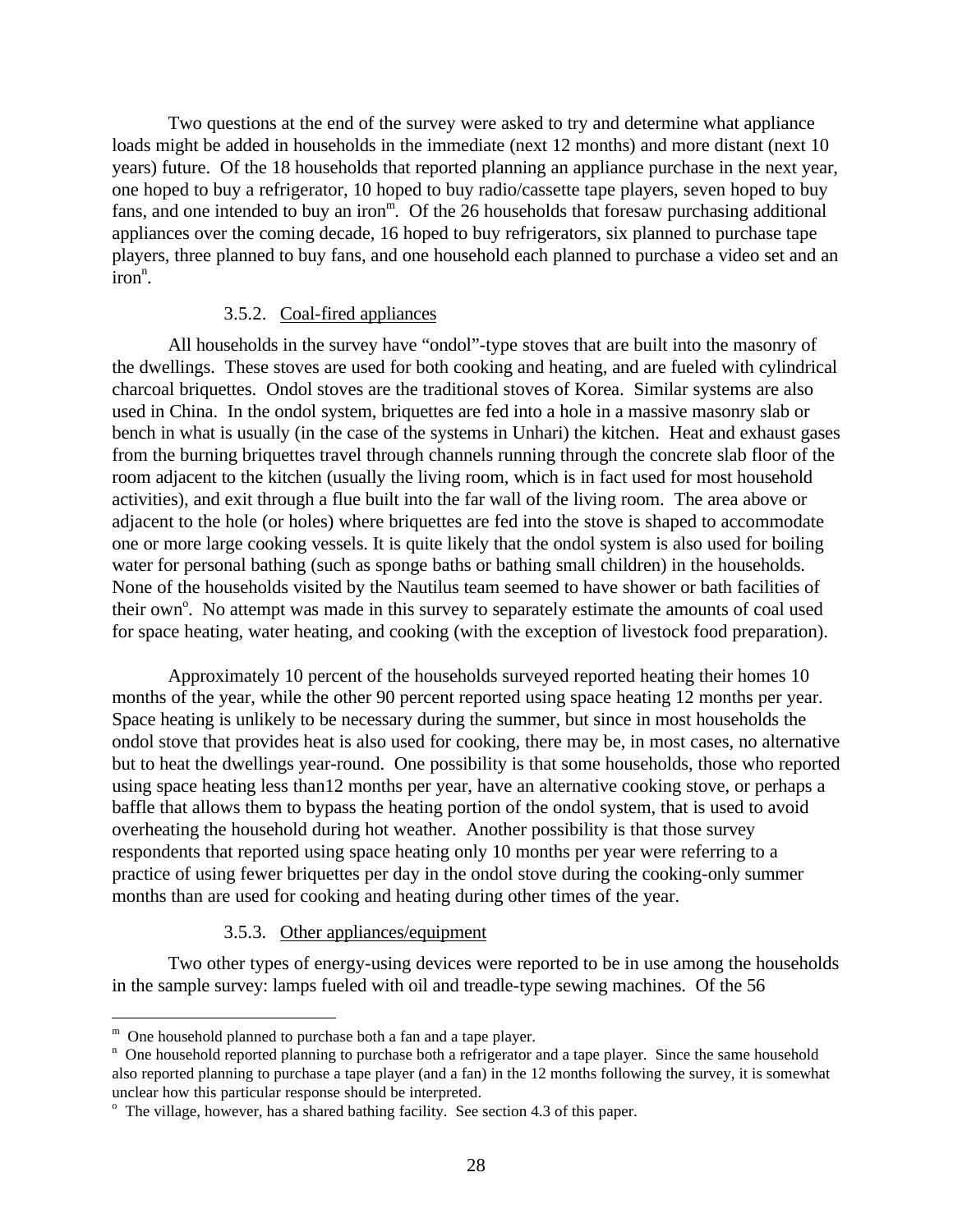households that used non-electric lighting, all said that they used such lighting only when the grid electricity was not operating. All or virtually all oil lamps were fueled with diesel fuel, and all were of the wick type. Households reported owning from one to six lamps, with fifty-seven percent of households owning two lamps. Many lamps were found to be improvised from beverage cans. The reported monthly fuel use in the oil lamps ranged from 0.3 to 2.5 liters, with an average of just over 1 liter per month. Somewhat surprisingly, no homes in the survey reported using candles for lighting.

A total of 52 households, or 78 percent of the total sample, reported owning non-electric (treadle-type) sewing machines. Approximately 12 different brands were represented among the machines in the sample of households, including Korean, Chinese, and Russian models<sup>p</sup>. A subsample of sewing machines ranged in age from 1 to 40 years.

Of those households using car batteries to provide lighting and appliance power when grid electricity was unavailable (24 percent of respondents), all but one used 12-Volt systems, with the remaining household using a six-Volt system. Batteries were reported to last between one and five years (with an average of 2.6 years) before replacement. A battery recharge was reported to last between 7 and 20 days (with an average of 12 days) before need. Recharging batteries was reported to take between 2 and 24 hours, with an average of just over 12 hours. Battery recharging was arranged for informally, and carried out in village equipment maintenance facilities.

#### *3.6. Status of Electric Grid*

 $\overline{a}$ 

#### 3.6.1. Grid connection

All of the surveyed households were connected to the electricity grid at the time of the survey, and all reported having electrical service for over 15 years.

<sup>&</sup>lt;sup>p</sup> Due to a miscommunication of interview instructions, brand names and machine ages were not recorded for many of the sewing machines found in surveyed households.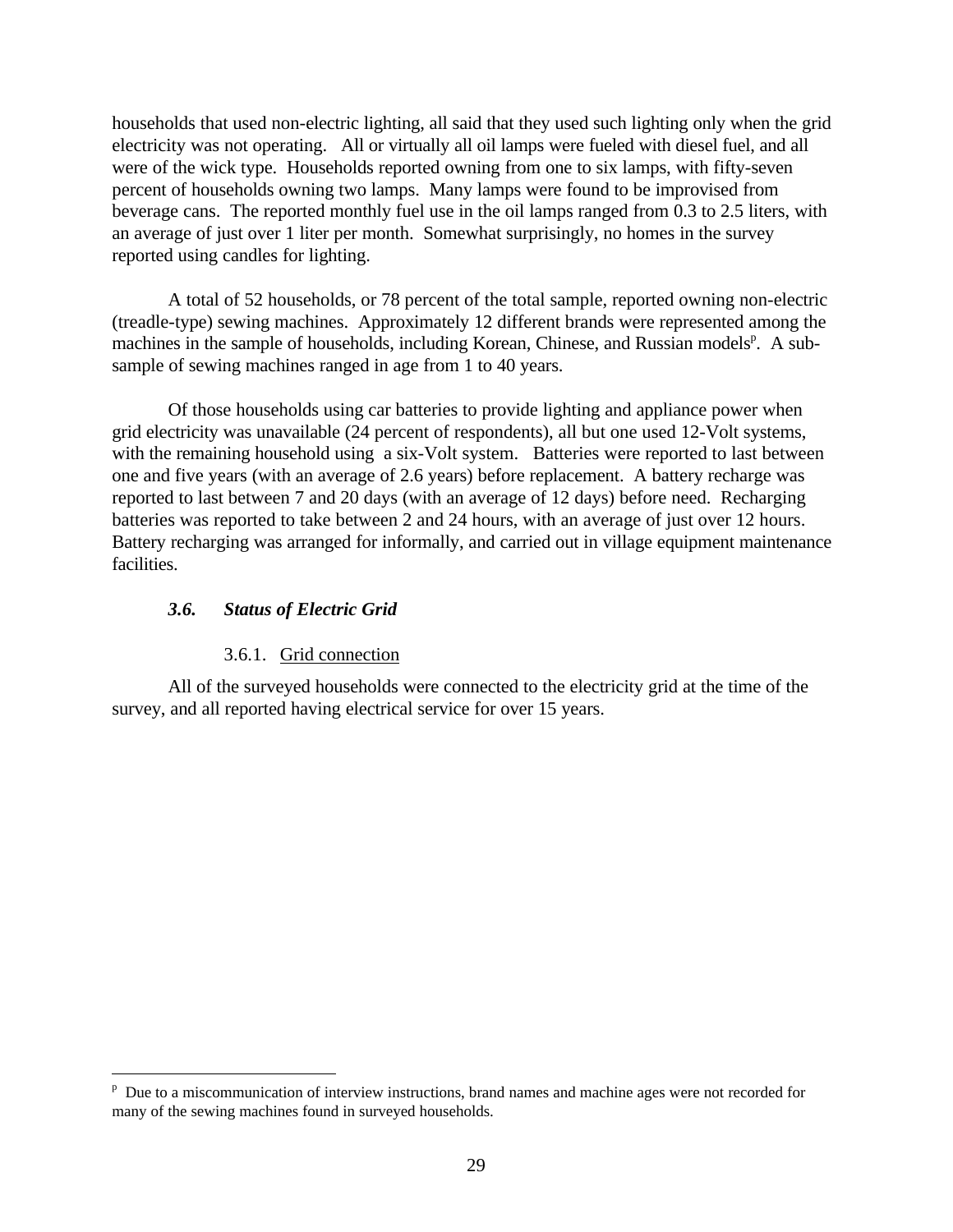#### 3.6.2. Outages

In the original 1998 survey, all households reported the occurrence of unscheduled power cuts on an approximately weekly basis. When asked how many times per month the power was cut, 88 percent of respondents reported five to six outages per month, with the average of all estimates being 5.2 outages per month<sup>q</sup>. Estimates of the average duration of outages ranged from 1.5 to five hours each, with an average of 2.9 hours. There seemed to be a general recognition, on the part of householders who owned refrigerators, that poor power quality could damage their appliances. In at least one household, a survey respondent reported that the household's practice was to unplug their refrigerator when dimming of lights or other evidence suggested that an outage or severe voltage reduction was imminent. It is not known to what extent refrigerators in Unhari are at risk from or have been damaged by voltage fluctuations and power outages.

It should be noted that the outage frequency and duration figures reported above probably pertain only to the season in which the Nautilus team visited Unhari, that is, the end-of-summer harvest season. The survey about power outages did not specify the season referred to, and thus seem to have been interpreted as asking about current conditions at the time of the survey. As noted at the beginning of section 3.4 of this report, indirect reports from Unhari indicate that outages in other seasons, particularly in the winter, are far more severe in frequency and duration<sup>r</sup>.

When the Nautilus team returned to Unhari in September/October of 2000, interviews with farm officials indicated that householders only got grid electricity from about 11 PM to 5 AM, year-round. In the busy farming season the village as a whole received more power from the grid, but the additional power was used for agricultural purposes only, and was not used in residences. Effectively, therefore, the households have no power during the parts of the day when they would use it (that is, when residents are not asleep). Interviews in 2000 indicated that, more electricity was available in 1998 than was available in the fall of 2000. Since 1998, the allotment of grid electricity to the village residences was reported to have steadily declined.

#### 3.6.3. Outlets and voltage measurements

 $\overline{a}$ 

Seventy percent of the dwellings surveyed had two electrical outlets, and households having one or three outlets each comprised 13 percent of the sample. Forty of the households had been outfitted with special outlets for connection to the wind power system. In the 40 homes in which voltage measurements were made during the survey, the grid voltage was found to range between 170 and 198 Volts, with an average of  $180 \pm 6$  Volts (that is, with a standard deviation of about 6 volts). Eleven households experienced grid power outages during the time of the

<sup>&</sup>lt;sup>q</sup> Due to a misunderstanding, a number of households in the latter portion of the survey were assumed to have the same outage rates, rather than being asked directly for their estimates. This probably inflated the reported fraction of households reporting five outages per month, but was not inconsistent with the overall trend.

<sup>&</sup>lt;sup>r</sup> A recent report from the Agricultural Recovery and Environmental Projection Program (AREP) touches only briefly on electricity shortages, but does refer, in the context of power for irrigation, to "operational difficulties caused by a very unreliable electricity supply for pumping". Also, under the AREP program the DPRK has requested that the Ministry of Agriculture be supplied with a number of small portable gasoline-fueled irrigation pumps, which also can be taken as an indication of uncertain supplies of power in rural areas. (See endnotes for full reference to the AREP report.)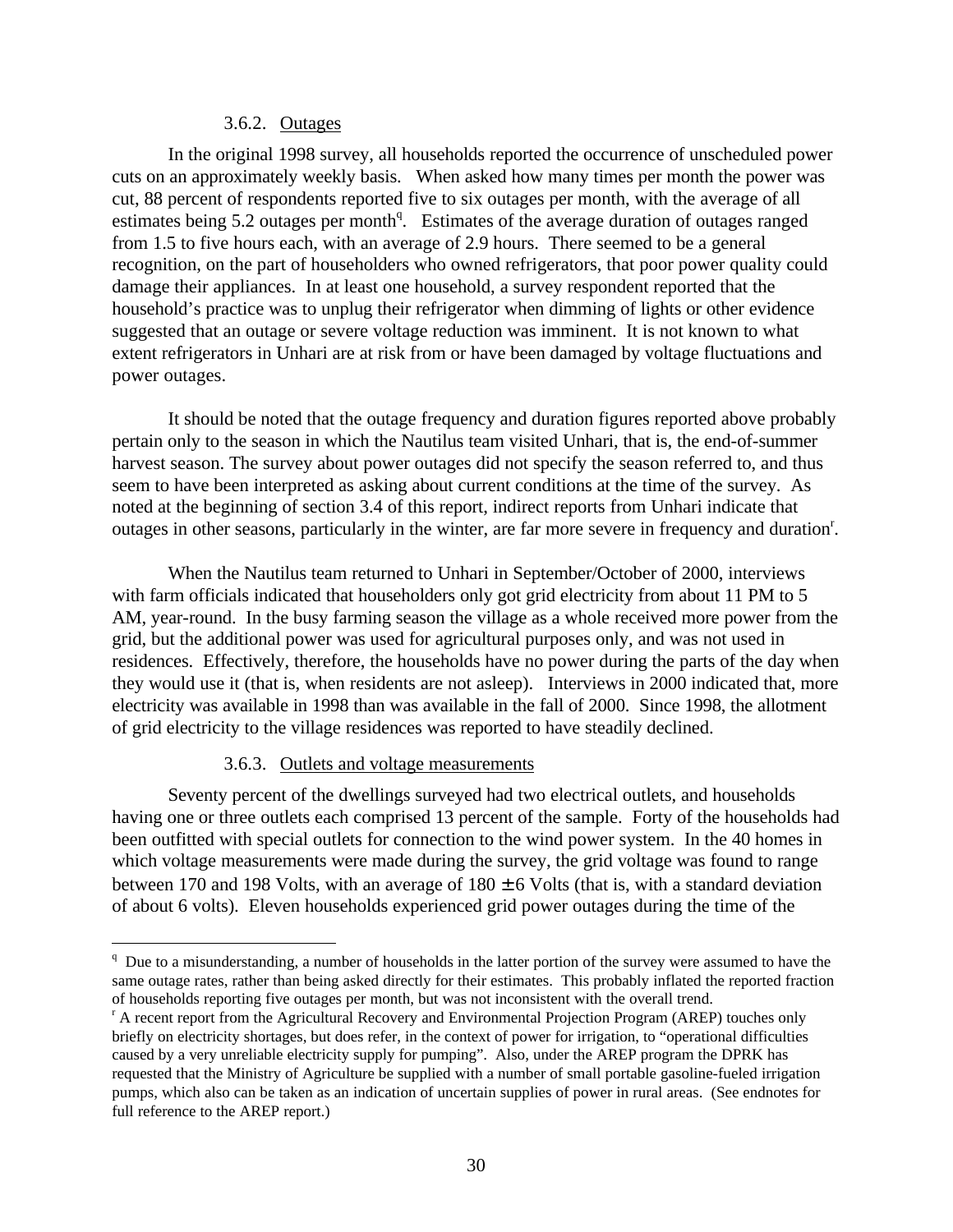survey interview in those households<sup>s</sup>. Many households used adjustable multi-tap step-up transformers to boost voltage to adequate levels to run televisions.

## *3.7. Timing of Electricity Use*

In addition to the residential end-uses of electricity and the total amounts of electricity used by households, the 1998 survey was designed to obtain information about the timing of electricity use. With this information in hand, estimated load curves were developed. These load curves were used to determine how many households and other loads in the village could safely be connected to the wind power system.

## 3.7.1. Timing of electricity use by residential appliance

Lighting was typically reported to be used in the morning from approximately 5:00 or 6:00 to 7:00 AM, and from between 6:00 or 7:00 PM to 10:00 or 11:00 PM. The time of use of electric irons varied from household to household. Most households do their ironing in the evening, but many iron in the morning, some at the noon hour, and some use irons at different times during the day. Radios and cassette players were reported to be used mostly in the morning and at the lunch hour, with some evening usage as well. Fans are used, during the summer, at noontime and in the evening. All households watched TV in (and only in) the evening.

## 3.7.2. Residential load curves

 $\overline{a}$ 

The data on the timing of electricity use, together with the appliance ownership, wattage, and usage data described earlier in this section, allowed the project team to estimate individual load curves (watts of power demand for each hour of the day) for each of the households in the survey. The 67 load curves thus created were then aggregated to form a composite load curve, averaged, and extrapolated to the village as a whole to represent the estimated contribution of the household sector to power demand in the village<sup>t</sup>.

Figure 3-5 shows a load curve for an individual sample household (#033) in Unhari, Figure 3-6 shows a load curve representing an average of all of the households in the sample, and Figure 3-7 extrapolates the data from the survey to provide an estimated composite summer load curve for the 500 households in Unhari.

<sup>&</sup>lt;sup>s</sup> Interviews in nine of these 11 households where outages were encountered by the survey team took place on the same day.

<sup>&</sup>lt;sup>t</sup> There is the possibility that annual refrigerator electricity usage has been overstated in two different ways. The first possibility is that power outages of significant frequency and duration, particularly during the non-summer months, appreciably reduce the actual electricity use as described in Section 3.4. The second possibility is that refrigerators in general are not used during the winter months, when outside temperatures are sufficiently low that foods can be stored, for example, on unheated porches. Either, or more likely, a combination of these possibilities will result in actual annual refrigerator electricity usage that is below that estimated here.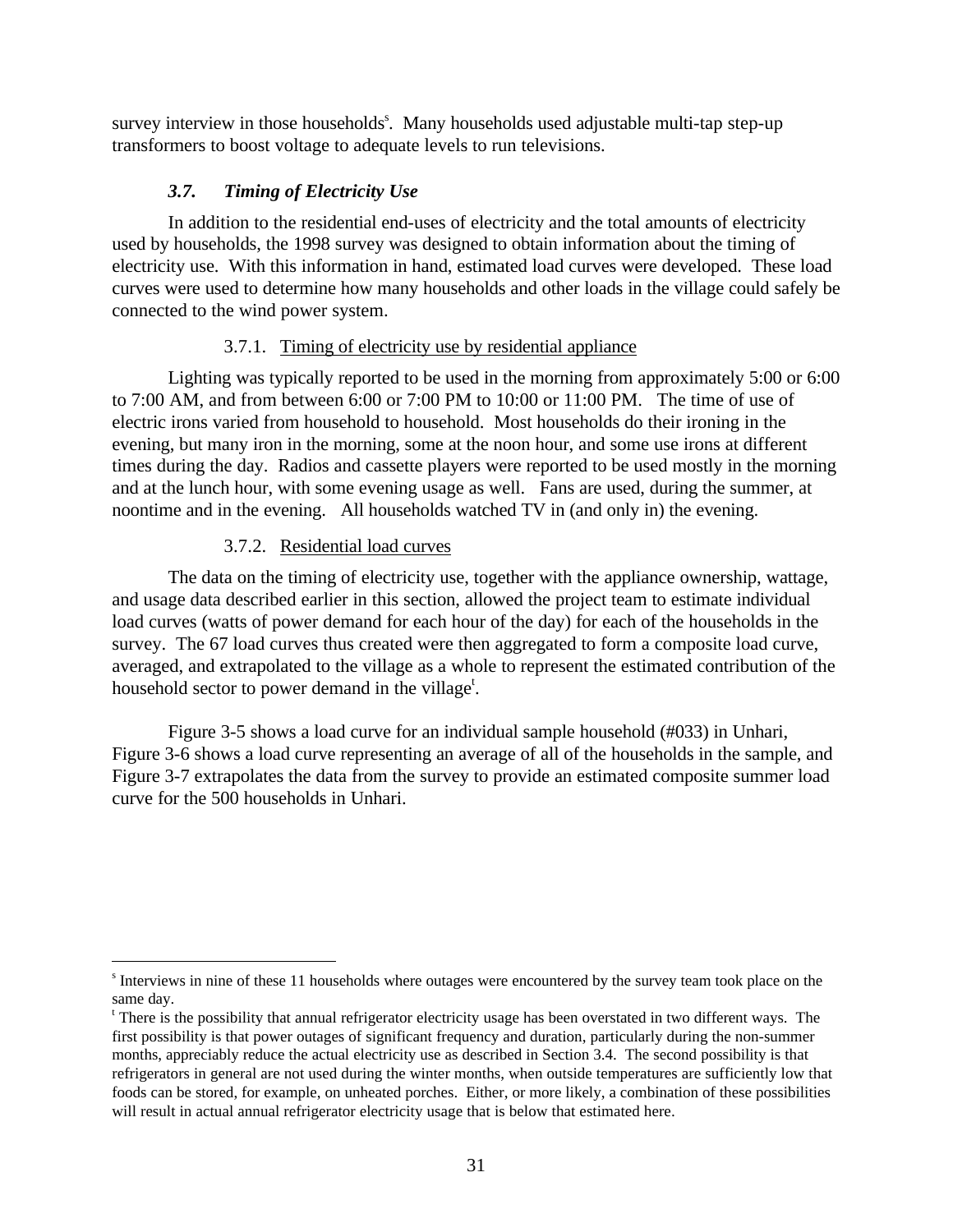*Figure 3-5:*



*Figure 3-6:*

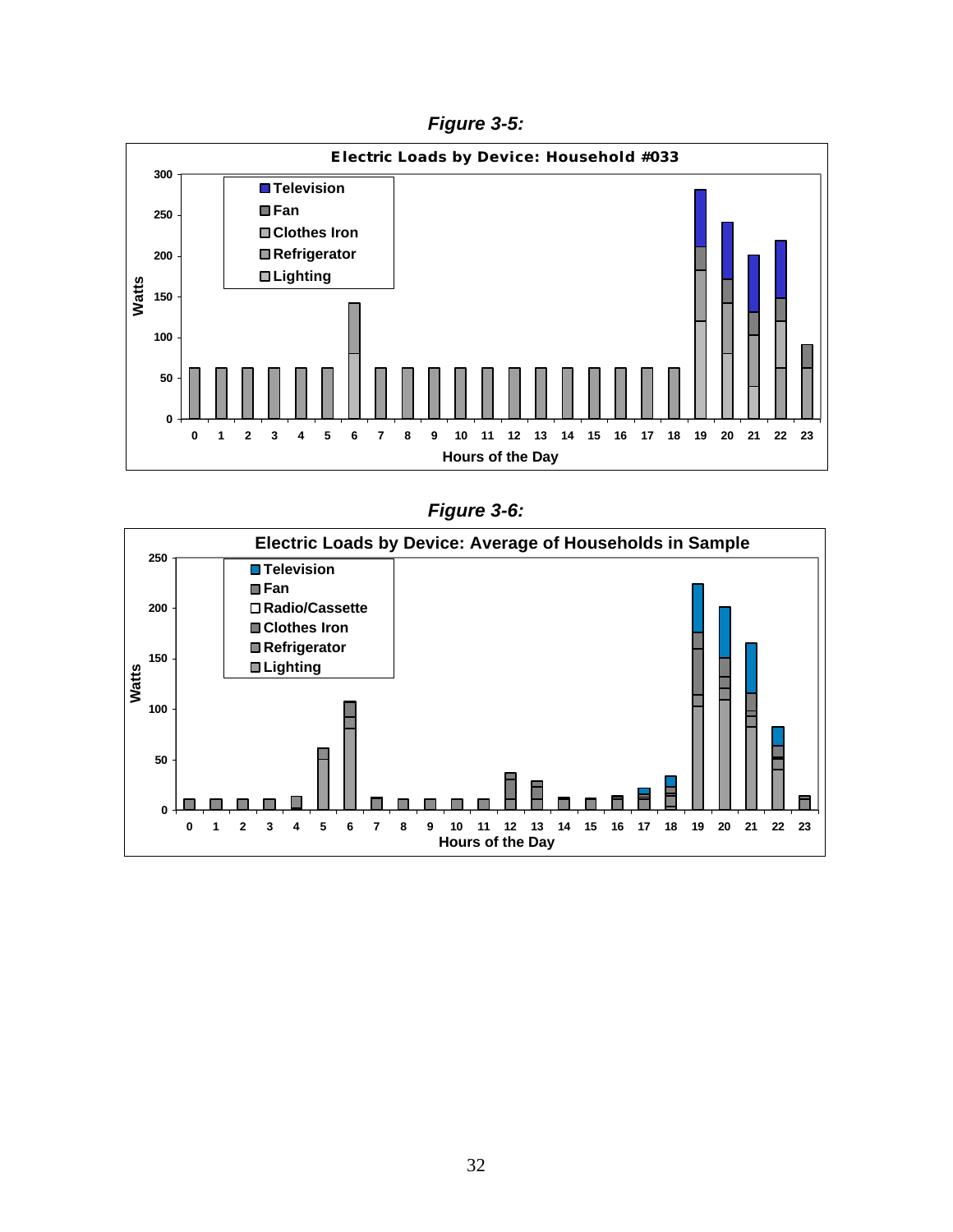*Figure 3-7:*



## *3.8. Water Use*

The use of water in the village, in addition to being of interest in its own right, has a large bearing on the electricity balance in the village because a large electric pump is used at several times of the day to provide tap water for domestic consumption. Learning about the timing and amount of water usage in the village, as well as the existing plumbing infrastructure for tap water, may help the project team to identify and evaluate electricity-saving options for the water supply system.

## 3.8.1. Water use in residential households

In the 57 households where residents were asked about water use (questions on water use were added to the survey form after the survey was underway), the average daily use of water for drinking, cooking, washing, feeding livestock, and other activities was 165 liters per household. The lowest rate of household water consumption reported was 50 liters per day, and the highest rate was 300 liters per day. Typical dwellings had a water tap in the kitchen, and also in a bathroom area off of the kitchen. A cistern for water storage was present in at least some households, again in the area off or the kitchen. Follow-up interviews in 2000 indicated that the household cisterns have a storage volume of about 500 liters, reportedly enough for 2 days of typical water usage by a household, but generally not enough for 3 days of usage. These capacity figures are consistent with the 1998 survey results regarding water usage. By 2000, and probably during many times of the year during 1998, water was apparently largely drawn from the household cisterns (not directly from the tap), which were filled when the electric pumps were operating. During 1998, at least during the summer, these pumps operated several times per day (roughly coincident with peak water use times, but by 2000 the pumps typically operated (and cisterns were filled) only late at night, as the availability of electricity for the pumps was similar to that for the residences in Unhari. Additional details of the water distribution system at Unhari are provided in Section 4.3 of this paper.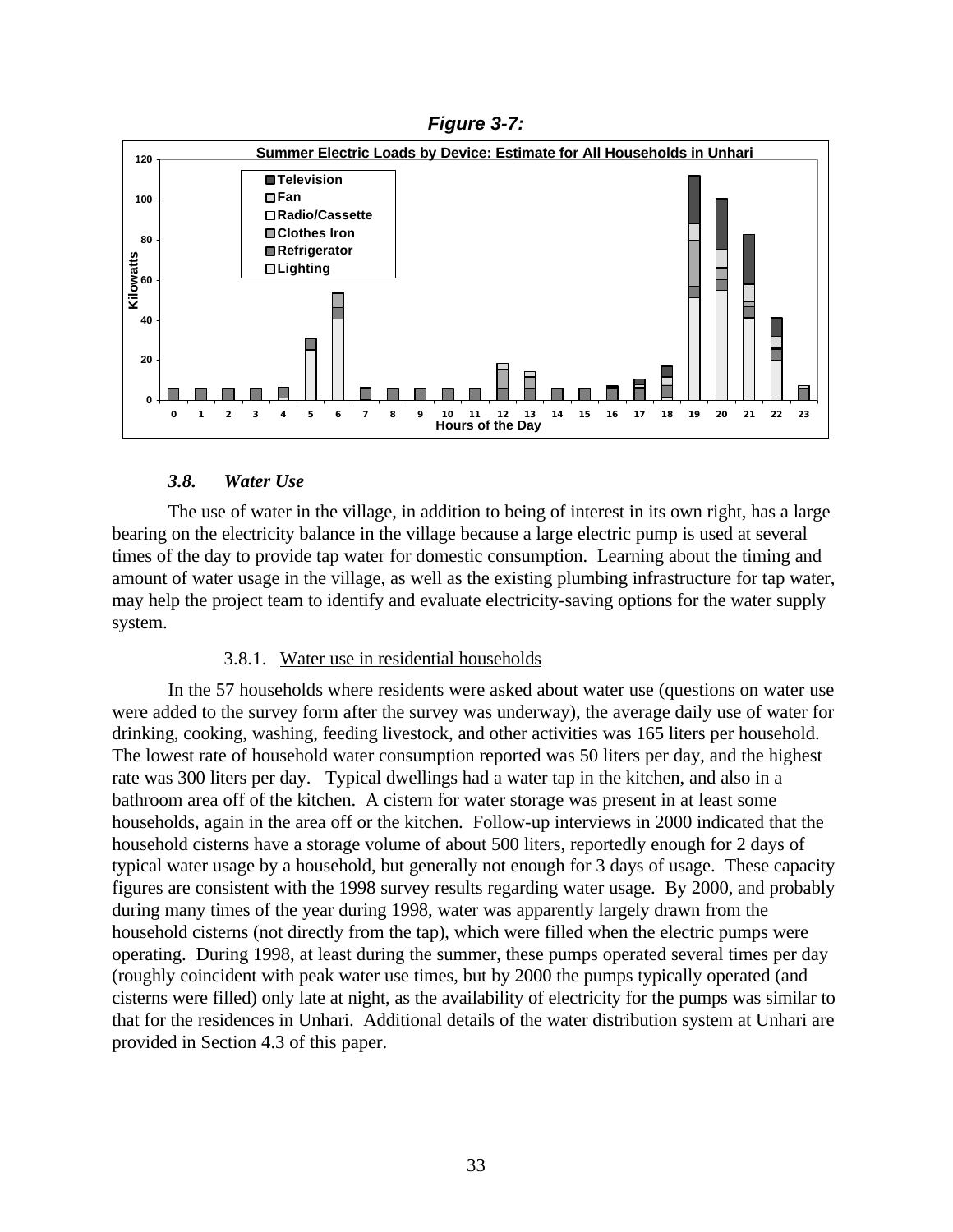#### 3.8.2. Timing of residential water use

Households almost uniformly used water in the morning, starting between 5:00 and 7:00 AM, at noon, and in the evening starting at 6:00 or 7:00 PM. The heaviest water use typically occurred in the evening. On average, 56 percent of the daily water consumption occurred in the evening, 25 percent in the morning, and 19 percent at noon.

## *3.9. Price and Household Budget Data Collected*

## 3.9.1. Energy prices

Electricity bills are paid at a local housing office. The bill for each household is one won per month. No meters of any kind are used on individual dwellings, nor are they used on any of the other village buildings that the project team visited. There is a master meter, located some distance from the village, that counts electricity usage for an area that includes both Unhari and the adjacent village.

The households in the village receive their coal from a mine owned by the village and located 40 km from the village. Coal is delivered in pulverized form, and converted to briquettes as described above. All of the households sampled in the survey reported paying 40 won per tonne for the (usually) two tonnes of coal that are allocated to each household.

The state price for diesel fuel (used by households in oil lamps) was reported to be 0.25 Won per liter, although it appears (based on anecdotal reports) that most household obtain their diesel via informal means from farm sources. Rice straw is obtained for free from the thresher. Householders did not report paying for the recharging of automobile batteries used for supplementary electricity—arrangements for battery recharging were also of an informal nature. The cost of purchasing auto batteries was reported to range from 20 to 50 Won<sup>u</sup>, with an average of about 40 Won.

## 3.9.2. Prices for goods

 $\overline{a}$ 

In addition to the prices for fuels and for batteries described above, a combination of survey questions and informal discussions were used to elicit information about the prices or price ranges for goods and appliances purchased (or planned to be purchased) by villagers. These price data collected are shown in Table 3-2. Prices for larger items such as refrigerators or TVs most likely reflect prices for used units. Food prices, and especially the price of rice, are heavily subsidized. Households also receive a share of the food produced on the farm. Health care is provided free of charge.

<sup>&</sup>lt;sup>u</sup> The minimum price reported for a 12-Volt battery was 25 Won; the household using a six-Volt battery reported paying 20 Won.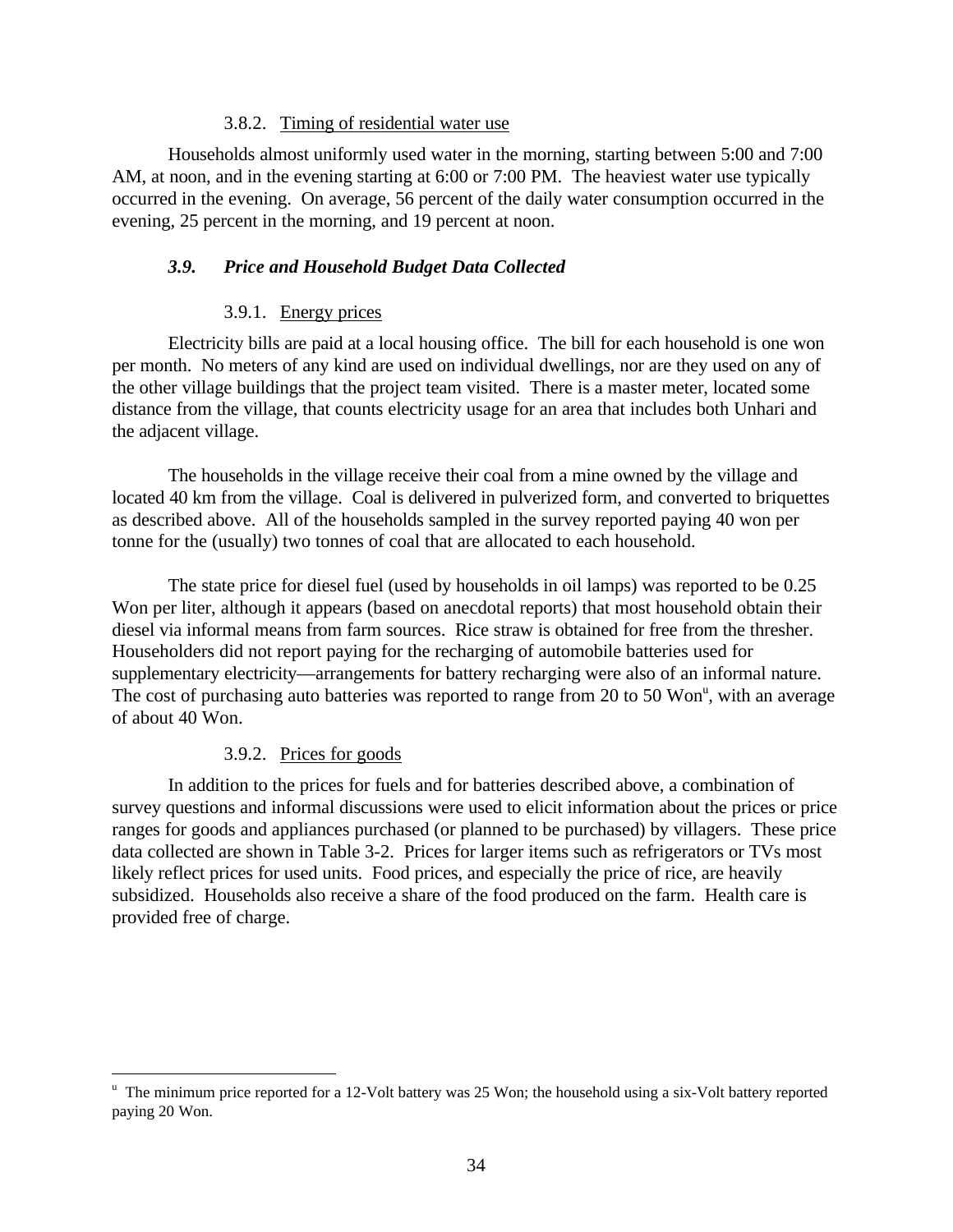| <b>Item</b>             | <b>Price or Price Range (Won)</b> | Price in USD*  |
|-------------------------|-----------------------------------|----------------|
| Refrigerator            | 200 to 250                        | 93 to 115      |
| <b>Color Television</b> | <b>200</b>                        | 93             |
| Radio/Tape Player       | 40 to 140                         | 18 to 65       |
| Table Fan               | 35 to 50                          | 16 to 23       |
| Clothes Iron            | $1.5$ to $10$                     | $0.69$ to 4.60 |
| Bicycle                 | 200 to 250                        | 93 to 115      |
| Shirt                   | 10 to 15                          | 4.60 to 6.90   |

*Table 3-2: Prices of Selected Household Items*

\* At the official exchange rate of 2.17 DPRK Won per dollar

#### 3.9.3. Household budgets

Households were asked to estimate what fraction of their monetary income was spent for food, for clothes, and for entertainment and other expenses. The results of these questions are presented in Table 3-3. Generally, as shown, estimates of how money was spent varied substantially from household to household. It is probable either that the estimates called for in the questions were difficult for householders to provide, that the questions about household budgets made the respondents uncomfortable, or both.

|                                                    |         |     | Table 3-3:        |                  |  |
|----------------------------------------------------|---------|-----|-------------------|------------------|--|
| <b>Reported Division of Household Expenditures</b> |         |     |                   |                  |  |
|                                                    |         |     |                   |                  |  |
| <b>Budget</b>                                      |         |     |                   | <b>Standard</b>  |  |
|                                                    |         |     |                   |                  |  |
| Category                                           | Average |     | Minimum   Maximum | <b>Deviation</b> |  |
| Food                                               | 37%     | 20% | 60%               | 13%              |  |
| <b>Clothes</b>                                     | 29%     | 20% | 50%               | 7%               |  |

## *3.10. Results of Coal Analysis*

Two coal samples, one pulverized coal and the other a fragment of a coal briquette, were provided to the project team at the end of the second Unhari mission. These samples were sent by Nautilus to a coal testing laboratory in the United States. Ultimate analysis, forms of sulfur, and four trace metals tests (Mercury, Arsenic, Cadmium, and Lead) were run on the pulverized coal sample. The briquette sample was subjected to the ultimate analysis tests. The results of the tests conducted are presented in Tables 3-4 and 3-5.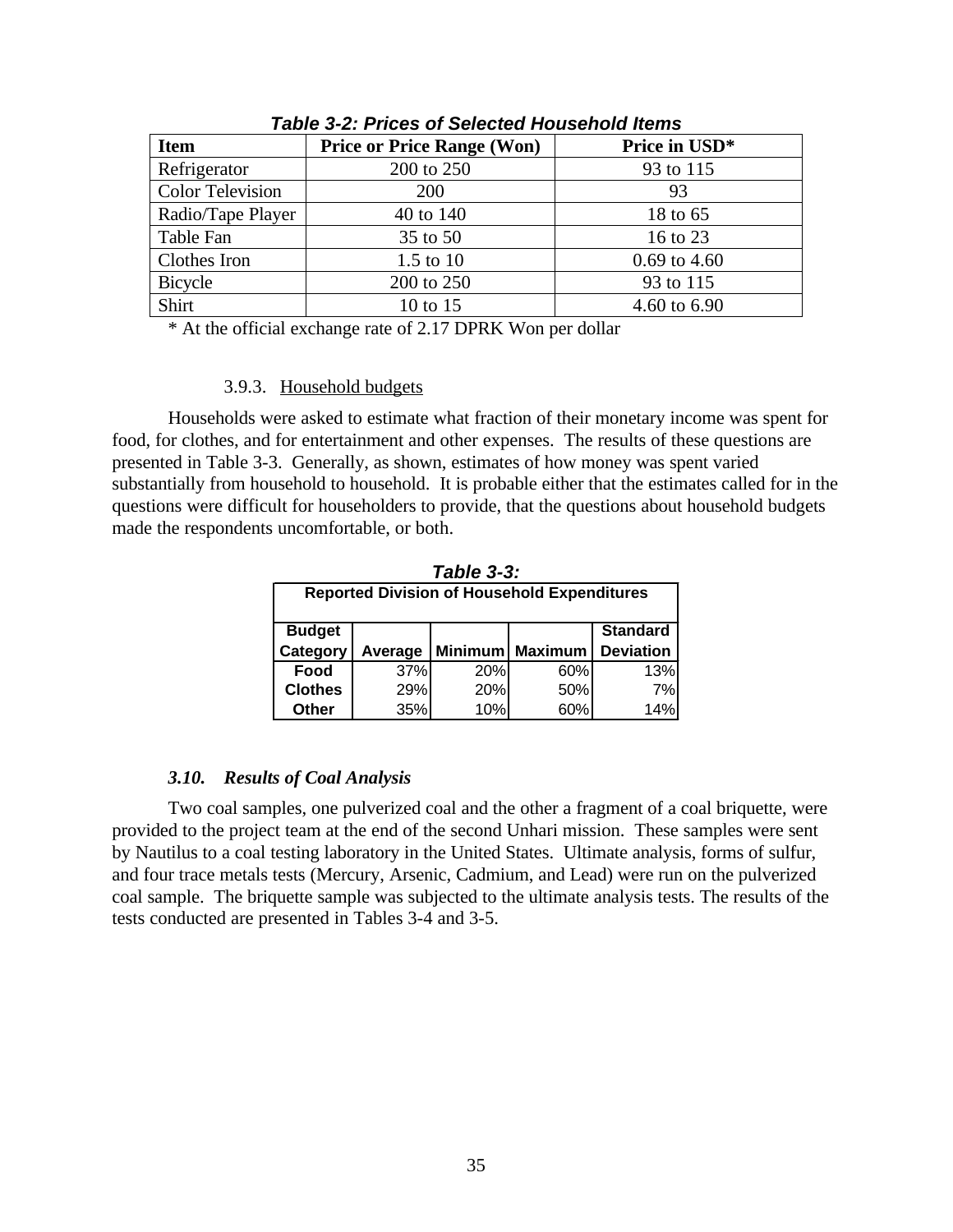| <b>Coal Characteristic</b> | <b>As Received Analysis</b> | <b>Dry Basis</b> |
|----------------------------|-----------------------------|------------------|
| Moisture                   | 6.12%                       |                  |
| Ash                        | 33.05%                      | 35.21%           |
| <b>Volatile Matter</b>     | 5.03%                       | 5.36%            |
| <b>Fixed Carbon</b>        | 55.80%                      | 59.43%           |
| <b>Total Carbon</b>        |                             | 59.58%           |
| Hydrogen                   |                             | 1.55%            |
| Nitrogen                   |                             | 0.74%            |
| <b>Total Sulfur</b>        |                             | 0.93%            |
| --Pyritic Sulfur           |                             | 0.20%            |
| --Sulfate Sulfur           |                             | 0.12%            |
| --Organic Sulfur           |                             | 0.61%            |
| Oxygen                     |                             | 2.03%            |
| <b>Heating Value</b>       | 4,844 kcal/kg               | $5,160$ kcal/kg  |
| Mercury                    |                             | $0.05$ ppm $*$   |
| Arsenic                    |                             | $5.6$ ppm        |
| Cadmium                    |                             | $1.0$ ppm        |
| Lead                       |                             | 58.8 ppm         |

*Table 3-4: Results of Tests of Pulverized Coal Sample*

\* Parts per million by weight

| <b>Coal Characteristic</b> | <b>As Received Analysis</b> | <b>Dry Basis</b> |
|----------------------------|-----------------------------|------------------|
| Moisture                   | 4.63%                       |                  |
| Ash                        | 31.29%                      | 32.81%           |
| <b>Volatile Matter</b>     | 5.55%                       | 5.82%            |
| <b>Fixed Carbon</b>        | 58.53%                      | 61.37%           |
| <b>Total Carbon</b>        |                             | 60.60%           |
| Hydrogen                   |                             | 1.73%            |
| Nitrogen                   |                             | 0.81%            |
| <b>Total Sulfur</b>        |                             | 0.81%            |
| Oxygen                     |                             | 3.39%            |
| <b>Heating Value</b>       | $5,127$ kcal/kg             | $5,377$ kcal/kg  |

*Table 3-5: Results of Tests of Coal Briquette Sample*

The coal tests results presented above show a relatively high ash content and, considering the ash content, a relatively high calorific value. These characteristics are indicative (along with the high fixed carbon content and low volatile matter content) of the anthracite-type coals reportedly common in Korea<sup>9</sup>. The heating value shown in the samples was within the range of heating values reported to the survey team by local officials (5000 to 6000 kcal/kg), albeit at the low end of the range. It should be stressed, however, that one coal sample is far less than sufficient to judge the annual average composition of the village's coal supply, even if all of the coal does originate at the same mine.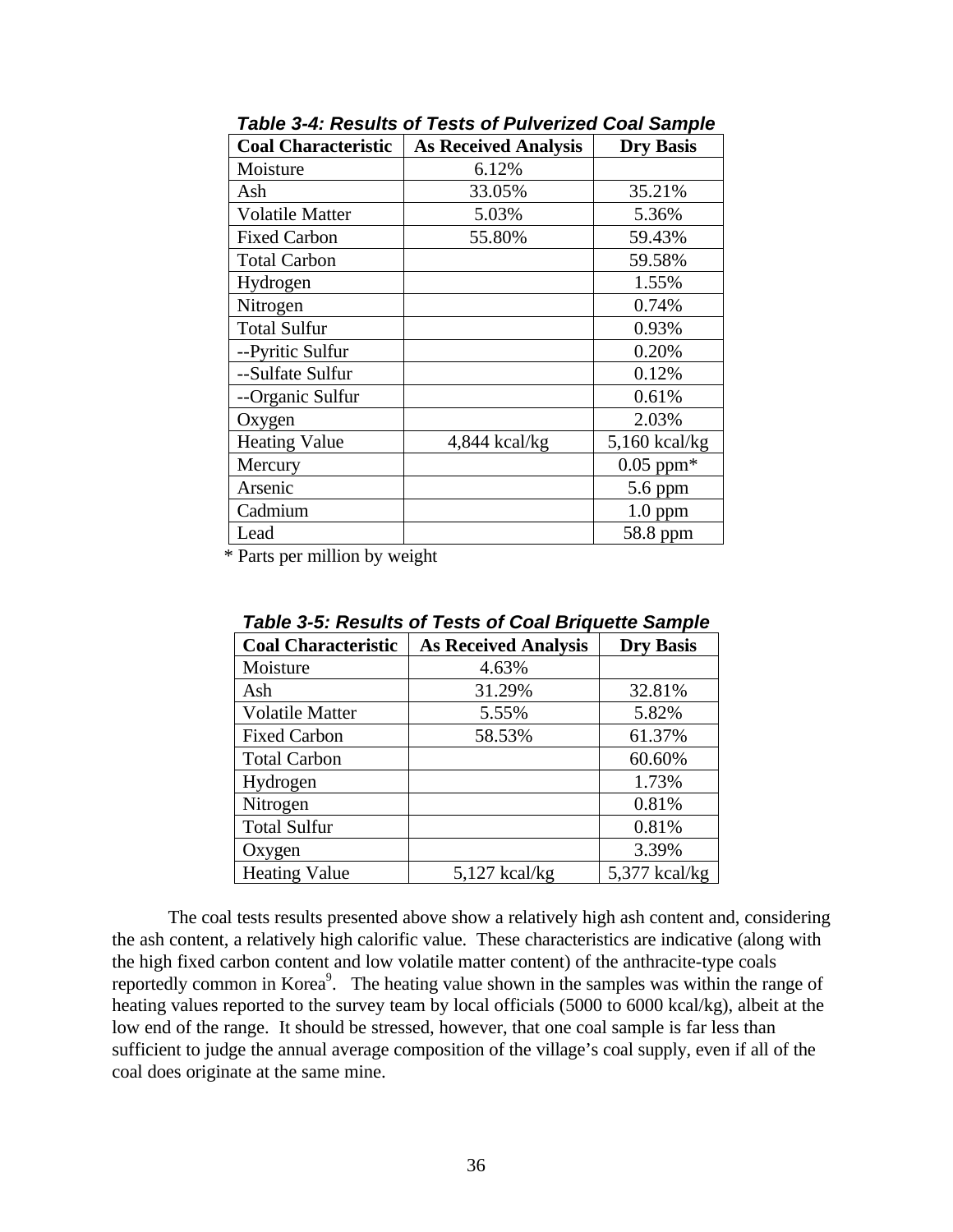The sulfur content in the samples assessed—less than one percent total sulfur by weight is somewhat lower, for example, than the average for coal used in China.

The content of Mercury and Arsenic in the pulverized coal sample are well within the range of the levels of these metals found in North American coals, but the Cadmium and Lead contents of the samples would place the coal in roughly the highest two percent of North American coals by those measures $v<sub>10</sub>$ .

One unusual feature of the test results above is the similarity of the composition of the pulverized coal sample with the briquette sample. If briquettes are made from a composition of coal and clay binders, one would expect that the ash content of the briquette would be higher than that of the pulverized coal, and the heating value of the briquette (per kilogram) would be lower. In fact, to a modest degree, the opposite is true. There are at least three possible explanations for this counterintuitive result:

- The refectory/guest house kitchen that provided the sample makes briquettes without using clay (or with little clay) as a binder<sup>w</sup>, presumably in order to achieve a hotter flame in a busy kitchen;
- The coal from which the briquette was made was not from the same batch of coal produced by the mine as the pulverized coal sample; or
- The difference between the samples, factoring in the use of binders, is within the natural variability of the coal used in Unhari.

At present, there is not enough information to decide which of these alternatives (or other possibilities) is the most likely.

 $\overline{a}$ 

<sup>&</sup>lt;sup>v</sup> Lead can reach humans and other animals by being absorbed through the skin, by being absorbed through the lungs during breathing, or by being ingested with food or drink. Since lead can be concentrated in the food chain, its environmental concentration may be amplified before it reaches humans. The symptoms of lead poisoning on humans are well known, and include "loss of appetite, weakness, awkwardness, apathy, and miscarriage" (Ehrlich, P.R, A.H. Ehrlich, and J.P. Holdren (1977), ECOSCIENCE, W.H. Freeman and Co., San Francisco, California, USA). Lead affects many organs and systems within the body, including the central and peripheral nervous systems, the kidneys, and the blood synthesis and circulation systems. Cadmium is toxic at very low concentrations--less than 1 part per million. The primary health impacts of both acute and chronic cadmium poisoning are on the kidneys, the respiratory system, and on bone formation. Cadmium is a pollutant of some concern for both animals and humans because it is retained in the kidneys, and, as it is not readily excreted, tends to build up in the body and in ecosystems. It is unknown to what extent, if at all, the lead and cadmium contents of the coal (and coal ash) at Unhari pose a health hazard. As coal ash is reportedly, at least in some instances, used as a soil conditioner on agricultural fields at Unhari, it would seem that some pathways for human exposure to these toxins could exist in the village. Additional summary information on the health effects of heavy metals and other pollutants can be found in Lazarus, M., D. Von Hippel, D. Hill, and R. Margolis (1995), A Guide to Environmental Analysis for Energy Planners, the Stockholm Environment Institute—Boston Center, Boston, MA, USA.

<sup>&</sup>lt;sup>w</sup> As the survey team saw a pile of coal on the premises at the guest house, it seems that the assumption that the guest house staff fabricate their own briquettes is a reasonable one.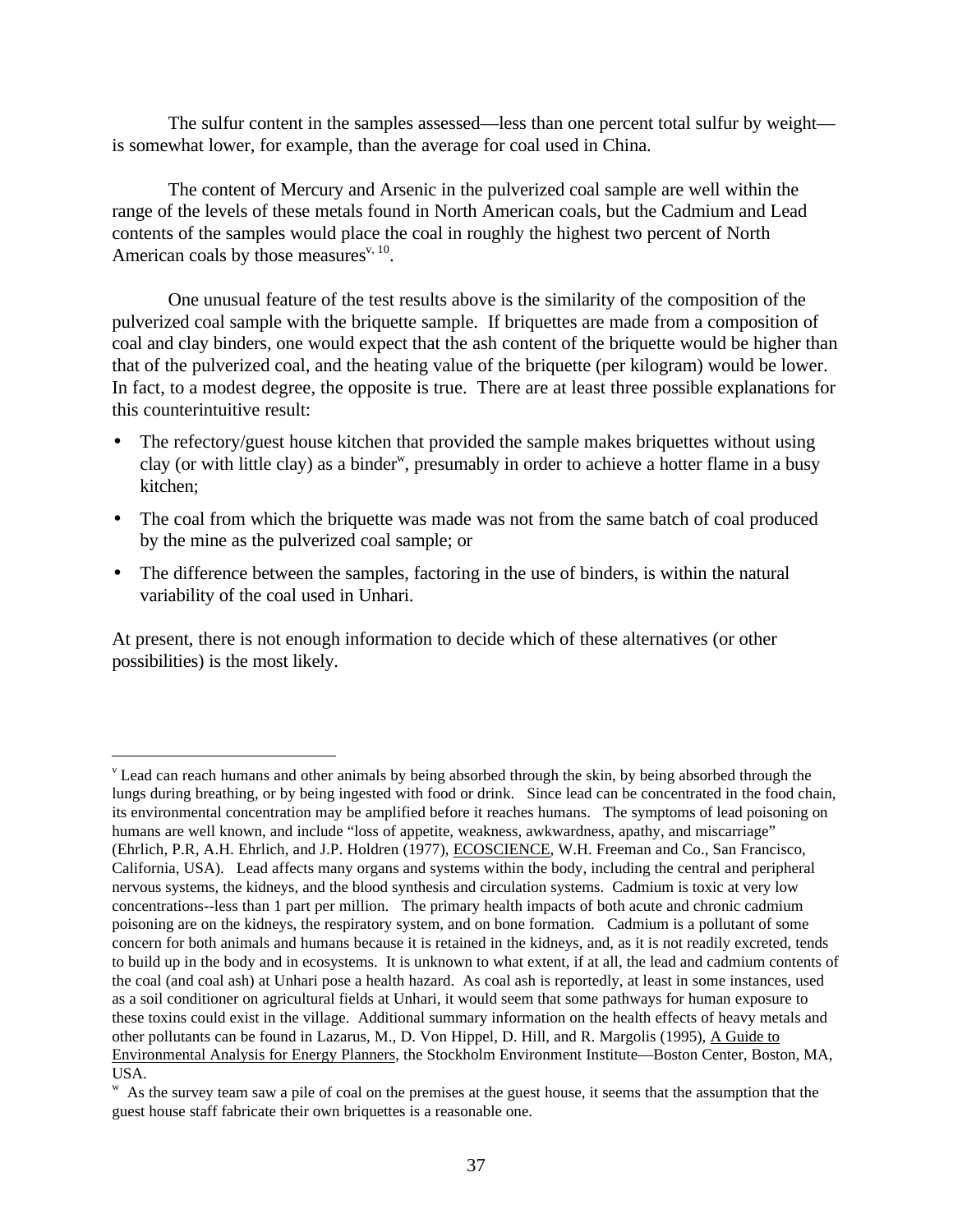# **4. Results of Non-Household Survey**

#### *4.1. Introduction*

As noted in section 2 of this paper, the survey coverage of non-household end-uses of energy in Unhari was, of necessity (due to constraints on mission time and other factors), less detailed and more informal than for the household sector. Detailed information on the two installations that were connected to the windpower system (the village clinic and kindergarten) were collected through site visits and interview with officials of the two installations. Those data are presented below. For other non-household sectors, including public baths, coal mining, other shops and services, the dining hall, mechanized agriculture and crop processing, water pumping, village transport, and other sectors, local officials were interviewed to obtain information on activities. Information requested typically included, for example, the amount of coal or diesel fuel used per year, the size of electric equipment, the number of hours of use in a year, and the time of use in a year.

Ideally, a series of follow-up questions and site visits would have been used to refine, detail, fill in, and corroborate the information received in these interviews, but time was unfortunately insufficient for these activities (see section 6 of this paper for suggestions as to possible follow-up work). The Nautilus team was, however, able during the 2000 mission to Unhari to conduct some brief and informal follow-up interviews in order to clarify a number of aspects of non-residential energy use. Though the amount of data collection on non-residential energy use was perhaps less than would be desirable for a formal survey, it should be noted that almost invariably the Nautilus team found local officials to be most forthcoming with information both in 1998 and 2000, answering even questions calling for quantitative responses with little hesitation, and considerable certainty. It is clear that local officials are very well aware of the parameters that affect energy use in the village, underlining the importance of their early and direct involvement in any project where changes in energy infrastructure are contemplated.

## *4.2. Detailed Results for Clinic and Kindergarten*

For the medical/dental clinic and kindergarten that were connected to the wind power system, a combination of site visits by the survey team and follow-up off-site interviews with the officials in charge (the head doctor and the kindergarten headmistress) were used to obtain information on energy use in those installations. The results of these investigations are presented briefly below.

#### 4.2.1. Electric end-uses and equipment—clinic

The medical and dental clinic serving the village was (as of 1998) located in a building that appears structurally identical to the residential dwellings around it. It was a two-story structure, with four rooms on each level. Rooms downstairs were used for patient intake, medicine storage, and patient waiting rooms. Rooms upstairs were used for a medical examining/treatment room, a waiting/examining room, a dental office, and a space for storage and preparation of herbal and other medicines. At the time of the Nautilus mission in 2000, the clinic was in the process of being moved to a site at the south end of the village, where a new building was being constructed to house the clinic.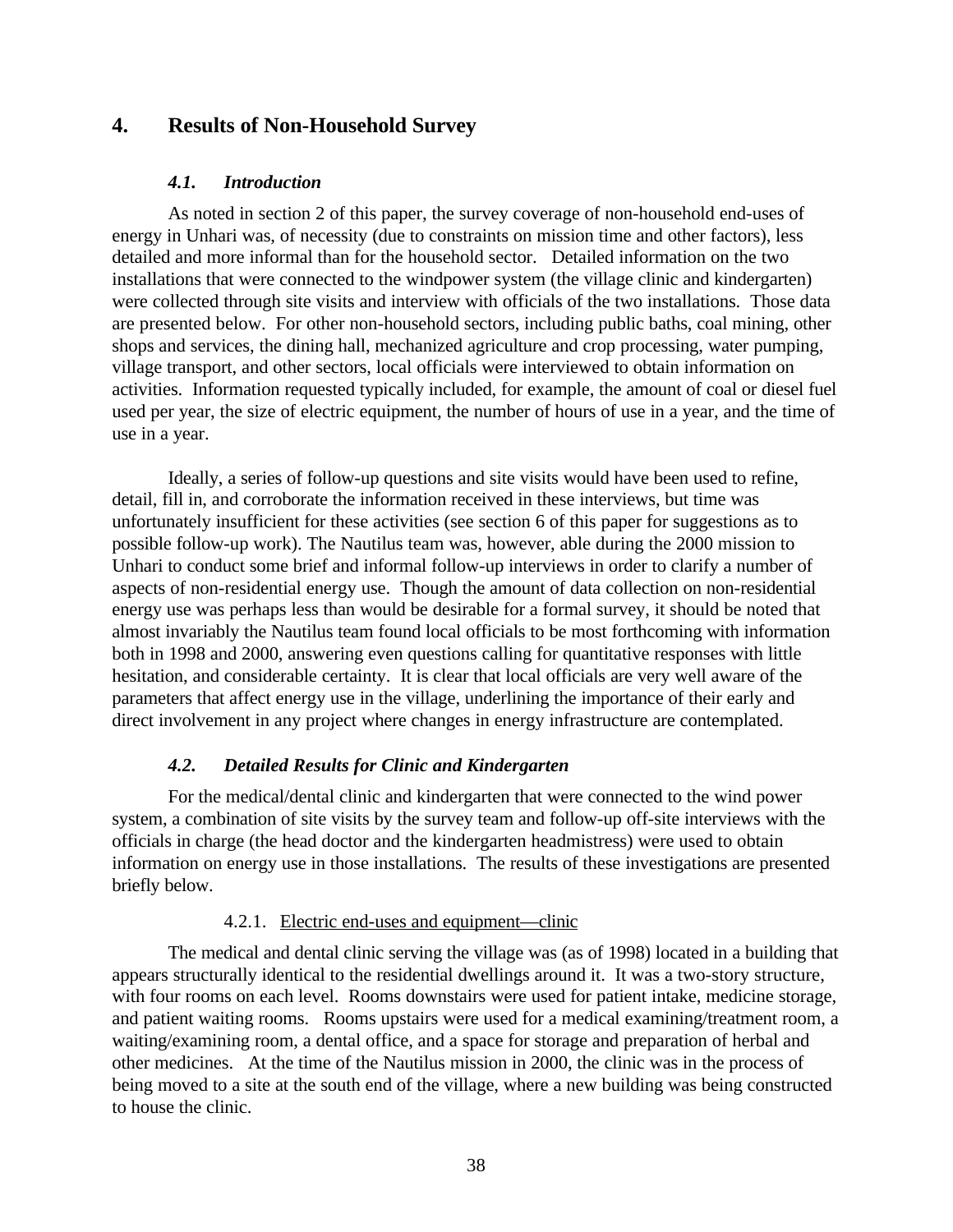The electrical equipment present in the clinic as of the time of the survey, and the timing of its use, is summarized in Table 4-1. There were seven light bulbs in the clinic, six of which were 40-Watt, and one of which (in the main examining room) was 100 Watt. One of the 40-Watt bulbs was in a guard's room, and burned all night. Other bulbs were typically, except for nighttime emergencies, used for one hour in the evening before the staff went home. All other reported electrical loads were located in the dentist's office. The dental equipment consisted of an electric coil hot plate rated at roughly one kilowatt and used for melting material used to fabricate dentures, a grinder (180 W) used to shape dentures, and a drill run by a 120 Watt motor. Figure 4-1 presents an estimated load curve for the clinic at the time that it was surveyed.

The staff of the clinic listed a refrigerator, a medicine grinder, and a device for making pills from herbal medicines as electrical equipment needs for the clinic. Arrangements were made to supply the clinic with a small refrigerator as a part of the Mission 2 activities. This refrigerator was subsequently supplied, and at the time of Mission 3 (in 2000) was reported to be in storage at the nursery school in the village.

| <b>Clinic Loads</b>      |   |                |    |     |             |     |     |
|--------------------------|---|----------------|----|-----|-------------|-----|-----|
|                          |   |                |    |     | Time of Use |     |     |
| <b>Devices</b>           |   | Number Wattage | On | Off | On.         | Off | Off |
| Hot Plate (dentist)      |   | 1000           | 9  | 11  |             |     |     |
| Grinder (dentist)        |   | 180            | 8  | 9   |             |     |     |
| Drill (dentist)          |   | 120            | 10 | 11  |             |     |     |
| <b>Bulbs</b>             | 5 | 40             | 19 | 20  |             |     |     |
| Bulbs--Exam Room         |   | 100            | 19 | 20  |             |     |     |
| <b>Bulb--Night Guard</b> |   | 40             | 0  | 6   | 18          | 24  |     |

*Table 4-1: Electrical Devices in the Medical/Dental Clinic at Unhari as of 1998*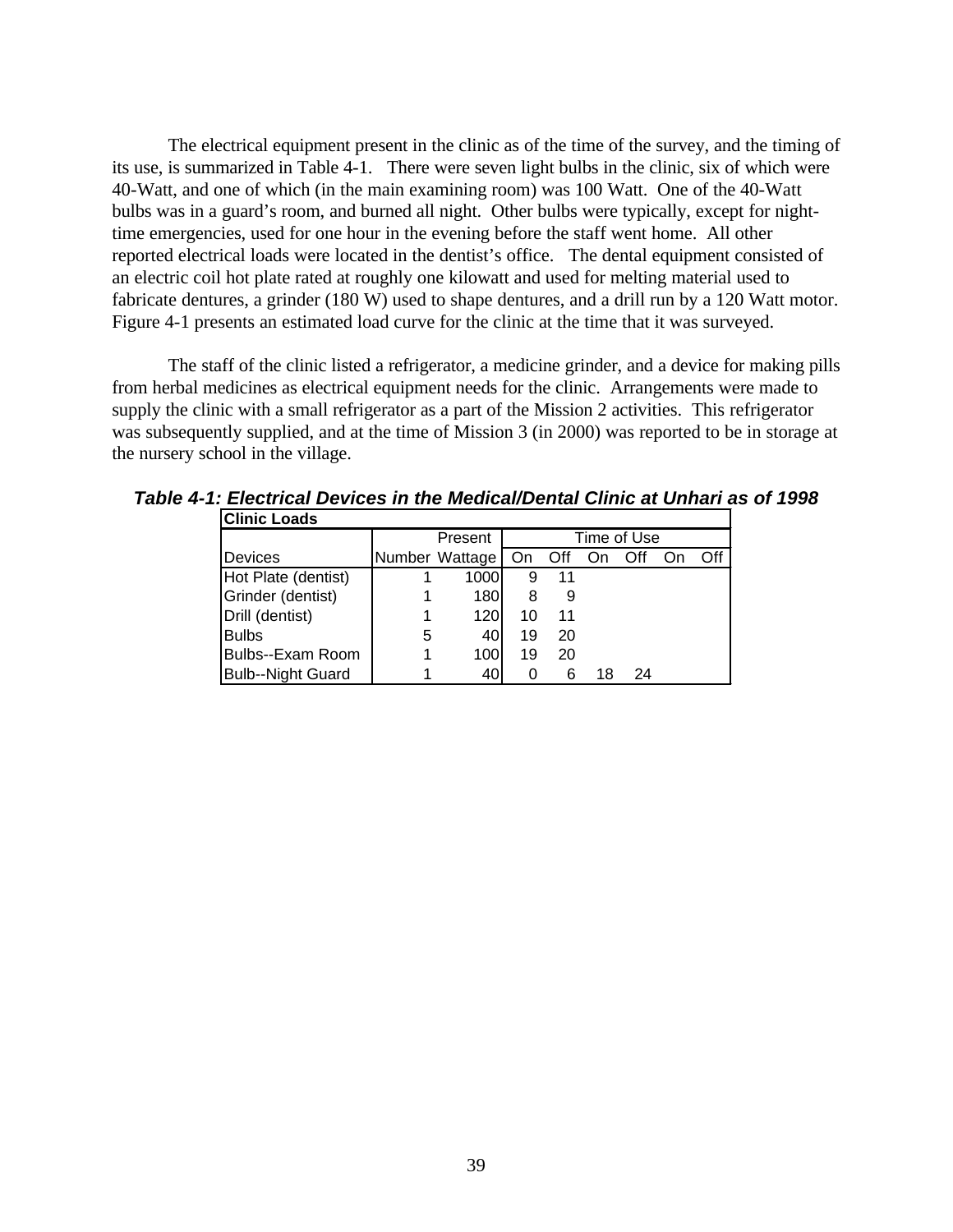

*Figure 4-1: Load Curve for Medical/Dental Clinic at Unhari as of 1998*

#### 4.2.2. Electric end-uses and equipment—kindergarten

The building in which the kindergarten is housed is a larger and more massive structure than the residential buildings in the village. It is probably constructed of concrete rather than brick. The kindergarten has whitewashed exterior walls, a large staircase leading to a raised (approximately 1.5 meters above ground level) first floor and entry foyer. There are a total of 13 rooms in the building, including 10 instructional or office rooms, a kitchen, and two storage rooms. The total floor area is 360 square meters. Among the rooms downstairs are an office, a kitchen, and a classroom. The upstairs rooms include two classrooms and two diorama rooms where children are taught about the early lives of Kim Il Sung and Kim Jong Il, respectively.

The only electrical current end-use in the kindergarten at present is lighting, which is provided entirely by incandescent bulbs. There are 12 incandescent bulbs in all, rated at 40 Watts each. There is a guard room in which the bulb is left on all night, otherwise the bulbs are typically used for two to three hours in the evening. There has in the past been a forced-air blower for the coal-fired heating system (described below). The electric motor for this blower system was rated at 7.5 kW, and an additional 4.5 kW motor was used in the chimney to provide a forced draft in the heating system. Neither unit was operational at the time of the survey, and the motor for the blower unit was reportedly out for repair. The forced-air/forced-draft system would presumably have been in use for approximately the same time as the heating system itself, namely from October to May, and from about 5:00 to 6:00 AM to 7:00 or 8:00 PM. The building has three electrical outlets, one in the kitchen, one upstairs, and one downstairs. Figure 4-2 presents an estimated load curve for the kindergarten as it was at the time of the Mission 2 survey.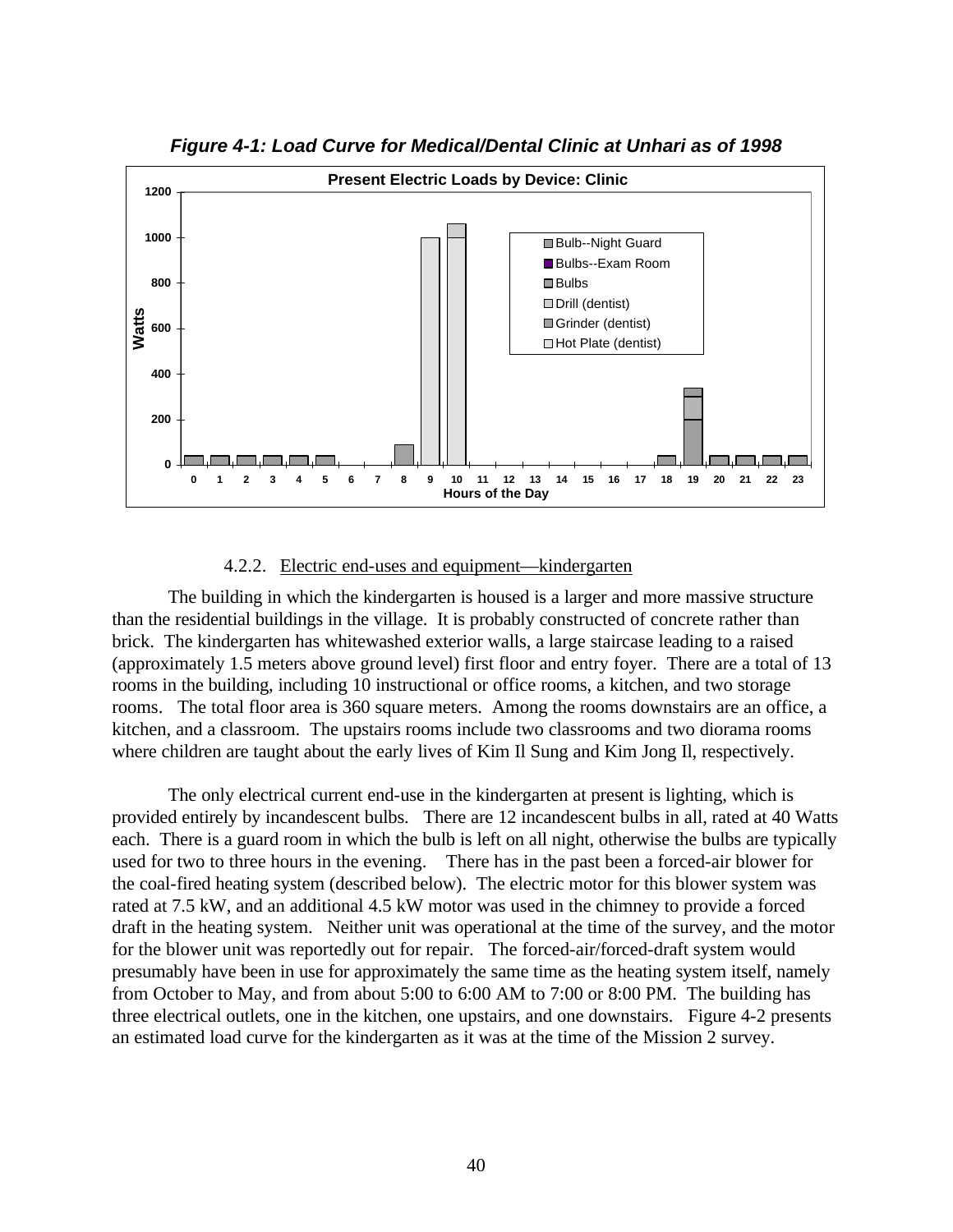

*Figure 4-2: Load Curve for Kindergarten*

The school headmistress requested a refrigerator for use in keeping milk and leftovers cold, as well as a television to aid in instruction. Arrangements were made during Mission 2 to supply a refrigerator to the kindergarten. This was subsequently supplied, and was found to be in place during Mission 3.

## 4.2.3. Coal and diesel end-uses and equipment—clinic

Coal was used in the clinic (as it stood in 1998) to heat water for patient needs, to heat the building, and to cook meals for patients and for clinic staff. An ondol system like the systems used in residences was used for cooking, heating, and water heating. Three tonnes of coal briquettes were reported to be used annually by the clinic. Approximately 50 kilograms of diesel fuel were used per year for fueling emergency lighting when grid electricity was not available reportedly mostly in the winter and spring.

## 4.2.4. Coal and diesel end-uses and equipment—kindergarten

There are two coal-fired appliances in the kindergarten. There is a typical ondol system in the kitchen, which is used for heating the kitchen, for cooking, and for water heating. There is also a more elaborate ondol system with a firebox located under the North end of the building. Exhaust from this firebox, which is fed by hand with coal briquettes, travels through channels in the slab floor of the first floor of the building, up through a flue in the South wall, then through the slab floor of the second floor of the building and out a chimney on the North end of the building. The forced-air fan mechanism, when operational, is attached to the basement firebox. It was reported that the kitchen stoves and building heating systems use a combined 20 tonnes per year of coal in briquettes made with a 3 to 1 or 4 to 1 ratio of coal to clay binder. Of this total, the kitchen uses 4 tonnes of coal per year.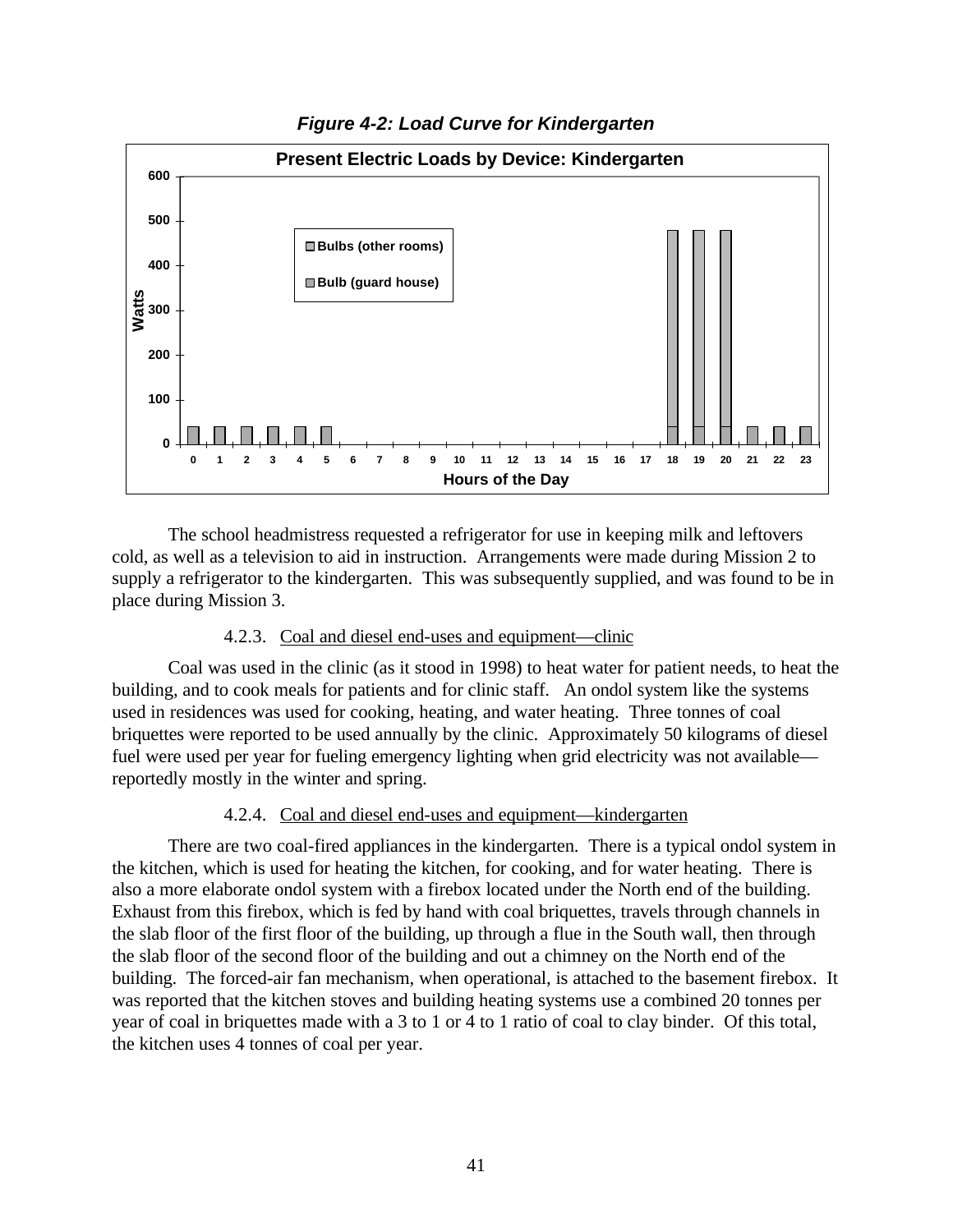No diesel use was reported in the kindergarten, but it is likely that some diesel is used for emergency lighting during power outages.

## *4.3. Energy Use in Other Village Sectors*

## 4.3.1. Services

A village guest house offers lodging and meals to village visitors and to government officials. The rooms of the guest house have a total of 10 incandescent bulbs rated at 60 Watts each. The bulbs are used for two to three hours in the evening. The guest house had no refrigerator as of the time of the survey, and no other electrical end-uses were reported for the guest house. The total reported coal use for cooking and heating in the guest house was 6 tonnes of raw coal, which, as in residences, was made into briquettes for use. No other fuel use was reported, though is it probable that some diesel is used for emergency lighting.

A village workshop has electrical equipment including 15 welding machines of 20 kW each—which are used at different times during the day, plus one 60 kW welding machine, one air hammer, one boring machine, two lathes, and three other power tools. With the exception of the lathes, which are used 8 hours per day, the other machines are estimated to be used about two hours per day.

There are two bathing facilities in the village, one for males, and one for females. Each has four 60 W bulbs that are used for two hours in the evening. Each facility uses an average of 4 tonnes of coal per year for water heating. Bath water is not heated during the summer.

In the center of the village there are several service facilities, including a barbershop, a tailor's shop, an ice cream maker, a noodle factory, and a flour mill. Each of these "shops" have two or three incandescent bulbs, which are usually used during the day. The barber shop has electric hair clippers and dryers, the tailor shop has electric irons, the ice cream maker has a 2 cubic meter freezer, and the noodle factory has a noodle press with a 14 kW motor. No other fuels were reported to be in use in this services area.

## 4.3.2. Other institutions

A single large school building (about 3000 square meters in three stories) houses primary and secondary grades for the village (and for part of adjacent village as well). The building has some 25 to 30 rooms total, with two 60 Watt incandescent bulbs per room, and 10 "teachers rooms" with one 90 cm or 1.2 m, 40 W fluorescent fixture in each. Four table fans are in use. There are two televisions and an unspecified number of radios, which are in use an estimated two hours per day. Other electrical equipment for the school includes an alarm bell and some tape recorders. Coal use in the school for heating and cooking is estimated to total 50 tonnes per year. The school is closed for one month in winter (January), and for another month in summer (August). The school operates 6 days per week, Monday through Saturday.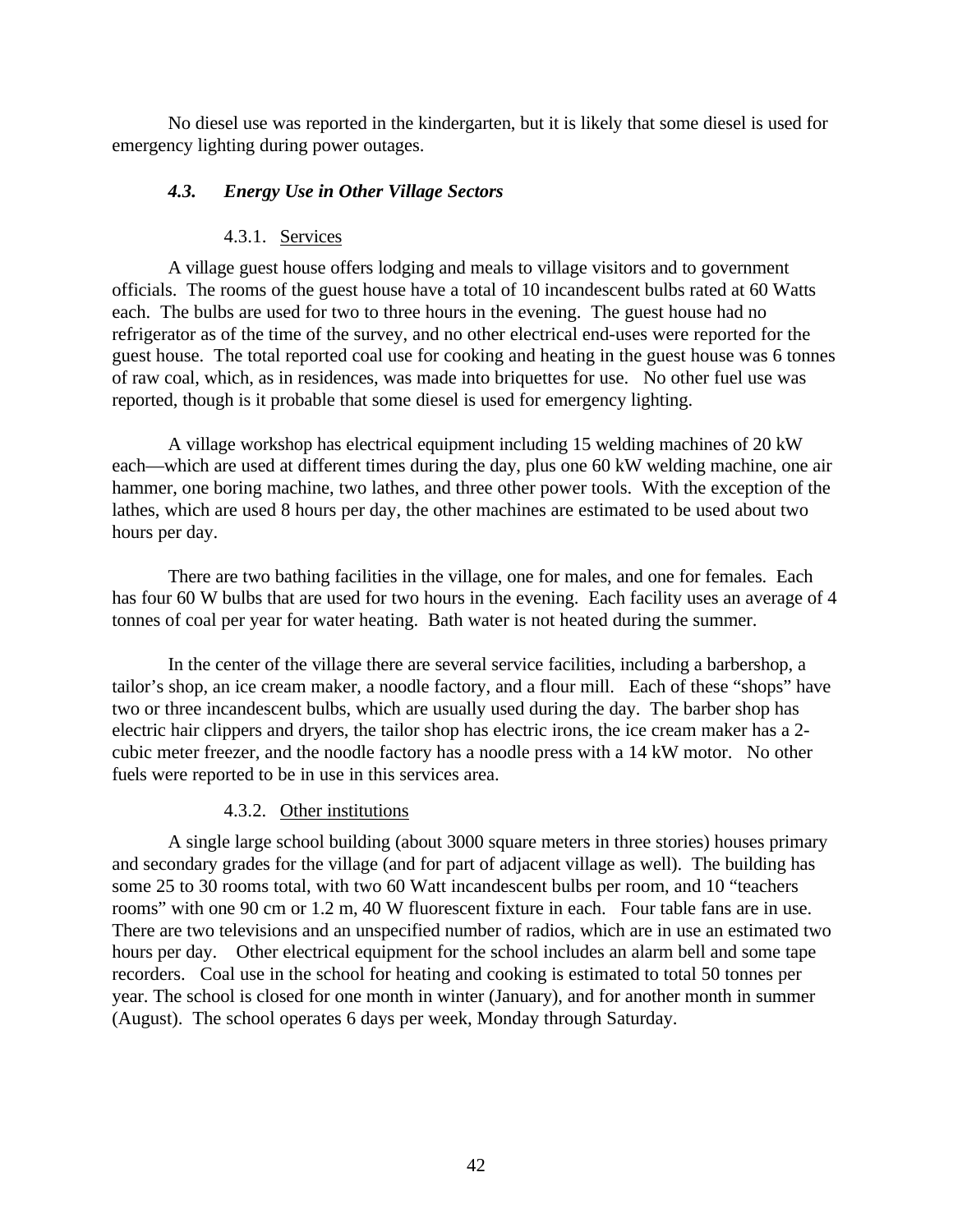## 4.3.3. Motor pool

The village has  $43$  tractors, each with  $28$  horsepower (hp) diesel motors<sup>x</sup>. Approximately 1.5 tonnes of diesel fuel are used per year per tractor. The rest of the village motor pool consists of one 5-tonne, 90 hp diesel truck, one Jeep-type automobile of DPRK manufacture, one minibus (a Japanese model), one bus (again of DPRK manufacture), and nine 2.5-tonne trucks with 75 hp petrol (gasoline) engines<sup>y</sup>. Apart from the tractor diesel use, the total fuel use by the motor pool is 1.5 tonnes per year of diesel and about 20 tonnes of petrol.

#### 4.3.4. Water pumping for drinking water and irrigation

Water is pumped from one of a pair of 45-meter deep wells for use in irrigation and for domestic and other uses. Hydrostatic pressure in the bore-hole brings the water to within about 2 m of the surface. The well is located on the west edge of the village, very close to the powerhouse constructed for the wind power system. There are two pumps, both of which are rated at 14 kW. One of the pumps provides water for domestic use, and as of 1998 was operated for 10 hours per day during the periods around mealtimes. The pumps are located in a house constructed for the purpose (the "pumphouse"), and are plumbed the wells, which are located just to the west of the pumphouse. As noted above, residents fill cisterns located in each residence at night as of 2000, and probably filled them at different times during the day during 1998. The taps in each residence are controlled by the householders—no valves are routinely used on the water mains themselves. Water is supplied to households through a piping network that starts with 3 water mains of 100 mm diameter that run roughly East (uphill) from the pumphouse to the main village road, then along the main road (South). Secondary pipes (of 50 mm diameter) distribute water back down the slope (West) into the grid of houses in each block, and distribution pipes of diameter 32 and 20 mm distribute water (North or South, then West) from the block feeders into the dwellings. Each household has a tap, located on the ground floor in the kitchen. The elevation difference between the main road at the upper (East) side of the village and the ground level at the pumphouse is estimated to be about 6 to 8 meters.

Another pump located in a sump perhaps 50 meters from the pumphouse provides irrigation water for vegetable fields adjacent to the village during the months of April, May, and September, and operates about 4 hours per day, 7 days per week during those months. The pump is rated at 20 kW.

No details were obtained during the 1998 mission regarding how the rice paddies, which are at very close to sea level, are irrigated, but follow-up questions posed during the 2000 mission helped to clarify how irrigation water is supplied. Water from the network of irrigation canals that begins at the West Sea Barrage (an impoundment across the mouth of the Taedong River not far from Nampo) is applied to the paddy fields. A lift of about 2 meters from the canal to the fields is accomplished with electric pumps. The pumping rate is 2.5 liters per second for every hectare irrigated. For the whole growing season, a total of 1.2 m of water is applied to paddies, which is

<u>.</u>

<sup>&</sup>lt;sup>x</sup> These tractors are wheeled units based on a design dating from the 1950s, probably of the domestically-produced "Cholima" type, with crank-start engines.

<sup>&</sup>lt;sup>y</sup> The most common motorized vehicles in the DPRK are these 2.5 tonne capacity, domestically produced, gasoline-fueled trucks.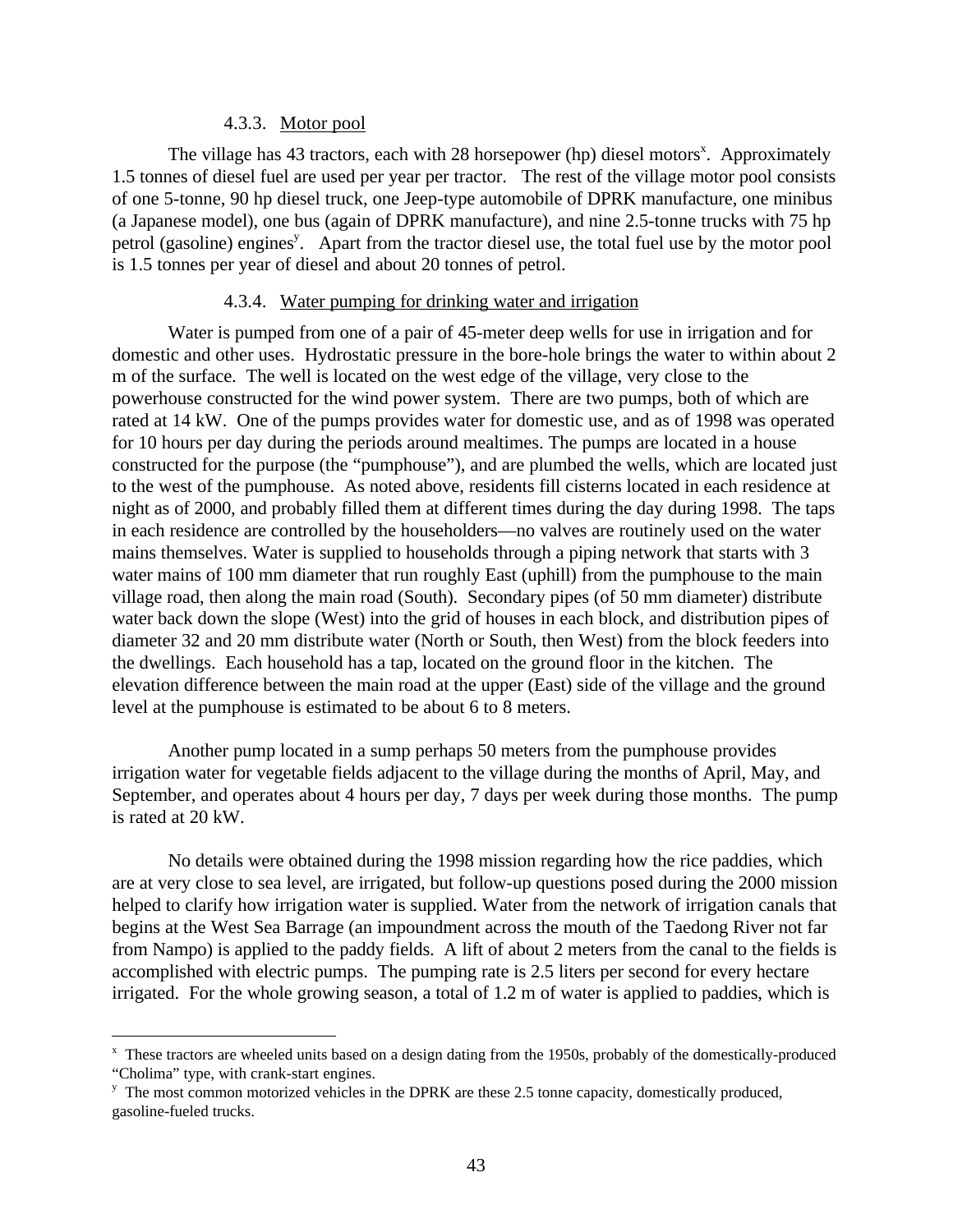more than in other areas of the country because A) more water is needed to flush salt out of the (low-lying) rice fields, and B) Unhari is in a warmer climatic zone relative to other regions of the DPRK, thus there is more evaporation at Unhari than in many other areas of the country. Most of the pumping occurs from March 20 to late May, that is, during the period when the paddies are flooded, which is when most irrigation water is needed. During other periods, the need for irrigation water depends to some extent on rainfall. From March 20 to late May, the State provides as much electricity as possible for irrigation. The Village has a Farming Committee with 8 groups, and each group tends 100 ha of paddy fields, so the chief of every group needs pumping capacity of 250 liters per second. Motors of approximately 60 kW are used. There are several kinds of electric pumps in use. Pumps manufactured in the DPRK are reported to use more electricity (per unit water pumped, it is assumed) than pumps imported, for example, from China.

During 2000, there was almost 24-hour availability of electricity for irrigation pumping during the 2-month irrigation season. Unfortunately, the drought in the DPRK during the 2000 growing season, which was reportedly as severe as the country sees, on average, every 50 years, even though sufficient electricity was provided for pumping, sufficient water could not be provided to the paddy fields. The reasons for this were reportedly a combination of A) lack of water in the canals, and B) insufficient electric power and/or diesel was available to allow the use of additional pumps. The village has diesel pumps that it could use, but the pumps have not been used recently (probably in the last few years) due to lack of diesel fuel. If additional diesel were available, village leaders pointed out that the village could use pumps powered by the PTO (power take-off) of the village's farm tractors. Onchon County, of which Unhari is a part, is the closest county to the West Sea Barrage, and as a consequence farms in Onchon County have the first opportunity to use the water from the canals leading off the barrage. As a result, the second county from the barrage (Chung San County) was much more heavily affected by the drought during the spring and summer of 2000, as withdrawals by Onchon County have been greater than normal, leaving little for Chung San County.

In any case, the electricity requirements for pumping irrigation water for the rice crop, either for local pumping or (probably more likely) lifting of water elsewhere in the canal system, are not included as part of the Unhari energy budget presented here. The electricity requirements for irrigation of the rice paddies could, however, be considerable. The AREP report<sup>11</sup> estimates that the electrical energy required per hectare for paddy rice over a growing season in the Southwest DPRK is about 2,060 kWh per year, which would imply that the electricity requirements to irrigate the 800 ha of rice cultivated at the farm is approximately 1.65 GWh annually—a total much greater than all of the other electricity end-uses in Unhari combined (see Table 5-1). The AREP estimate assumes a total "head" (height to which water is pumped) of 50 meters, however, which is far higher than the total pumping needed to irrigate the rice crop at sealevel Unhari. Using the average 2-meter pumping height reported during the 2000 mission, and assuming an average efficiency of pumping water (ratio of gain in potential energy of pumped water to electricity input to the pump) of 40 percent, yields an estimated total rice irrigation electricity use in Unhari of about 130 MWh.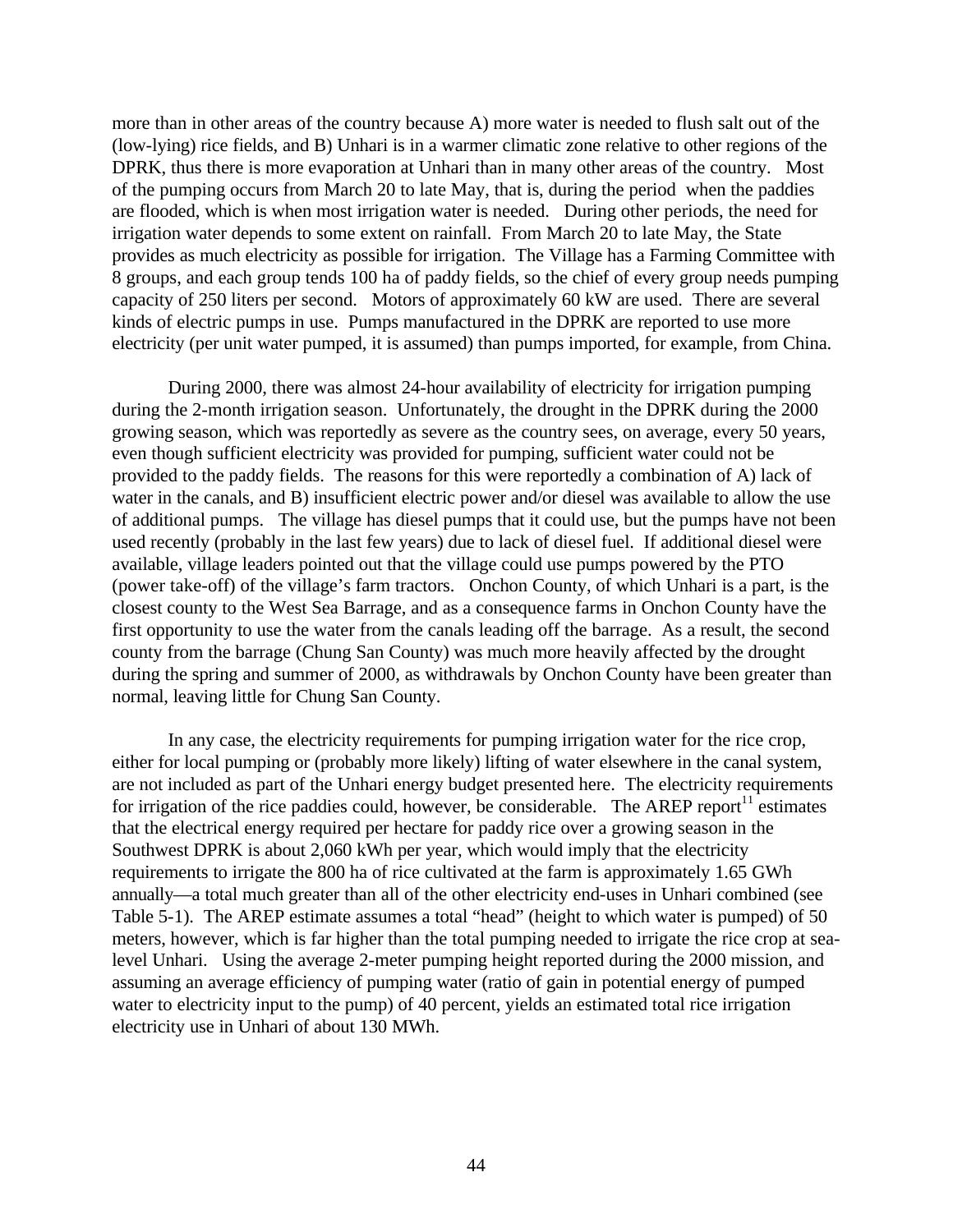#### 4.3.5. Rice processing equipment

Rice is harvested by the 8 village groups, each working 100 ha, working in 8 shifts. Of the rice that is harvested, 1000 tonnes is kept by the village, and the remainder goes to the DPRK government for distribution to others. The rice that is kept by the village is stored in a raw form, and distributed over the following year, with a portion of the raw rice sent to the mill each month. The village also occasionally mills some rice for the central government. During a typical year, the mill will be down for repairs during July and August, but in other months will work 20 days per month, 24 hours a day at full power. There are 5 or 6 milling machines at the mill, each with a power input of 15 kW. The output of the five or six machines combined is 15 or 20 tonnes per day. Each of the machines is down for maintenance for a small portion of each day. The mill in the village is fully automatic; raw rice goes in (probably the head portion of the rice plant) to one part of the machine, which removes the rice chaff, a second part of the machine removes the rice hulls, and finished rice is produced. The milling machines are made in the DPRK. Grid power for the mills is almost always available.

Starting October 10 of each year, rice threshing begins. Threshing takes 1 month. There are 8 threshing machines, one for each 100 ha. There are several motors on each thresher (fan motors, conveyor motors), totaling 50 kW per thresher. The threshers are placed near the fields, lodged under roofs supported by poles. The threshers are used 24 hours per day during the threshing season, and all of the families of the village go to the thresher and work constantly during the month. The threshing machines are shut down for 30 minutes out of each 6 hours for maintenance. Power is always available for the threshers at threshing time. A community celebration is held when the threshing operation is complete.

## 4.3.6. Coal mine

The village controls a coal mine located about 40 km from Unhari. The coal mine is staffed by 25 miners and mine supervisors—mostly young, single men. A woman cooks meals for the mine staff. The coal mine staff are lodged in five buildings in a hostel-type arrangement. Coal is mined from a seam 150 to 200 meters deep with a combination of hand tools, a jackhammer, and explosives. The mine uses 2 shifts of 8 hours each, so electricity is used there for 16 hours per day. The government reportedly places a high priority on maintaining electricity supplies to coal mines, so power is almost always available. In the case of the mine operated by the March  $3<sup>rd</sup>$  Cooperative Farm, the village coal mine is located directly adjacent to a large coal mine belonging to the central government, and both mines share the same electricity supply. The government has a policy that each village should provide its own coal, so each village has a small coal mine, which is generally a side seam of a larger State-run mine.

Coal is removed from the mine in rail cars operated by an electric winch. The electric motor for the air compressor that runs the jackhammer draws 40 kW of power, and is always on while miners are at work. The mine also uses a 14 kW motor to run the winch. The winch motor is also reportedly always on when miners are working. The total output of the mine is 3,000 tonnes of coal per year, which is used mainly in Unhari. A diesel tractor pulling a trailer brings coal from the mine to the village. The tractor transports five tonnes of coal per trip, and uses 45 kg of diesel per round trip to and from the village. Miners use electric lights in the mine. In the mine, 110 V lights are used to reduce the danger of shock. About 10 bulbs are used, with a rating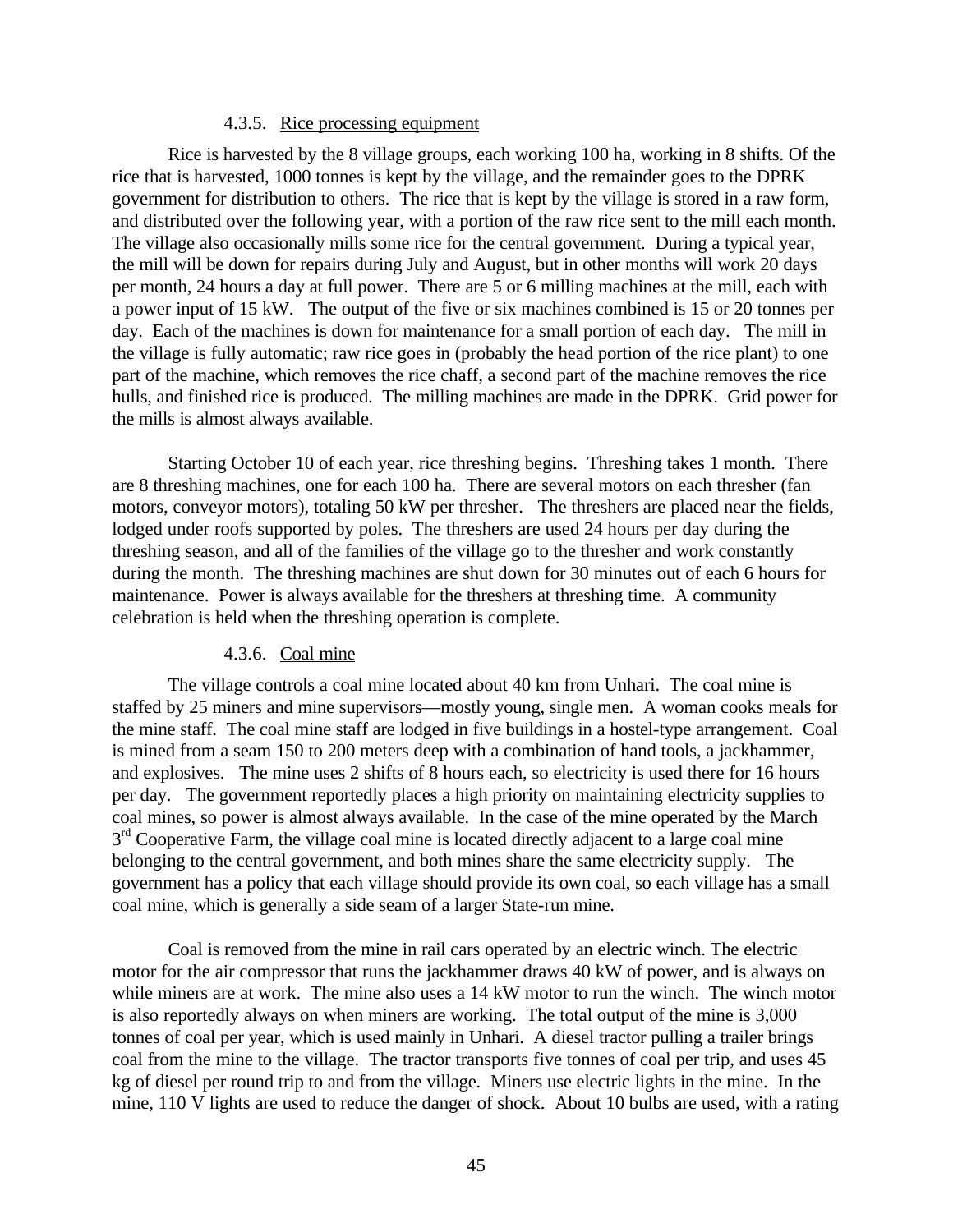of 50 W each. Regular 220 V bulbs are used in living areas at the mining facility. Other electrical and coal uses for the coal mine area were not specified, but are probably similar, on a per-capita basis, to household end-uses of these fuels in Unhari.

## 4.3.7. Upland corn production area

An area (approximately 30 hectares) of dry (as opposed to paddy) fields, located about 8 km from the main village, was used by the village for growing corn as of 1998, but was transferred to the control of another village in early 2000. There are 10 households in this upland corn production area, housing 25 farmers and 50 residents total. Each household is housed in a single-story dwelling consisting of a kitchen plus two additional rooms used for living and sleeping. In addition to household electrical appliances and lighting equipment (which was not specified but is assumed to be roughly similar to electrical devices in households in Unhari), a pump, turned by a 4.5 kW motor, is used to pump drinking water for the residents of the area. The upland corn area uses a water pump for irrigation of corn. Irrigation is used for 1 month per year, approximately 6 hours per day. Two electric pumps were used, with ratings of 20 kW each.

## 4.3.8. Diesel generator

The village a diesel-fueled generator. The generator is often used in times when grid power is unavailable for 2 to 3 days in a row. The generator is sometimes used to power the water pump to provide water for household use. When welding needs to be done, the generator is moved to the workshop. The generator is used a total of about 2 times per month for about 8 hours per time<sup>z</sup>. The rating of the generator is 20 kW. It is a DPRK-made generator. It is unclear whether the frequency of diesel generator use reported during the 2000 mission and described here covers conditions in both 1998 and 2000, but the estimate of diesel use by the generator provided below assumes that it does.

# **5. Analysis of Survey Results**

## *5.1. Introduction*

 $\overline{a}$ 

The survey described above touched upon many aspects of life in Unhari in varying degrees of detail. In this section, several different results of analyses of the Unhari data are presented, including:

- An estimated energy balance for the village as a whole, and a breakdown of energy consumption by type;
- Estimated summer and winter electrical load curves for the village;
- A discussion of potential changes in the energy balance and load curve results in response to changing economic conditions;

 $z$ <sup>z</sup> It is somewhat unclear whether the two times per month figure for generator use corresponds to the use of the generator for welding only or for all end-uses, but given the scarcity of diesel fuel as of both 1998 and 2000, assuming a total use of 16 hours per month seems plausible.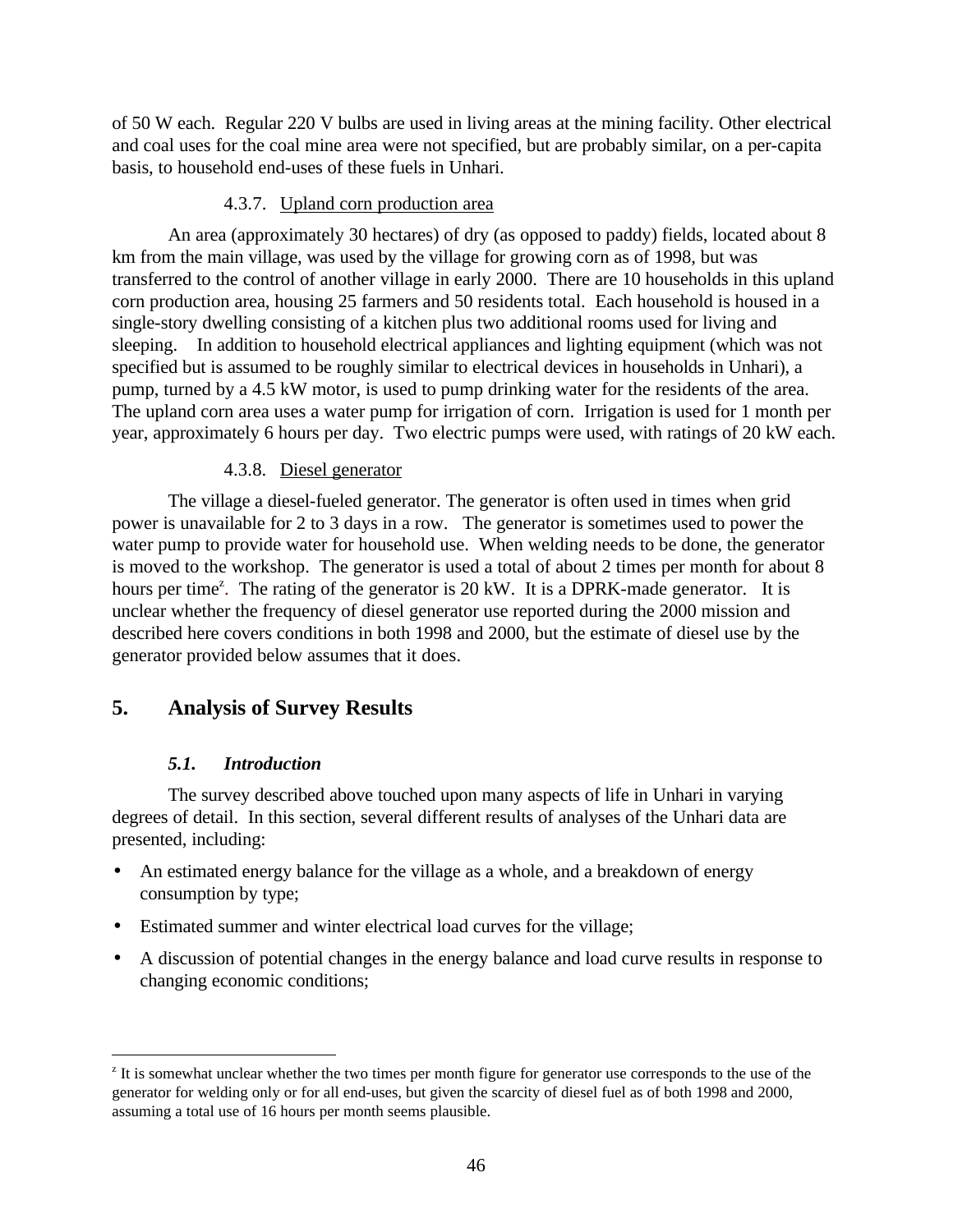- A discussion of the implications of the findings of the Unhari household energy survey with regard to shortages of household fuels; and
- A discussion of the implications of the energy survey results for implementation of renewable energy and energy-efficiency measures in Unhari.

Before beginning a discussion of these results, it is important to stress that there is considerable uncertainty in virtually all of the estimates presented. In some of the tables below the reader will find figures presented to apparently high degrees of precision (many significant figures) for the sake of ease in manuscript preparation, but virtually all of the results presented should be interpreted as having accurate to, at best, the second digit of the figures presented, and more often the first. The methods and assumptions used to prepare the energy balances presented below are described in the workbook printouts included in Annex D to this report.

Overall, much has been learned from the Unhari survey, but uncertainties remain. The Nautilus team learns more, thanks to the cooperation of the people of Unhari, on each return trip to the village.

## *5.2. Overall Estimated Energy Balance for Village*

The results of the Unhari surveys—both in the residential and non-residential sectors were put together with general estimates assembled by others to produce an estimated energy balance for the village. This balance has been updated based on responses to questions asked during the September/October 2000 Nautilus mission, but remains a work in progress, as some uncertainties remain.

## 5.2.1. Estimated energy balance

Table 5-1 presents the estimated energy balance for Unhari village, including its satellite coal mine and (as of 1998) upland corn production areas. Also included in Table 5-1 is a set of estimates of human labor and draft animal use for agriculture, as well as human labor for coal mining. These estimates, prepared as described in Annex D to this paper, are quite speculative, but serve to round out the energy balance for the village.

In terms of total energy consumption, coal provides the bulk (about 70 percent) of all forms of energy used in the village (considering the Unhari site only). By far the major portion of coal use (over 92 percent) is estimated to be for household heating, cooking, and preparation of pig feed. On the basis of energy content (gigajoules), petroleum products account for the next largest portion of energy use in Unhari (about 14 percent); about two thirds of petroleum products use is estimated to be for tractor fuel. Electricity supplies just under 13 percent of total energy use, with rice straw, human labor, and animal labor accounting for smaller portions of energy demand.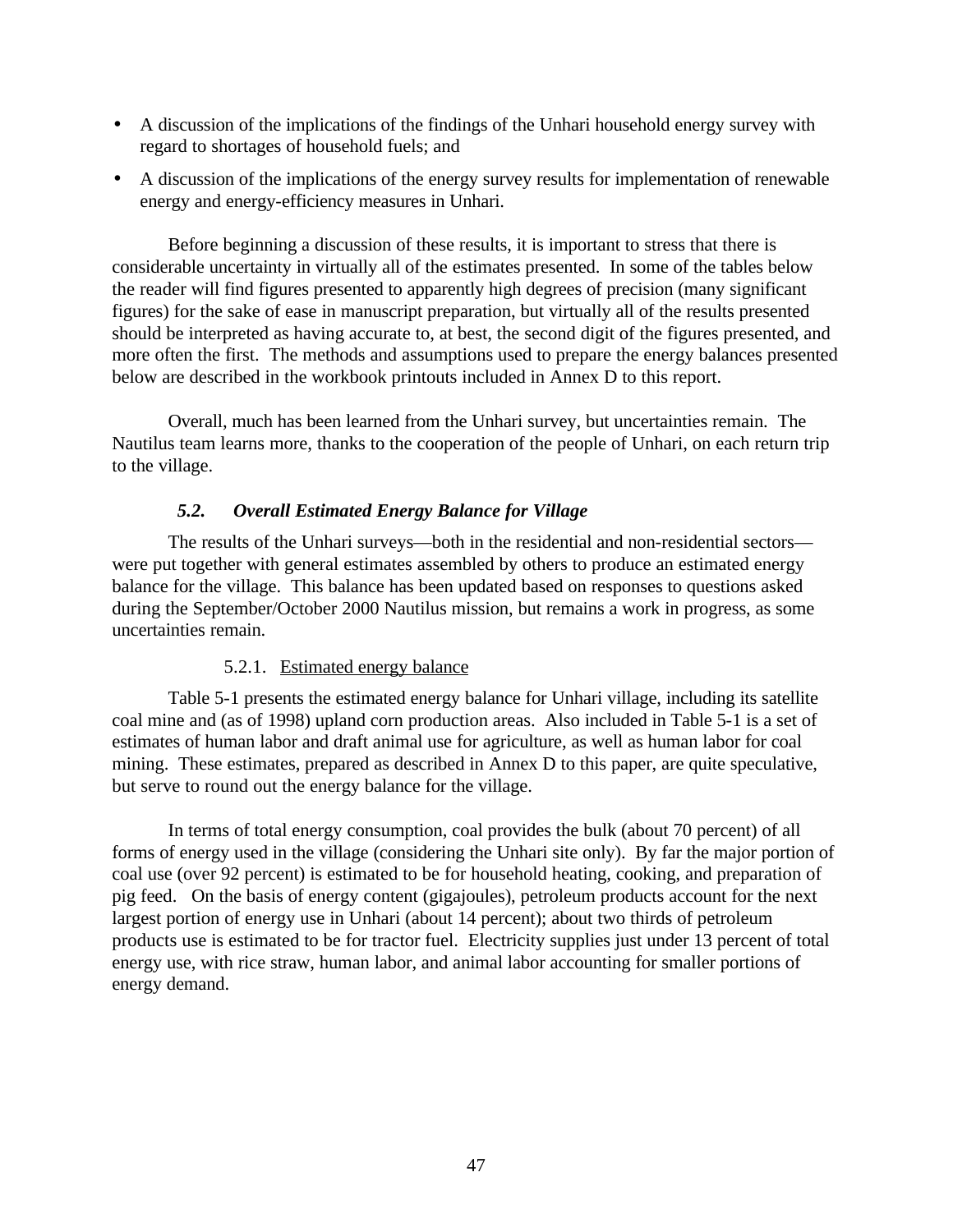|                                   | Electricity |       | Coal   |        | <b>Rice Straw</b> |     | Petroleum Prod. |       | Human Labor  |     | <b>Draft Animals</b> |     | <b>TOTAL</b> |
|-----------------------------------|-------------|-------|--------|--------|-------------------|-----|-----------------|-------|--------------|-----|----------------------|-----|--------------|
| Sector                            | kWh         | GJ    | Tonnes | GJ     | Tonnes            | GJ  | tonnes          | GJ    | <b>Hours</b> | GJ  | Hours                | GJ  | GJ           |
| <b>I</b> Households               | 194.907     | 702   | 1,015  | 22,294 | 64.5              | 903 | 4.2             | 182   |              |     |                      |     | 24,080       |
| Medical and Dental Clinic         | 1,260       | 5     | 2.5    | 55     |                   |     | 0.05            | 2.2   |              |     |                      |     | 62           |
| Kindergarten                      | 962         | 3     | 20     | 439    |                   |     | 0.01            | 0.4   |              |     |                      |     | 443          |
| <b>Guest House</b>                | 548         | 2     | 6      | 132    |                   |     | 0.02            | 0.9   |              |     |                      |     | 135          |
| <b>Workshop</b>                   | 29,364      | 106   |        |        |                   |     |                 |       |              |     |                      |     | 106          |
| <b>Bathing Facilities</b>         | 350         |       | 8      | 176    |                   |     | 0.01            | 0.4   |              |     |                      |     | 177          |
| <b>Other Village Services</b>     | 18,152      | 65    |        |        |                   |     |                 |       |              |     |                      |     | 65           |
| Primary and Secondary School      | 2,639       | 10    | 50     | 1,098  |                   |     | 0.05            | 2.2   |              |     |                      |     | 1,110        |
| Domestic Water Pumping            | 51,100      | 184   |        |        |                   |     |                 |       |              |     |                      |     | 184          |
| Irrigation of Vegetables          | 7,300       | 26    |        |        |                   |     |                 |       |              |     |                      |     |              |
| Irrigation of Rice Paddies        | 130,667     | 470   |        |        |                   |     |                 |       |              |     |                      |     |              |
| Agriculture (including Tractors)  |             |       |        |        |                   |     | 64.5            | 2,785 | 529,200      | 143 | 24,600               | 44  | 2,972        |
| Rice Processing                   | 678,000     | 2,441 |        |        |                   |     |                 |       |              |     |                      |     | 2,441        |
| Motor Pool (Trucks and other)     |             |       |        |        |                   |     | 21.5            | 943   |              |     |                      |     | 943          |
| <b>Emergency Diesel Generator</b> |             |       |        |        |                   |     | 1.60            | 69    |              |     |                      |     | 69           |
| <b>TOTAL ON-SITE AT UNHARI</b>    | 1,115,248   | 4,015 | 1,101  | 24,194 | 64.5              | 903 | 90              | 3,916 | 529,200      | 143 | 24,600               | 44  | 33,215       |
| Coal Mine and Mining Area         | 134,000     | 482   | 10     | 220    |                   |     | 27              | 1,168 | 62,500       | 17  |                      |     | 1,887        |
| Upland Corn Farming Area          | 16,128      | 58    | 20     | 439    |                   |     | 0.67            | 29.1  | 12,990       | 3.5 | 1,980                | 3.6 | 534          |
| <b>TOTAL OF UNHARI USE</b>        | ,265,376    | 4,555 | 1,131  | 24,853 | 64.5              | 903 | 118             | 5,113 | 604,690      | 163 | 26,580               | 48  | 35,635       |

*Table 5-1: Estimated Energy Balance for Unhari Village*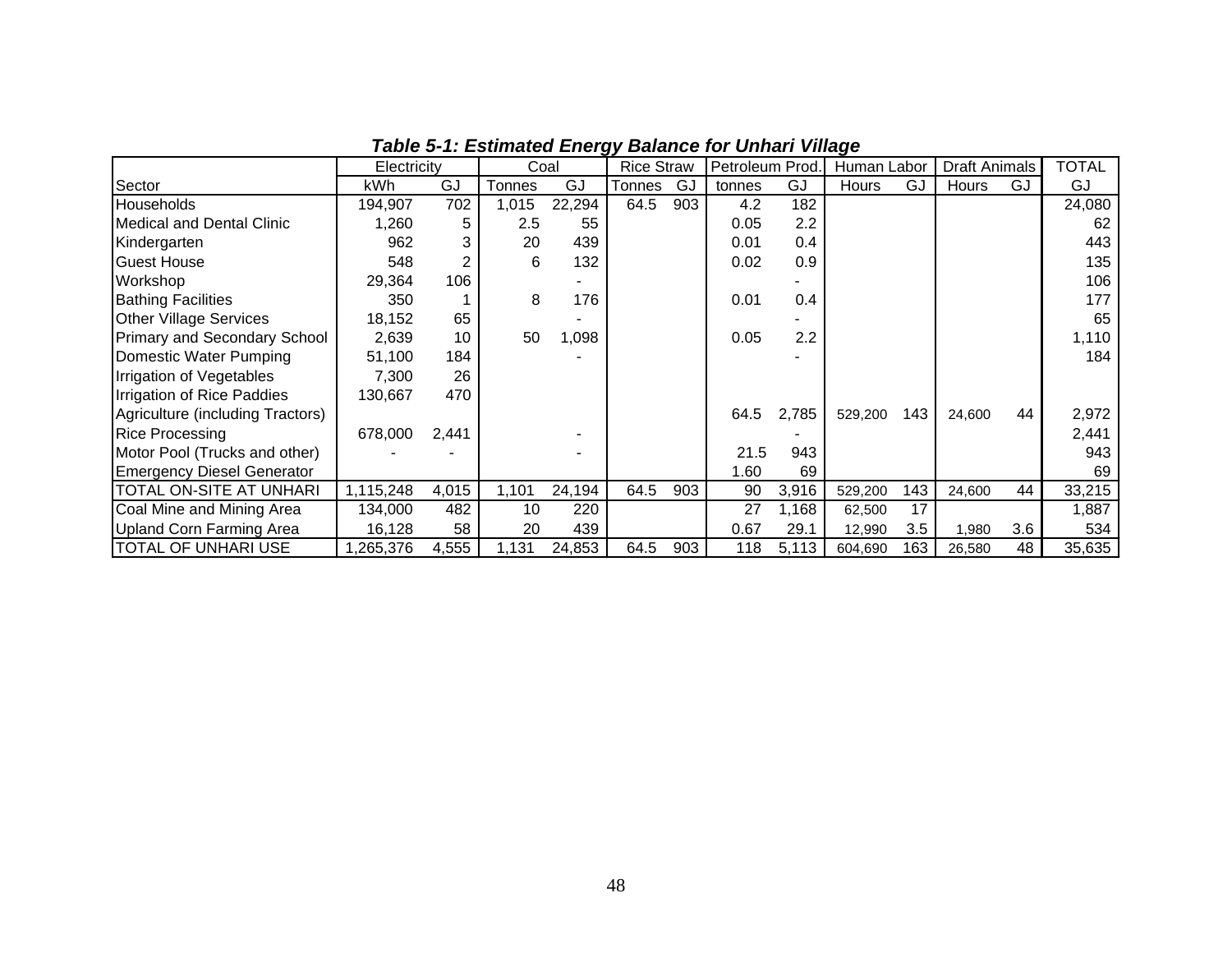Figure 5-1 shows the breakdown of estimated electricity use in Unhari, including the coal mining and upland corn operations. Electricity use is dominated by major pieces of equipment, namely the air compressor used in the coal mine, the rice threshing and milling equipment, and rice irrigation pumps. It should be remembered, however, that the coal mine provides fuel to one or possibly two other villages, so it is slightly misleading to attribute all of the mine's electricity consumption to Unhari. Other uses of electricity, including household use, services, and water pumping, together account for only about 24 percent of the total estimated electricity use.



*Figure 5-1: Estimated Distribution of Electricity Use in Unhari*

## 5.2.2. Major uncertainties and gaps in the estimated energy balance

Although virtually all of the areas of the energy balance presented above would benefit from additional empirical survey work, there are a number of areas where uncertainties are particularly large. Some of these uncertainties and data gaps are:

- For coal mining and rice processing equipment, it is not clear what fraction of the time the motors that run the equipment are running at full power. It is conceivable that these motors are running most or all of the time at full power (and if so, they present a significant opportunity for energy efficiency improvements), but partial load operation is also possible. The degree to which these devices are affected by electricity shortages is unknown, though reportedly they receive priority when electricity supplies are allocated.
- As the survey did not address (or at least was less than complete in addressing) the variation in electricity shortages (outages) over the course of the year, all electricity consumption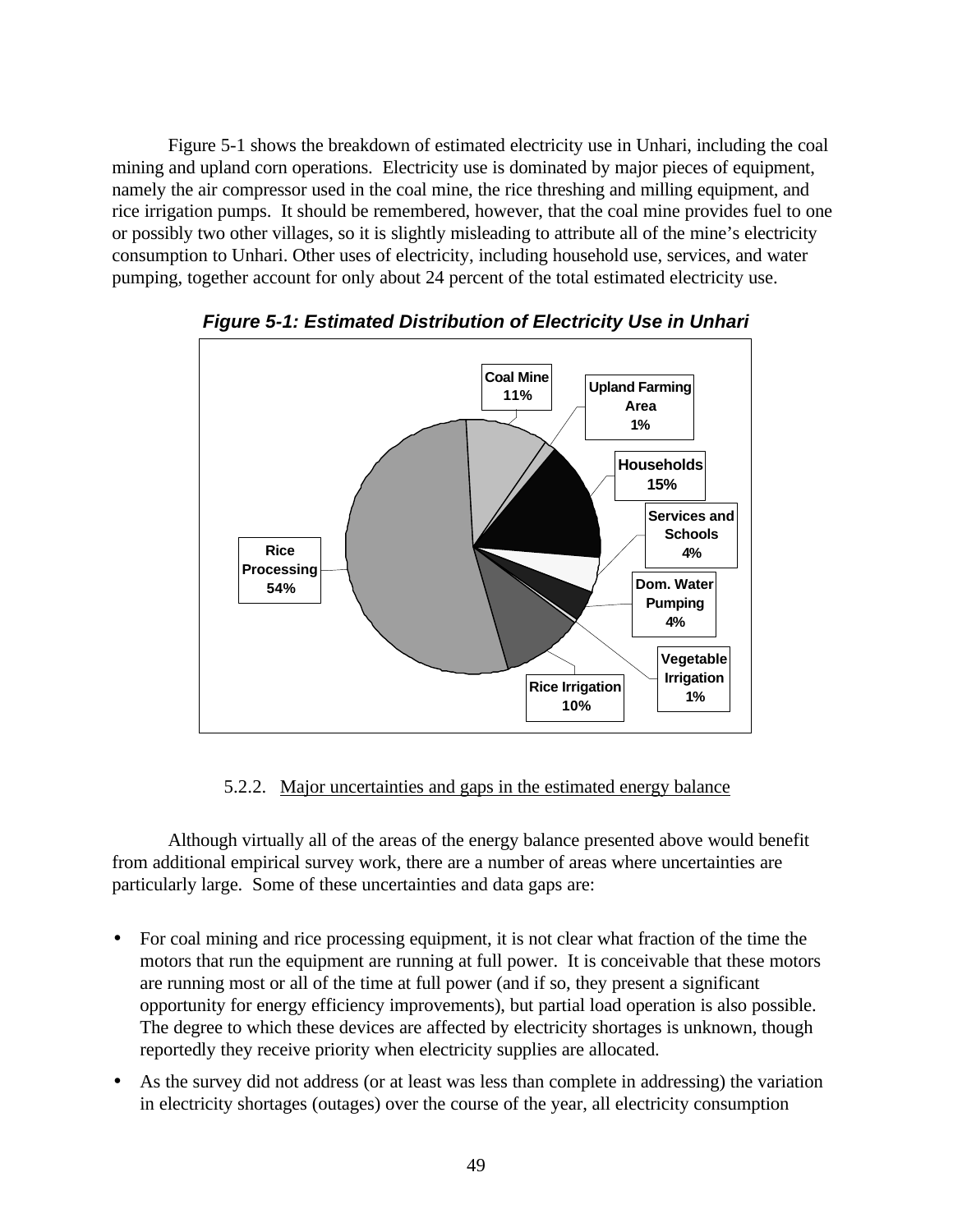figures may be overstated. Anecdotal evidence suggests that power shortages in rural areas like Unhari are sufficiently extreme, particularly during periods when agricultural activities do not require much power, as to reduce total electricity demand considerably. The electricity use totals presented in Table 5-1 should thus be considered estimates of what electricity consumption might have been in the absence of outages of significant frequency and duration. Actual electricity consumption in Unhari, taking into account probable outages, is likely significantly less than the estimates presented.

- With the exception of the clinic and kindergarten (and possibly the bathing facilities and school as well), estimates of electricity use in the services sector should be considered quite speculative pending a more formal survey (including an on-site survey) of the equipment in use.
- The use of tractors in agriculture should be clarified by requesting information on how and for how many hours tractors are currently used in field preparation at Unhari.
- The reported use of electrical tools in the workshop seems somewhat high. It would be helpful to obtain more information about the status of workshop equipment and about the average use of equipment over a typical year.
- Estimates of human and animal labor presented in Table 5-1 are based on reported farm hectarage, which is a relatively secure figure, and estimates of per-hectare labor inputs for rice cultivation from a recent Agricultural Recovery and Environmental Protection (AREP) Programme report<sup>12</sup>, which are rough estimates. It is the impression of the Nautilus team, based on casual observations in Unhari and surrounding areas, that the agricultural manual labor estimates presented in Table 5-1 are more likely to be low than high, and the estimates of draft animal energy may be on the high side, at least during the time period that the team was present. Both estimates (human and animal labor) could be refined considerably through follow-up surveys of cropping practices and livestock populations at Unhari.
- Estimates of residential energy use in the coal mining and upland corn satellites areas of the village are quite speculative, and could be refined with further surveys, but the contribution of these end-uses to total energy demand is likely to remain quite small.
- A better estimate of coal energy content could be compiled by sampling coal from many locations around the village, though it is unclear whether such sampling could capture a likely variation, from month to month, in delivered coal quality (as different coal seams are developed and depleted in the mine).
- The status and use of emergency diesel generators at Unhari has been clarified somewhat by follow-up questioning during the 2000 mission, but could be further refined. The efficiency of the generator, for example, is no more than a rough estimate, and the average monthly usage of the unit remains somewhat unclear.
- The inventory of human labor is admittedly incomplete, as it covers only agriculture and coal mining.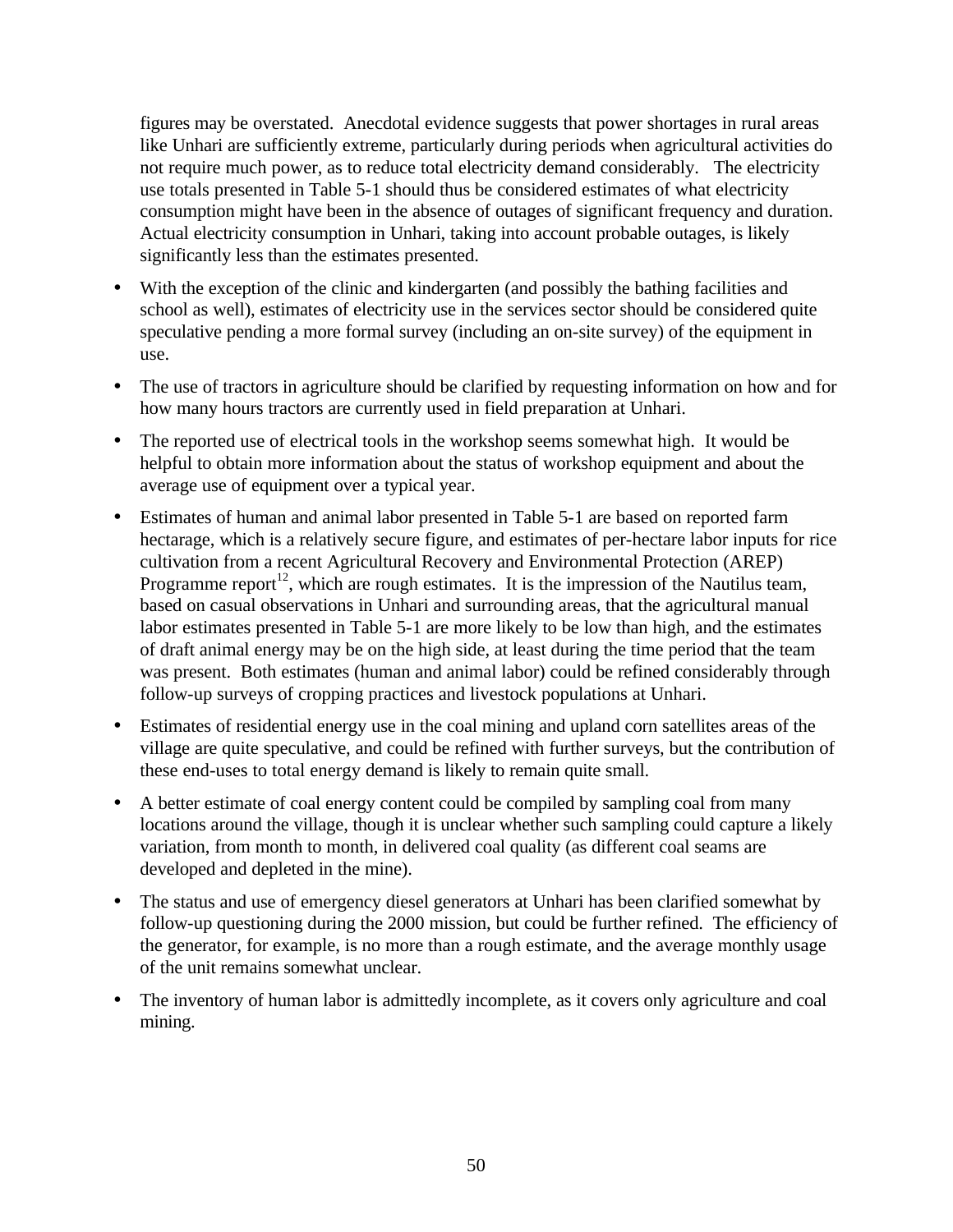## *5.3. Overall Estimated Electrical Load Curve for Village*

The survey results allowed the team to calculate load curves for the households of Unhari, as well as for the medical/dental clinic and for the kindergarten. For other sectors, however, only partial data (or rough guesses) as to time of use of electrical equipment were available. As a consequence, a number of assumptions—which will, it is hoped, be revised on the basis of followup survey work, were made in estimating the non-household (except clinic and kindergarten) portions of both the summer and winter load curves shown below. Assumptions as to daily energy use by load type are described in Annex D. Additional assumptions as to the timing of electricity use include:

- In the household sector, fans are not used in the winter, and the use of lighting is extended for an hour and a half (later and earlier, respectively) in the morning and evening, but the timing of other end-uses is assumed to be roughly the same.
- Guest house lights are assumed to be used primarily in the evening, and more briefly in the morning. Winter use of lighting is extended for an hour and a half in the morning and evening.
- Workshop equipment is operated between 7 AM and 5 PM in the summer. Winter operation is assumed to be at 30 percent of the rate of summer operation (as the main function of the workshop is repair of agricultural implements and equipment).
- Bathing facilities are assumed to operate between 7 and 9 PM.
- Other village services are assumed to operate primarily between 2 PM and 8 PM.
- The primary/secondary school day is assumed to be from 7 AM to 5 PM, with lighting used throughout the day (though not in all rooms all of the time) in the summer, and in 10 rooms for an additional 1.5 hours morning and evening in the winter.
- The pump supplying water to households is assumed to operate from 6 AM to 9 AM, 11 AM to 2 PM, and 5 PM to 9 PM.
- The pump used to irrigate vegetable fields operates from 4 AM to 8 AM, but is not used in the winter.
- The pumps used to irrigate rice fields are used from March to May, and are their use is thus not reflected in either the late summer or winter load curves.
- The rice thresher and rice mill operate all hours of the day except from midnight to 4 AM. The rice thresher does not operate in the winter.

As the peak estimates shown are for just two representative days out of the year, they can be expected to correspond generally, but not perfectly, with the estimates of annual electricity use provided above.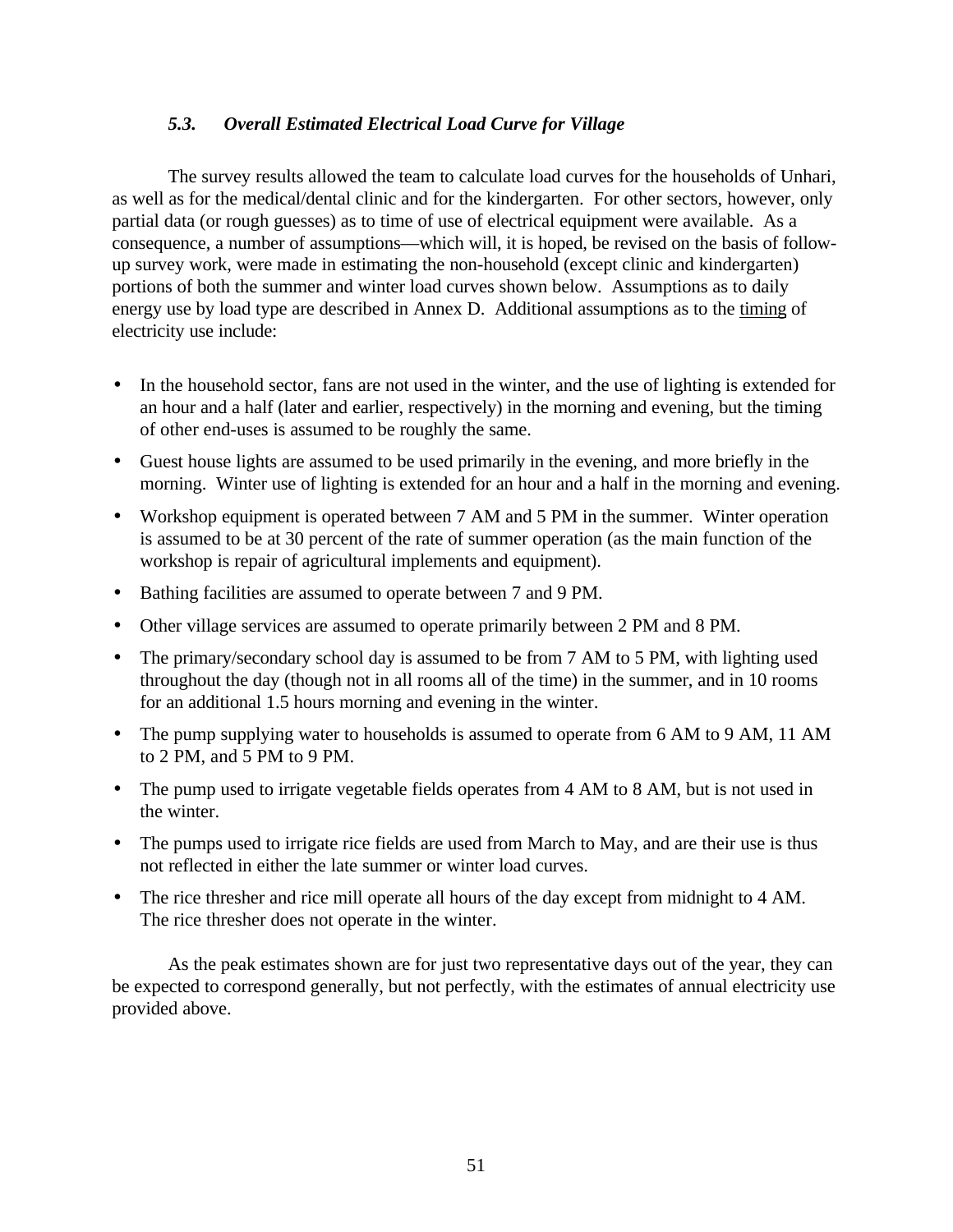#### 5.3.1. Summer load curve

Figure 5-2 provides an estimated late-summer (harvest-time) load curve for Unhari. The load curve features an evening peak, a smaller morning peak, and a period after midnight of very low electricity use. The total maximum village load, excluding the coal mine and the upland corn site, is estimated (roughly) at 591 kW. The rice thresher and rice mill together make a huge contribution to load at most times of the day, accounting for just under 77 percent of the load during the peak hour (7 PM), and an even greater portion of the load during the other hours of the day. The household contribution to the load determines the peak time, and is 19 percent of the load at 7 PM. The contribution of the workshop to village loads in the middle of the day is significant (though highly uncertain) at about 25 kW. Figure 5-2 shows that virtually all of the load during the post-midnight hours—except for refrigerators and a few guard post lights—is due to the thresher and rice mill. Overall, the load factor for the estimated summer load curve (daily kWh use/(24 \* Peak Load)) is just under 85 percent, reflecting the dominance of the rice processing equipment.



*Figure 5-2:*

#### 5.3.2. Winter load curve

The estimated winter load curve for Unhari, as provided in Figure 5-3, shows the same general pattern of morning and evening peaks that was seem for summer electricity use, but the overall peak load is much lower, at 215 kW. With the thresher not operating in the winter, the single major load is the rice mill, although households make up a more substantial fraction (48 percent) of peak load in the winter than in summer. The winter load factor for the village, based on the curve shown, is 58 percent.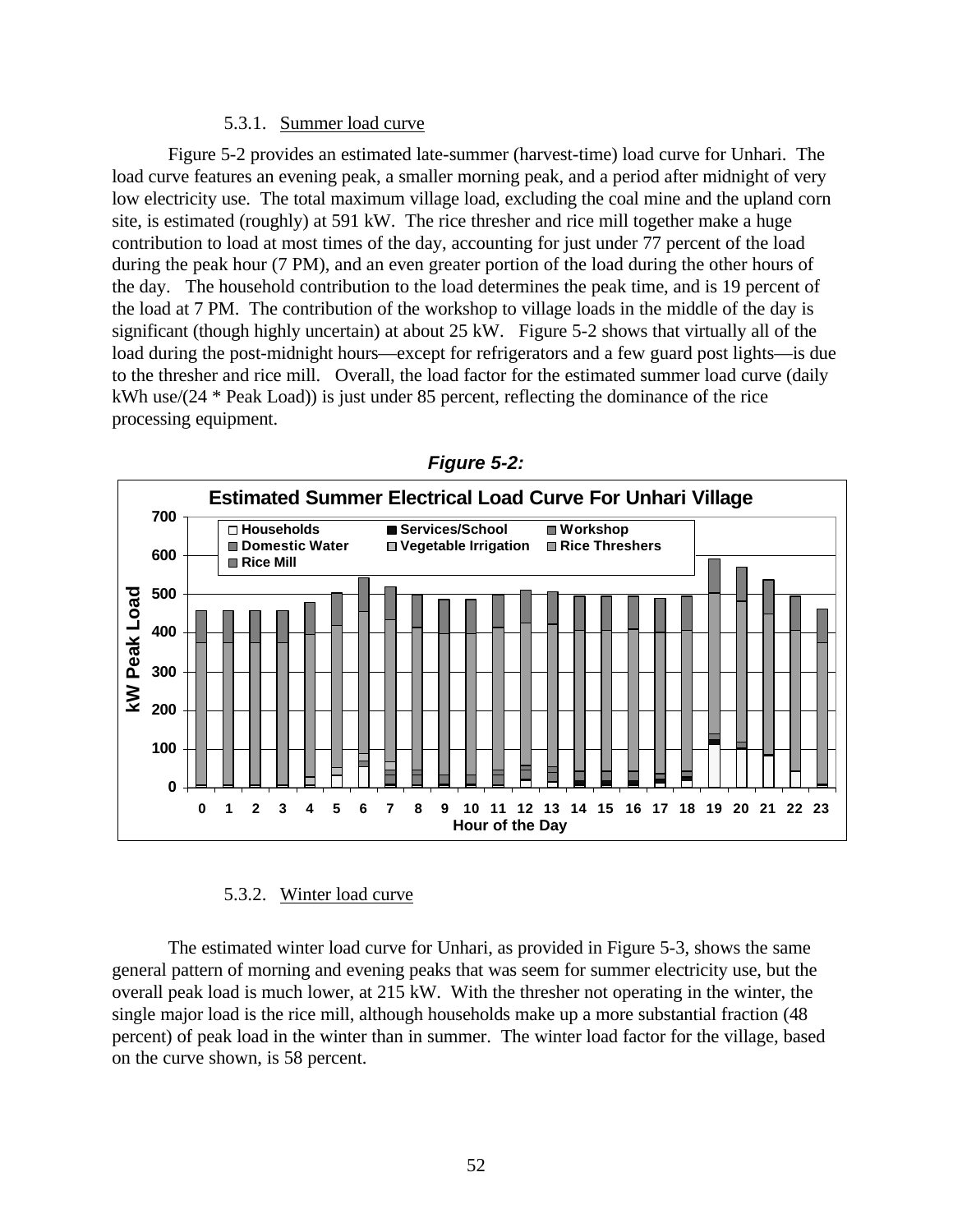*Figure 5-3:*



#### 5.3.3. Major uncertainties/unknowns in load curve analysis

As noted in the discussion of assumptions at the outset of this section, there are unknowns about the timing—and in many cases, the size—of non-household loads that could cause shifts in the shape and or magnitude of the load curves shown. Learning more about how the rice threshing and milling equipment, as well as tools in the workshop, are loaded and actually operated would be some of the higher priorities in terms of additional data collection.

## *5.4. Potential Changes in Energy Balance/Load Curves in Response to Changing Economic Conditions*

For Unhari, the major manifestation of worsening economic conditions in the DPRK as a whole might arguably be a continued decline in the availability of diesel fuel and/or of electricity. A reduction in the availability of diesel fuel could reduce coal availability in Unhari by making it harder to transport the annual allotment of coal to villagers. Draft animals, to the extent that they are available, could be pressed into service for coal transport. A reduction in coal availability could be compensated for partially by an increase in the use of rice straw, but few other solid fuels are available in significant quantity for heating and cooking. A further reduction in the availability of diesel fuel will force even more of the agricultural activities to be done with manual (and, possibly, draft animal) labor, which would likely reduce crop yields (for example, by lengthening the amount of time needed for land preparation, planting, and harvest). Thus a reduction in diesel availability would increase the manual and animal labor figures in the energy balance, but it is unclear that significant additional manual and animal labor could, in fact, be available, particularly if restrictions on availability of food tighten further. A reduction in the availability of electricity will result in more lighting with diesel lamps (to the extent that diesel remains available), but the major impact will be on the processing of rice and on water pumping. If insufficient electricity were available to run the threshing machine, it is not clear how it would be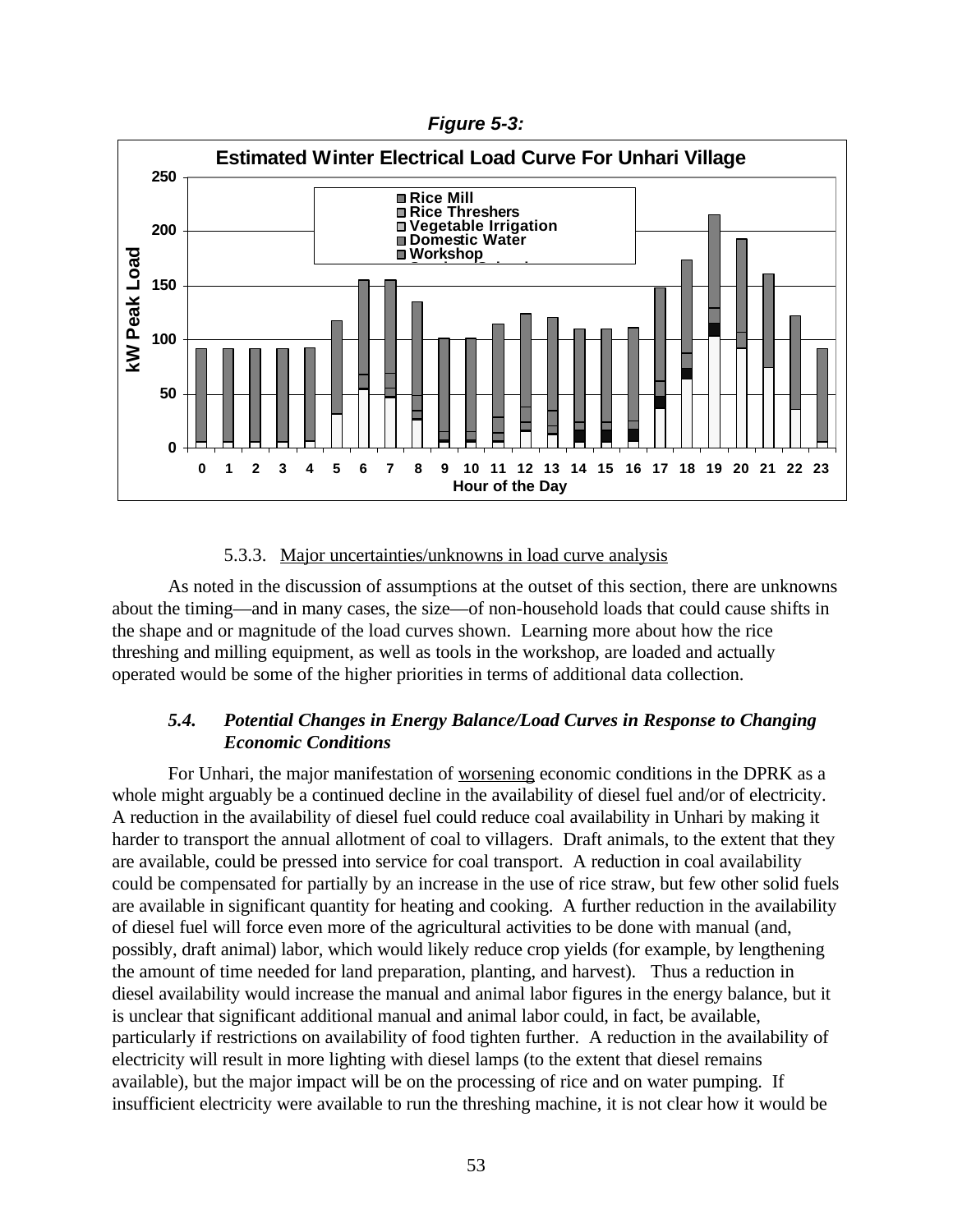possible for Unhari to process the majority of its rice crop. Similarly, electricity is needed for the rice mill. Both of these devices could conceivably be powered (possibly at a lower rate of operation) from the power take-off of one or more tractors, but to do so would require the availability of diesel fuel. At about 0.3 liters of diesel per kWh of tractor output<sup>aa</sup>, this implies that about 90 tonnes of additional diesel fuel would be needed to run the thresher and rice mill each year at their rated power—implying approximately a 100 percent increase in village diesel use.

Conversely, an improvement of the overall DPRK economy could be expected to enhance the availability of electricity and motor fuels, as well as improving the availability of mechanized equipment (through provision of new equipment and improved availability of spare parts for old equipment). The improved availability of diesel fuel and petrol could have a marked impact on the amount of manual labor needed for agriculture, as many jobs currently done largely by hand (such as transplanting, weeding, and harvesting) could be accelerated enormously when done by machine. The AREP report referred to in section 5.2 of this paper suggests that the labor requirements for fully mechanized rice cultivation could be on the order of 10 percent of the labor requirements for "crisis situation" rice agriculture, and fuel requirements would increase by a factor of five. At Unhari, given the current availability of tractors and diesel fuel, it seems unlikely that requirements for manual labor in agriculture would fall so substantially, or that the consumption of motor fuel would rise to five times current levels, but a decrease in manual labor of 50 percent and an increase in fuel use for agriculture of 100 percent or more seems plausible. Increased availability of fuel would also result (assuming that spare parts are also more available) in a marked increase in motor fuel for transport, and in particular passenger transport<sup>bb</sup>. To the extent that the improved economy resulted in more disposable income for householders and better availability of electricity-consuming appliances, household electricity consumption would be expected to rise substantially, but peak consumption would likely rise less, as the first major appliance most homes will purchase will likely be a refrigerator (which has a relatively even contribution to day and night loads). Peak power use in households would rise substantially if electric cooking devices become popular—but none were in use in the surveyed households as of 1998.

## *5.5. Expenditures of Household Income on Fuels*

 $\overline{a}$ 

The average household in the Unhari survey receives an estimated 3,500 Won as cash income per year. Expenditures on energy, as surveyed, are estimated at 12 Won per year for electricity, 2.4 Won per year for diesel fuel (for lighting), and 80 Won per year for coal, for a total of about 94 Won, or under 3 percent of the total household cash income. Those households that use auto batteries for supplemental electricity pay a somewhat higher effective fraction of their

<sup>&</sup>lt;sup>aa</sup> Estimate from Democratic People's Republic of Korea, Agricultural Recovery and Environmental Protection (AREP) Programme, Identification of Investment Opportunities, Working Paper 2: Agricultural Mechanization (1998). Data from Table 1 of "Appendix 1: Agricultural Machinery and Power in DPR Korea".

bb In their paper Famine in North Korea: Causes and Cures, Marcus Noland, Sherman Robinson, and Tao Wang present economic modeling results for the DPRK that suggest that there would be marked sectoral shifts in the North Korean economy, including a major shift in the distribution of labor forces from the agricultural sector to the light industrial sector, if the DPRK economy were to undergo a "complete recovery", including opening to international trade. Institute for International Economics (IIE) Working Paper 99-2, IIE, Washington, DC, USA.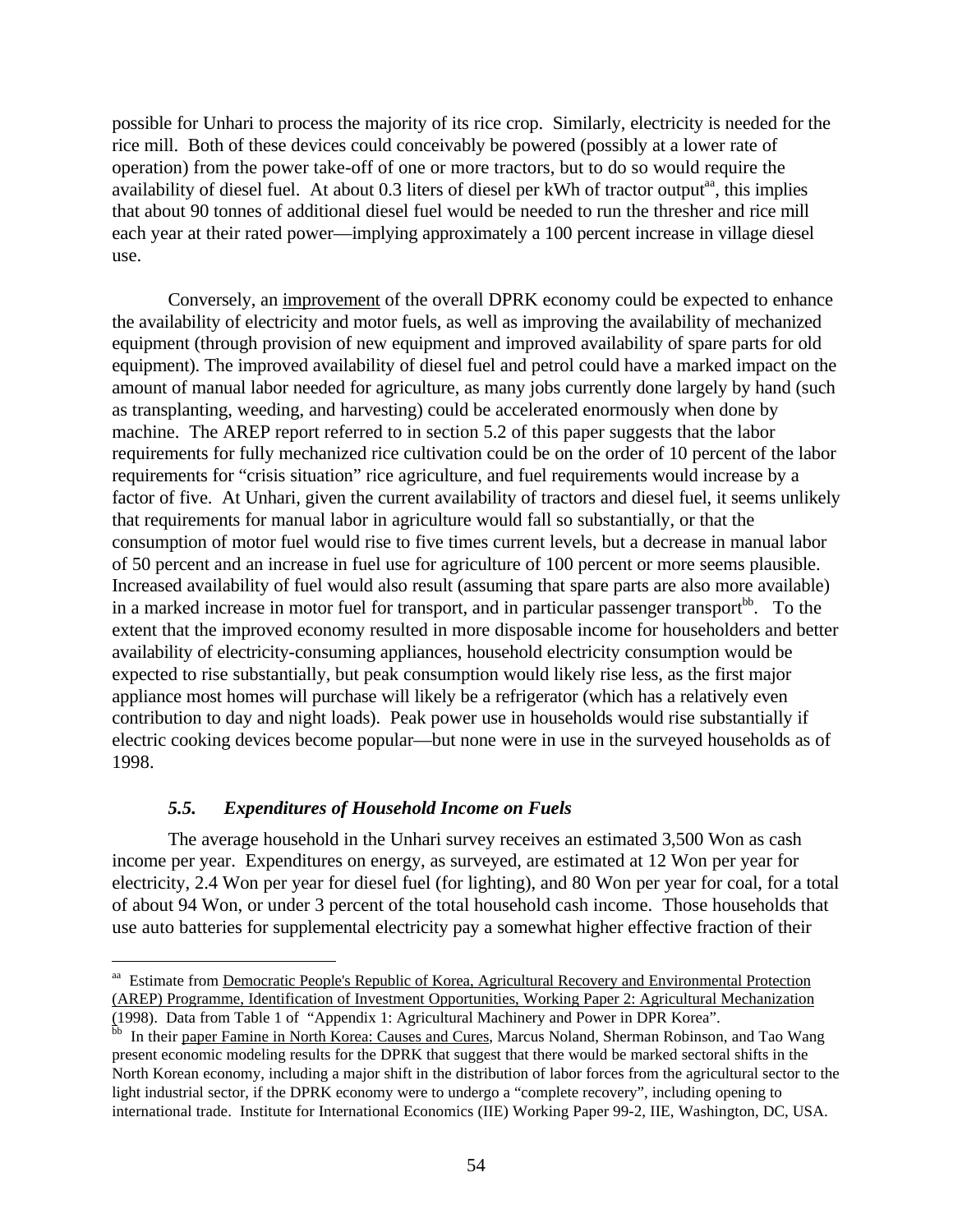income for energy, approximately 5 percent. Though electricity prices are heavily subsidized, the low level of electricity consumption in the households in Unhari may in fact mean that residential customers pay a rate for electricity that is not so very different from what at least the operating costs of generation might be (exclusive of capital costs). Considering the official exchange rate of the DPRK Won to the US Dollar (about 2.1 Won per USD), and the annual average estimated electricity use of the surveyed households (390 kWh), yields an average per-unit electricity cost of about 1.5 US cents/kWh. Those households using less electricity (for example, those without refrigerators) pay a substantially higher effective rate. This comparison is, of course, extremely simplistic, as complications regarding exchange rates of the Won with other currencies are daunting. There are, in fact, two DPRK currencies: an internal ("red") Won that cannot be converted to hard currencies, and a separate "blue" Won that can be converted to dollars at an official rate. The official conversion rate between the red and blue Won is unknown (if in fact it exists). Estimates based on the relative purchasing power of the DPRK and ROK Won suggest that the DPRK Won is overvalued relative to the dollar by a ratio of between 1.9 and  $3.7<sup>13</sup>$ . There have been reports of unofficial currency exchanges at 200 DPRK Won per dollar. These estimates offer a wide range of potential exchange rates to choose from. Our own, anecdotal, collection of price data for goods purchased by Unhari villagers can be used to estimate a range of effective exchange rates as well. For example, the Chinese-manufactured fans purchased in the DPRK for 35 to 50 Won would probably sell for \$20 or so in the United States. Similarly, used color televisions (of Japanese or Chinese manufacture) that sell for 200 Won in the DPRK might sell for \$100 in the United States. These few examples suggest that the official exchange rate might not be so far off as a measure of purchasing power, at least for goods imported to the DPRK.

The increases in residential use of auto batteries and small (including flashlight) batteries noted in section 3.4.1, modest as they are, are likely manifestations of householders' responses to more frequent grid electricity supply problems. These increases in battery use also represent a displacement of some of the costs of electricity supply to electricity end-users. Data on the costs of flashlight batteries in the DPRK was not collected, although it is possible that most such batteries are imported from China and thus represent quite expensive energy, on a per kWh basis. Given an average cost of auto batteries of about 40 Won, and an average battery lifetime of 2.6 years, those households that use auto batteries to provide supplemental electricity pay effectively more than twice as much for their electricity as the standard electricity tariff would imply.

#### *5.6. Implications of Results with Regard to Shortages of Household Fuels*

With the exception of electricity, which apparently (based on indirect reports from Unhari—not on the survey itself) is supplied sporadically for large portions of the year, there did not seem to be an absolute shortage of household fuels in Unhari. Those households that wanted to were able to collect rice threshing wastes at no cost, and probably in any reasonable quantity they wanted, although only a modest fraction of households actually used rice wastes as a fuel. Likewise, additional coal was apparently available, at least in some instances, for purchase. Whether doing so requires special and onerous arrangements (for, for example, coal transport) is not known.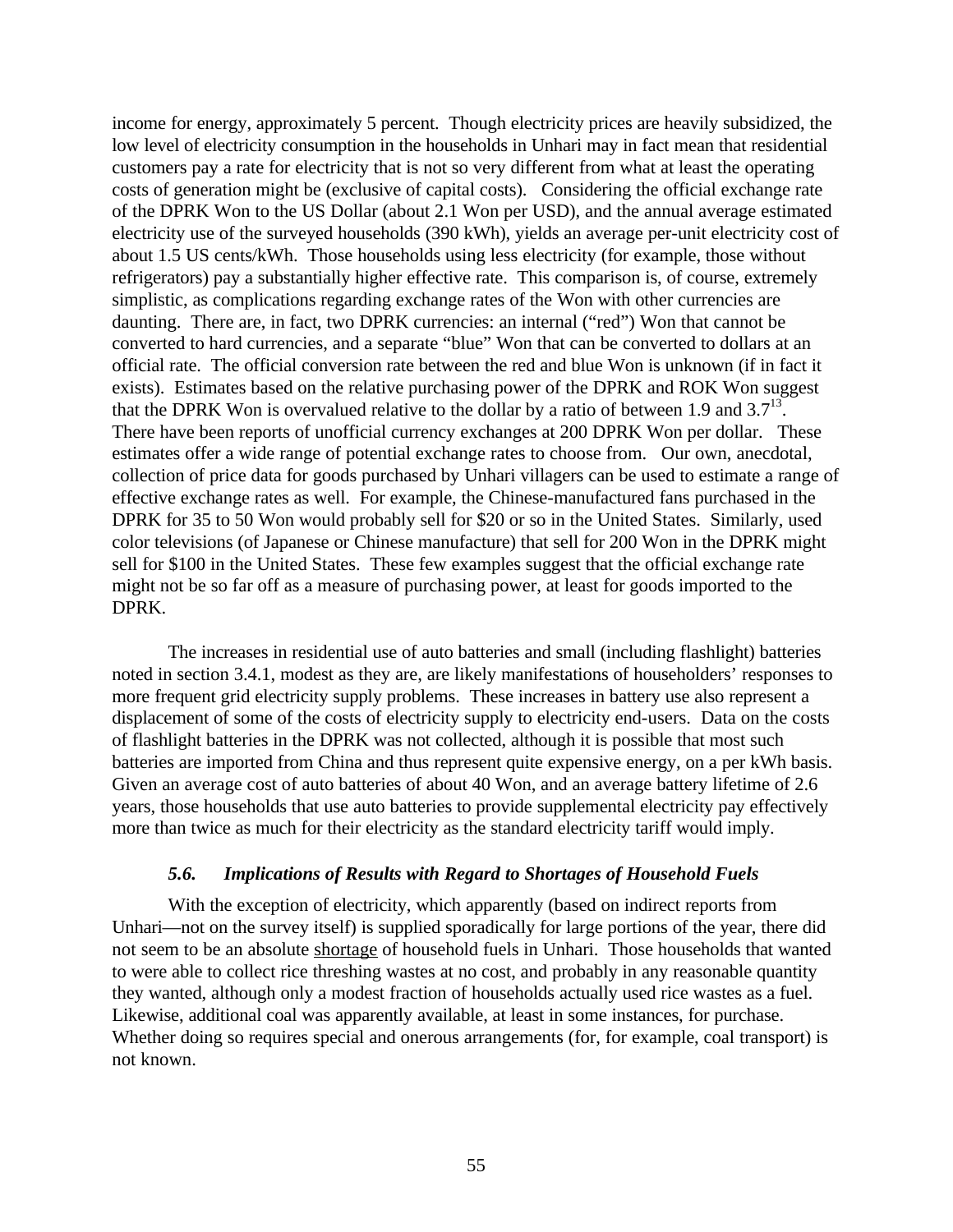## *5.7. Implications of Results for Energy Efficiency and Renewable Energy Measures in Rural Villages in the DPRK*

The results described above provide some guidance as to what energy efficiency and renewable energy measure might be applicable at Unhari, as described below. The Nautilus team's conjectures as to the applicability of Unhari-specific results to other areas of the DPRK are also provided.

#### 5.7.1. Potentially applicable energy efficiency measures

In the household sector, current electricity use is sufficiently limited that the only options that would seem to provide significant savings are associated with lighting. For lighting, the main energy-efficiency option is to replace the typical incandescent bulbs with compact fluorescent bulbs. Replacing the 40 Watt incandescent bulbs that are used most with 9 or 15 Watt compact fluorescent bulbs results in a savings of about 25 to 30 percent of annual energy use and of peak household power requirements. Given the low current penetration of refrigerators and other major appliances at Unhari, there are few other substantial electric energy efficiency options that come to mind for present household use. As the DPRK economy improves, however, the use of household refrigerators may well increase rapidly. In the absence of affordable, energy-efficient units, it seems likely, given current patterns of appliance supply in the DPRK, that the refrigerators most households purchase will be used appliances from other countries in the region. If this trend begins to emerge, introducing high-efficiency refrigerators, possibly through jointventure in-country manufacturing, may provide for significant electric energy savings, and possibly significant peak savings as well.

Although the survey team did not observe the ondol heating/cooking systems in the village during the peak heating system, in general, the ondol system seems to be an efficient method of heating and cooking that produces relatively little indoor air pollution. Moreover, given that coal is the main fuel available at Unhari, and the ondol systems are integral to the structure of the residential buildings of the village, it is impractical to think that these systems will be replaced any time soon. Coal savings, however, could potentially be achieved through a combination of building envelope improvements, including improvements to windows and doors, wall insulation (possibly sprayed on from the outside) and ceiling insulation.

In non-household sectors, the major electricity savings opportunities are likely to come from improvements in electric motor and drive systems, or in improvements in the equipment for which electric motors are used. Although a engineering analysis has not yet been done, it seems likely that the village water system could be modified—perhaps with the installation of a cistern or water tower on the (slightly higher-elevation) east side of the village, so that a water pump with a smaller-capacity motor could be used. It might be necessary to renovate some of the existing water supply plumbing to reduce leaks and friction losses in order to make such a scheme work. It is also probable that significant improvements can be made on the motor and drive systems on the threshing and milling machines, allowing, for example, the existing motors to be replaced with much more efficient, and significantly smaller, units. As a particular example, the rice mill at Unhari has an annual output of 3,200 tonnes of rice, operates for a reported 4,600 hours per year (23 hours a day, 200 or so days per year), and uses a 90 kW motor. A rice mill of Chinese manufacture is advertised to have a productivity of 700 to 1000 kg per hour, and uses 11 kW of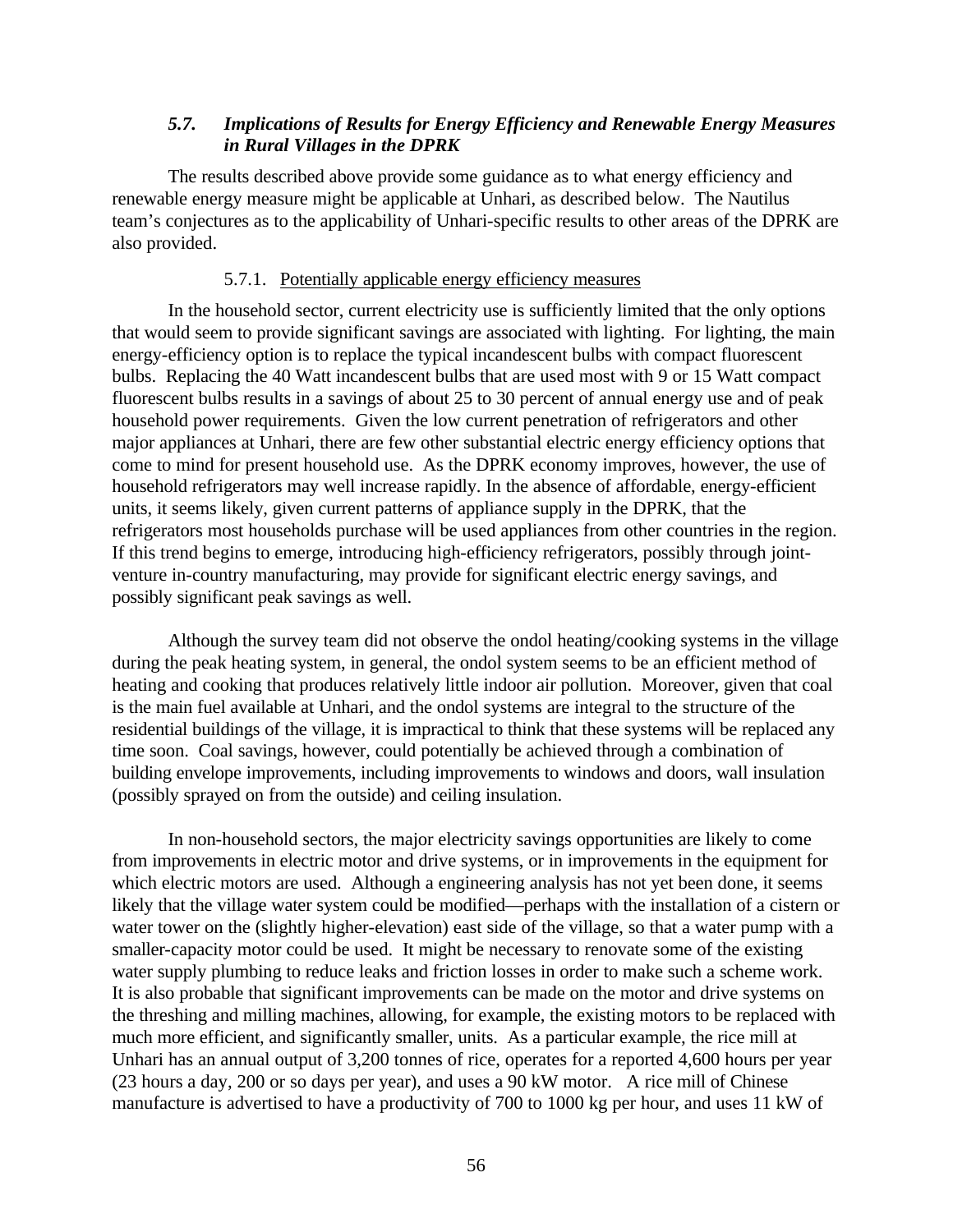power<sup>cc</sup>. Assuming that the Chinese mill provides equivalent output to the mill in use at Unhari, a reduction in power and electrical energy consumption of over 80 percent would seem to be possible. Although no formal engineering analyses have been done to date, it seemed to the Nautilus team that much of the equipment in the village that used electrical equipment—including pumps, the (currently non-operational) air blower for the kindergarten heating system, and even the dental equipment in the clinic—could potentially be actuated with more efficient motors of much smaller capacity.

A fundamental difficulty, however, with implementing electric energy efficiency measures of almost any type at Unhari is the problem of power quality. It is likely that most of the types of efficient lighting equipment, efficient motors, and efficient refrigerators discussed above could not withstand for long the types of power quality fluctuations (including voltage and frequency deviations) the have recently been endemic to Unhari. This implies that the implementation of most electric energy efficiency measures will require one (or more) of the following: 1) power conditioning devices in the line between the higher-efficiency equipment and the grid; 2) an alternative power source for those homes or facilities using the new equipment or appliances (as has been supplied in NI/KANPC Wind Power Project; or 3) rehabilitation of the grid itself to (significantly) improve its power quality.

Substantial diesel savings—perhaps a savings of a third or more less fuel per unit of power delivered—could be achieved by using more modern, higher-efficiency tractors. It is possible that additional energy savings could also be achieved through the use of better tractor implements and/or alternative cropping practices, though analysis of these sorts of changes are well beyond the scope of this paper. In any event, the increase in motor fuels use when motor fuels availability increases (assuming a corresponding increase in spare parts for agricultural machinery) will swamp any reduction in diesel use due to improved tractor efficiency. It is possible that a modest amount of diesel fuel could be saved through distribution of higher-efficiency oil lamps. The oil lamps in use in Unhari (and also in Nampo, where the Nautilus team stayed during the mission) were often found to be makeshift and reportedly inefficient (though ingenious) devices fabricated from beverage cans and other local materials.

## 5.7.2. Potential for renewable energy measures

<u>.</u>

There are several types of renewable energy measures that, based on survey results, might have the potential to contribute to energy supply at Unhari. Although the solar resource at Unhari is probably only moderate, solar hot water systems might be useful, for example, to heat water for the public baths and/or the guest house, or possibly to help pre-heat water for residential use. Given the climate at Unhari, and the intermittent electricity supply, systems that use a glycol heat exchange fluid (as opposed to directly heating tap water for use) and a heat exchange fluid circulating pump with its own solar photovoltaic power source might be optimal.

 $\degree$  Based on a World-wide Web advertisement and technical specifications summary for the "Model NZJ-10/8.5" combined rice mill", produced by Sichuan Machinery Company, Ltd., Sichuan, China. Obtained from World-wide Web page http://ging-jiang.com/product6e.htm, visited 6/4/99.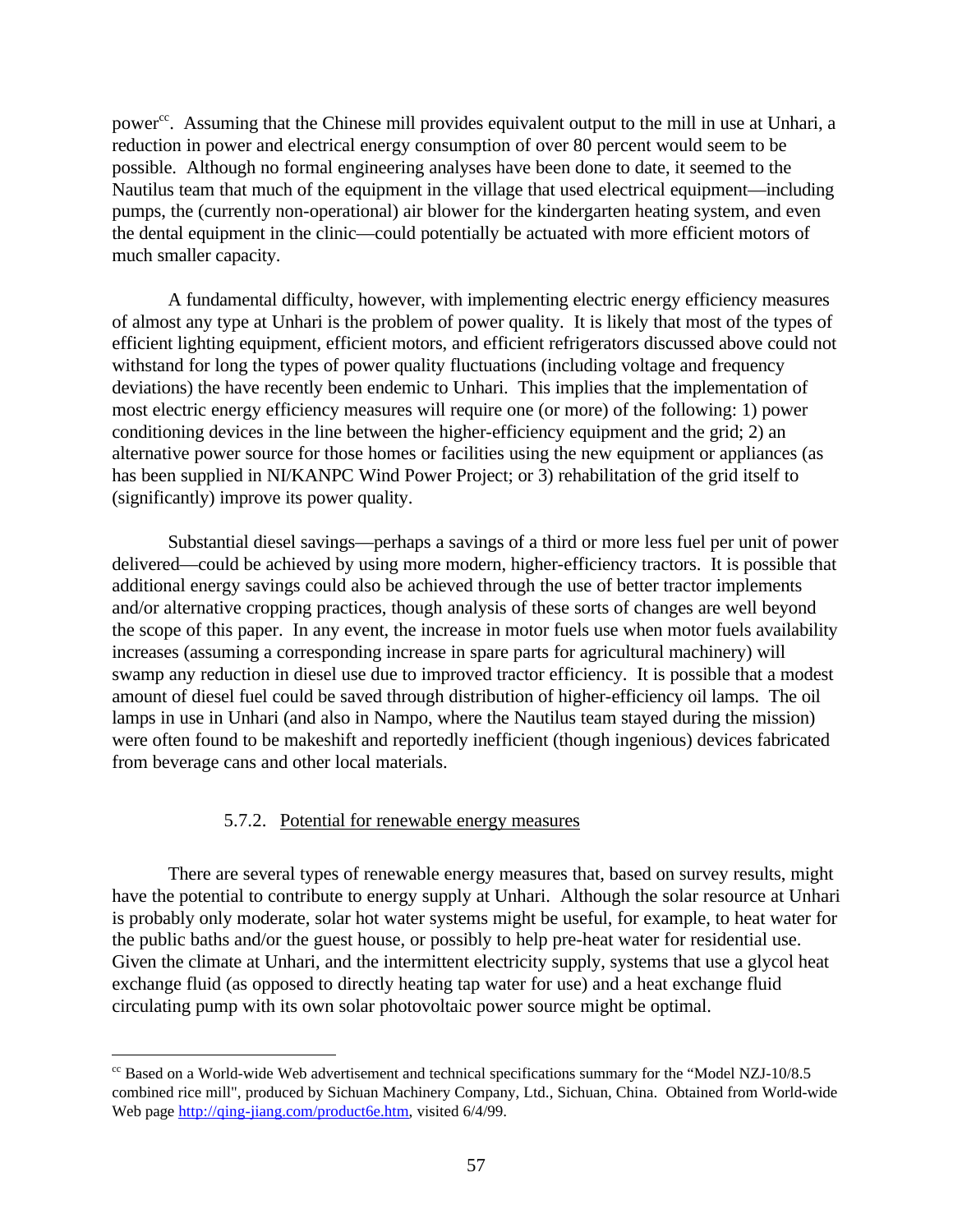Solar and/or wind-powered electricity generation systems also have the potential to contribute to energy supply at Unhari. Based on the experience of the project team to date, wind power systems have the best potential to contribute to electricity supply during the late fall, winter, and spring months, which is when grid electricity tends to be most problematic at Unhari. The solar resource is best in the summer months, so a solar/wind hybrid system might actually provide the best coverage. Solar water pumping for irrigation is also a possibility, though the power requirements needed for irrigation of the rice crop are quite substantial. Wind-powered (non-electric) water pumping may not be optimal for irrigation applications at Unhari, given that summer tends to be less windy than other times of year in the area, but wind-powered water pumps could potentially be implemented for domestic water pumping<sup>dd</sup>, assuming that the water supply system was revamped to provide a cistern or water tower for storage.

Given the intensive land use at Unhari, and given that those biomass wastes that do exist seem to be used as either fuels, soil amendments, building materials, or for other purposes, the prospects of biomass providing a substantially greater portion of the energy budget of the village on a sustained basis seems remote.

#### 5.7.3. Applicability to other areas

<u>.</u>

As the Nautilus project team did not, on the September/October 1998 mission, visit other rural areas in the DPRK other than to pass through them, the general applicability of the Unhari survey results to other areas is uncertain. Based on our observations of housing types in the villages and towns that we passed, and on conversations with local officials, it seems probable that the fuel sources used and electric appliances and equipment present in Unhari are similar to those found elsewhere. It seems likely, however, that Unhari has somewhat better supplies of coal and possibly electricity relative to many other villages (particularly those in the northern and eastern parts of the country). The inhabitants of Unhari are also likely to be somewhat more "prosperous" (as manifested, for example, by their belongings) than those in other rural areas of the country, owing to the location of the village in the most productive agricultural areas of the nation.

In passing through the countryside near Unhari, we passed a variety of different types of dwellings, ranging from single-story, tile roofed houses of perhaps 60 to 100 square meters floor area to small three-story apartment buildings with 8 to 12 units. All dwellings appeared to be made of either brick or concrete block, or of brick with a covering layer of concrete. A few single-story houses under construction in the village adjacent to Unhari had timber frames, and timbers seemed to be used to frame the roofs of most smaller buildings. In many different locations we saw piles of powdered (or semi-powdered) coal, with briquette production ongoing.

<sup>&</sup>lt;sup>dd</sup> In fact, a water-pumping windmill was installed at Unhari by the Nautilus/KANPC team during the September/October 2000 mission. Though this windmill was initially intended to be installed to provide irrigation pumping, after discussion with village leaders (and at their suggestion) it was decided that the windmill would be most useful if installed as a back-up domestic water pump. This decision has reportedly been well-justified, as power supply at Unhari during the winter of 2000/2001 has been even more problematic than before, meaning that the wind-powered water pump was a major source of domestic water for the village.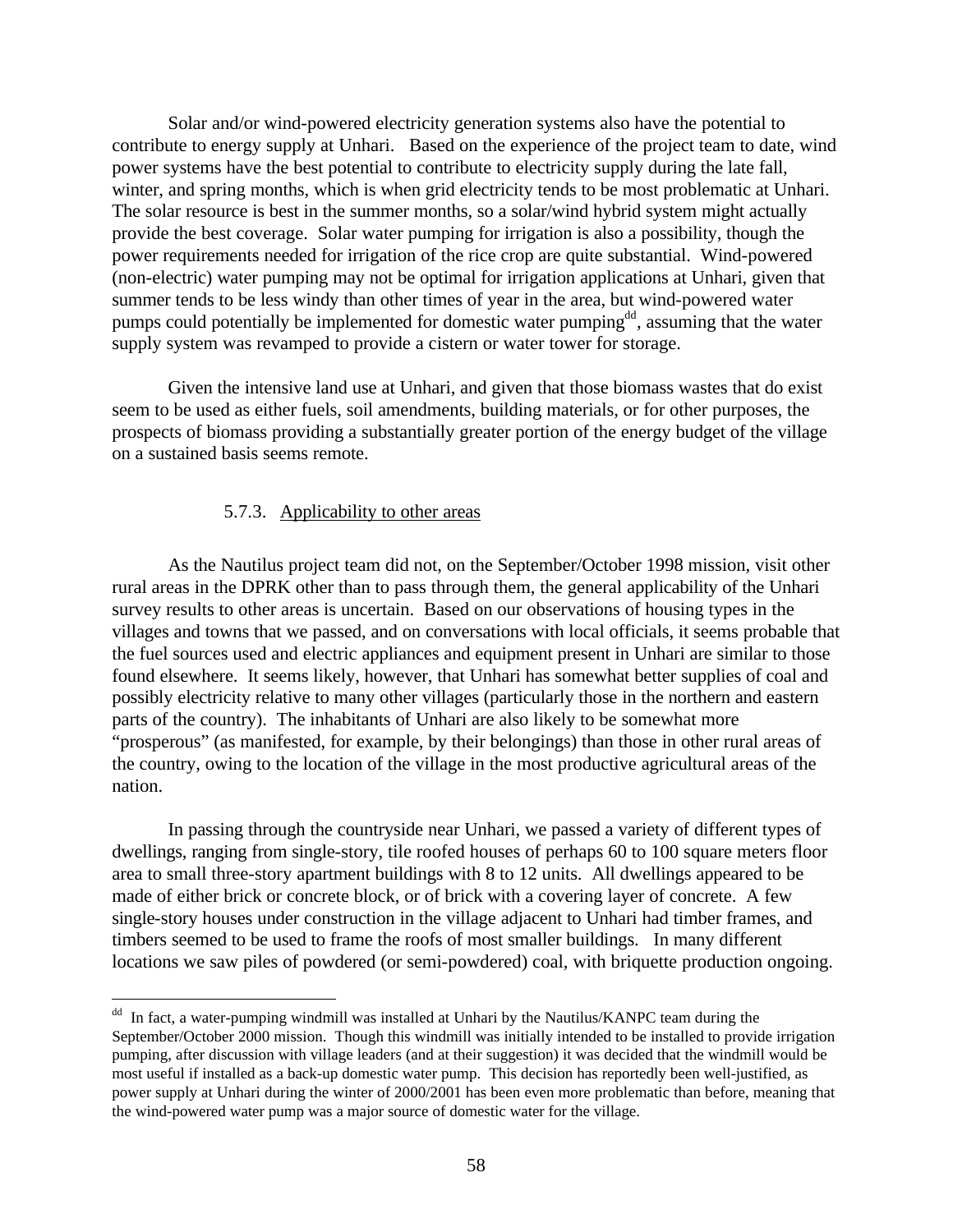Households in areas of the DPRK, in the interior of the Korean peninsula, and in the North of the county, given the more severe winter climates in those areas, may well require more winter heating fuel, and may well use more biomass fuel in the (perhaps likely) event that coal is less available than at Unhari. This, of course, is conjecture on the part of the authors, and would need to be confirmed with energy surveys in those areas.

# **6. Conclusions/Next Steps**

 $\overline{a}$ 

The initial estimated load curves resulting from compilation of the Unhari household survey, as prepared during the final few days that the Nautilus team spent in Unhari, were used to inform the decision to connect 20 households to the wind power system, in addition to the clinic and the kindergarten<sup>ee</sup>. Some of the additional major conclusions from the survey results, plus a short list of potential next steps for survey work in the DPRK, are provided below.

# *6.1. Conclusion: Major Lessons Learned*

The major lessons learned can be broken into those related to the survey process in the DPRK, and those related to the survey results. Process-related lessons have included:

- The need to be able to adjust surveys "on the fly": Perhaps more than most areas of the world where a rural energy survey might be undertaken, a survey team operating in the DPRK will be less than fully knowledgeable about local conditions<sup>ff</sup>. It is therefore necessary to be flexible in the survey approach, allowing methods and the survey instrument itself to be modified as the survey progresses so as to allow optimal data collection in the time available. Such modifications must be done, of course, in such a way that the ability to glean useful information from survey results is not compromised.
- Importance of being clear and friendly in approach: A smile is important in breaking barriers, political and otherwise, between people. The Nautilus team found that our efforts at presenting our objectives and proposed methods clearly, and answering questions put to us in a forthright manner, helped to gain the trust of the officials and other people we were working with. Similarly, a concerted effort was made, on the part of both Nautilus and DPRK project team members, to explain to householders why the survey was being conducted, and what it was used for. An interested, respectful, and friendly manner by survey staff during surveys helped put householders, none of whom had ever participated in an international project such as this, more at ease.
- Importance of a "whole village" approach: In order to identify major opportunities for energy efficiency improvements and/or implementation of renewable energy systems, it is necessary to obtain an overview of energy use in the village as a whole. Our survey, for example, focused on the household sector, but, as was noted at the end of section 5 of this paper, the

<sup>&</sup>lt;sup>ee</sup> Since the 1998 Nautilus mission, village leaders in consultation with KANPC and Non-conventional Energy Development Center decided to connect additional households have been connected to the wind power system, bringing the total number of connected households to 60.

 $<sup>ff</sup>$ This statement held, it is probably fair to say, for both the Nautilus and Korean participants on the survey team,</sup> as even those team members from the DPRK, being city dwellers, were not fully familiar with living patterns in rural areas of the DPRK.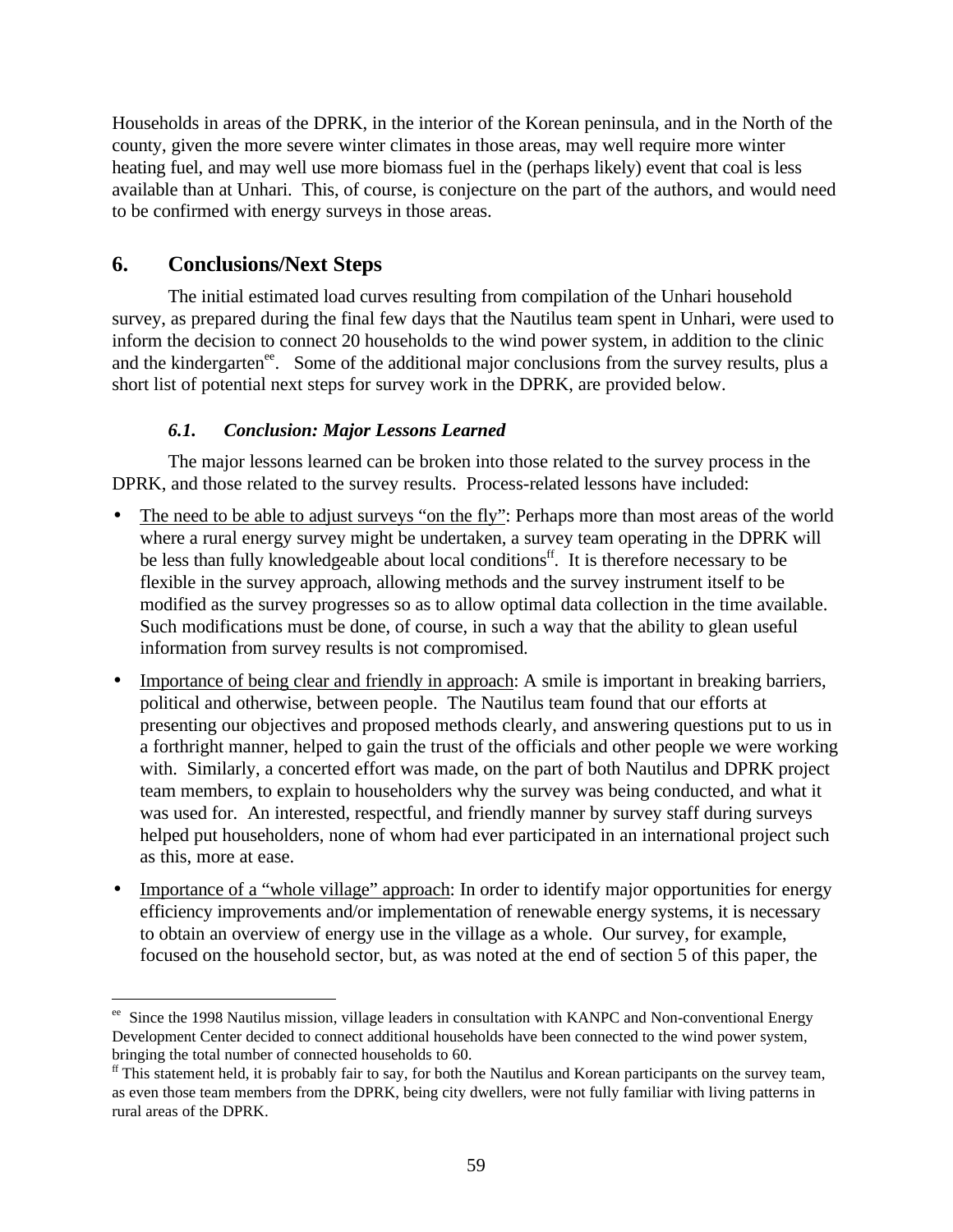major opportunities for increasing the efficiency of electricity use are almost certainly in other areas.

- Importance of an "all-fuels" approach: The use of different fuels and other energy forms is interrelated. A reduction in diesel availability means more human and animal labor are needed, and increasing frequency of electricity supply disruptions cause more diesel to be used as an alternative lighting fuel (for example). As a consequence, it is necessary to obtain a clear picture of how the village uses all fuels, including manual and animal labor, in order to be able to evaluate (or begin to evaluate) how the village energy balance will change with changes in local, regional, or national energy supply.
- Importance of seasonality: One of the areas in which the Unhari survey could have been improved is in the degree to which information was obtained about the seasonality of energy use. For example, questions were asked about the pattern of electricity supply disruptions, but these questions specified no particular time of year. As a consequence, most respondents seemed to interpret the question as applying to the prevailing (late summer/early fall) season, and answered accordingly. Anecdotal information obtained since suggests that power outages are considerably more frequent, and of longer duration, in the winter months. Questions about monthly fuel use did not clearly differentiate between seasons either, and could have led to modest errors.

Some of the major conclusions related to the survey results have included:

- The population of households in Unhari is very homogeneous: Relatively little variation was found in appliance ownership, energy use, or peak power consumption among households. Patterns of living were also quite similar from house to house, and the individual dwelling units were for the most part identical in configuration, if not in decoration. The similarity in housing units is a function of the entire village being established essentially at once in 1974, and populated by military veterans and their spouses.
- Coal is the dominant fuel in Unhari: On an energy-content basis, coal provides the largest share (about 76 percent) of the overall energy use in the village, even including manual labor. By far the major portion of coal use (over 92 percent) is estimated to be for household heating, cooking, and preparation of pig feed. Homes in Unhari were designed and built with integral ondol-type cooking and heating systems that use coal briquettes as fuel.
- On the basis of energy content (gigajoules), petroleum products account for the next largest portion of energy use in Unhari (about 12 percent); about two thirds of petroleum products use is estimated to be for tractor fuel. Electricity supplies slightly less than eight percent of total energy use—although electricity is used for vital functions such as lighting, rice threshing, and water pumping. Rice straw, human labor, and animal labor account for smaller portions of the total energy used in Unhari.
- The electricity consumption of households in Unhari is very low: Estimates based on survey results suggest that the average household surveyed uses on the order of 400 kWh per year, or about one-tenth of the amount of electricity that an average household in the United States uses for electric water heating alone. Electricity use in Unhari households would likely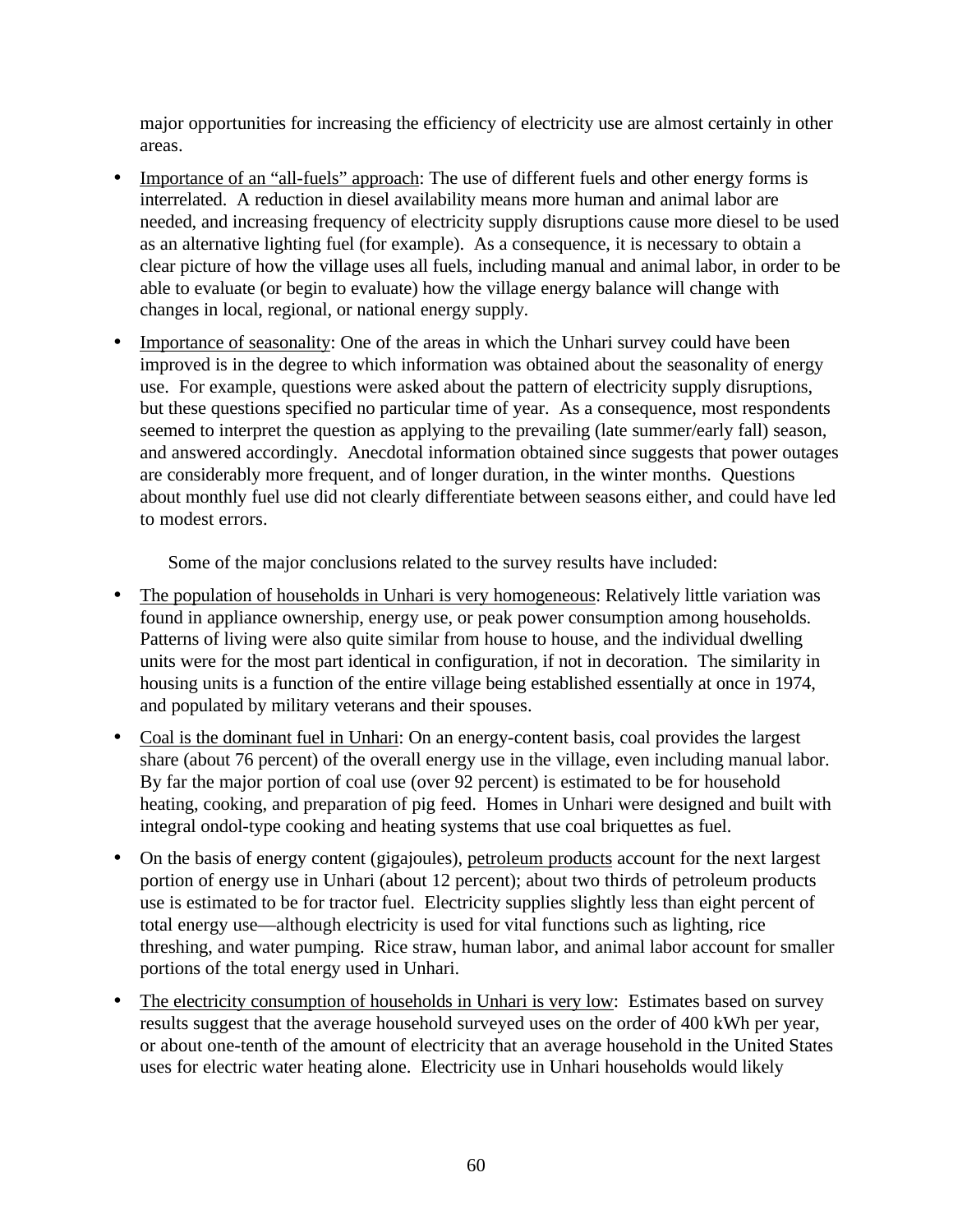increase substantially if refrigerator ownership becomes more common. In many cases householders described refrigerators as their next electrical appliance purchase.

- There is a considerable potential for energy savings through efficient lighting: Savings from implementation of compact fluorescent bulbs to replace incandescent bulbs in households and service/school buildings would save energy and provide a better quality of light. As with other potential energy efficiency measures, however, power quality concerns and "fixes" may play a major role in determining which options are practical, and which are not.
- Electric motor-driven equipment is the major consumer of power: Residential electrical energy use is relatively modest, by the estimates presented above, relative to the amount of electrical energy and power that are consumed in the medium and large electric motors that drive water pumps and rice processing equipment. These applications may be ripe for energy efficiency improvements, if power quality problems can be overcome.
- Agricultural production seems to suffer from a lack of motor fuels: Although the supply of diesel fuel to Unhari seems to be higher than has been reported for other areas of the country, it is clear that the rice farming operations that were taking place in the Unhari area at the time of the survey were substantially under-mechanized by the standards of industrialized societies, and probably by the standards of previous practices in the DPRK as well. Manual and animal labor has substituted, to some degree, for the lack of rice combines and other motorized implements.
- Opportunities for implementation of renewable energy systems exist, but must be carefully thought though. Wind and solar resources exist in Unhari sufficient to help to provide energy services to the population, but harnessing such resources will depend on a careful consideration of the timing and availability of the resources, the timing and extent of electricity demand (particularly non-household demand) and the implementation of energy efficiency measures, particularly improvement in electric motors, in the devices that control them, and in the processes they are used with.

# *6.2. Potential Next Steps*

As of this writing, the future of rural energy survey work in the DPRK by Nautilus and its collaborating institutions remains unclear. Some of the possible follow-on activities from the work described in this report are suggested below.

# 6.2.1. Broaden survey at Unhari

The rural energy survey work at Unhari could be broadened. Additional households and households in other areas of the village could be included in the survey, and follow-up questions (for example, on satisfaction with the wind power system, or on the seasonality of household energy use) could be asked of households who participated in the September/October 1998 survey<sup>gg</sup>. More detailed coverage of non-household sectors, including site visits to (and possibly

<sup>&</sup>lt;u>.</u> <sup>gg</sup> Some follow-up interviews in September/October 2000 were carried out with representatives of some of the households involved in the original survey. These interviews, however, focused mainly on the satisfaction of the householders with the windpower system, and their experience with the compact fluorescent light bulbs provided as part of the windpower system installation.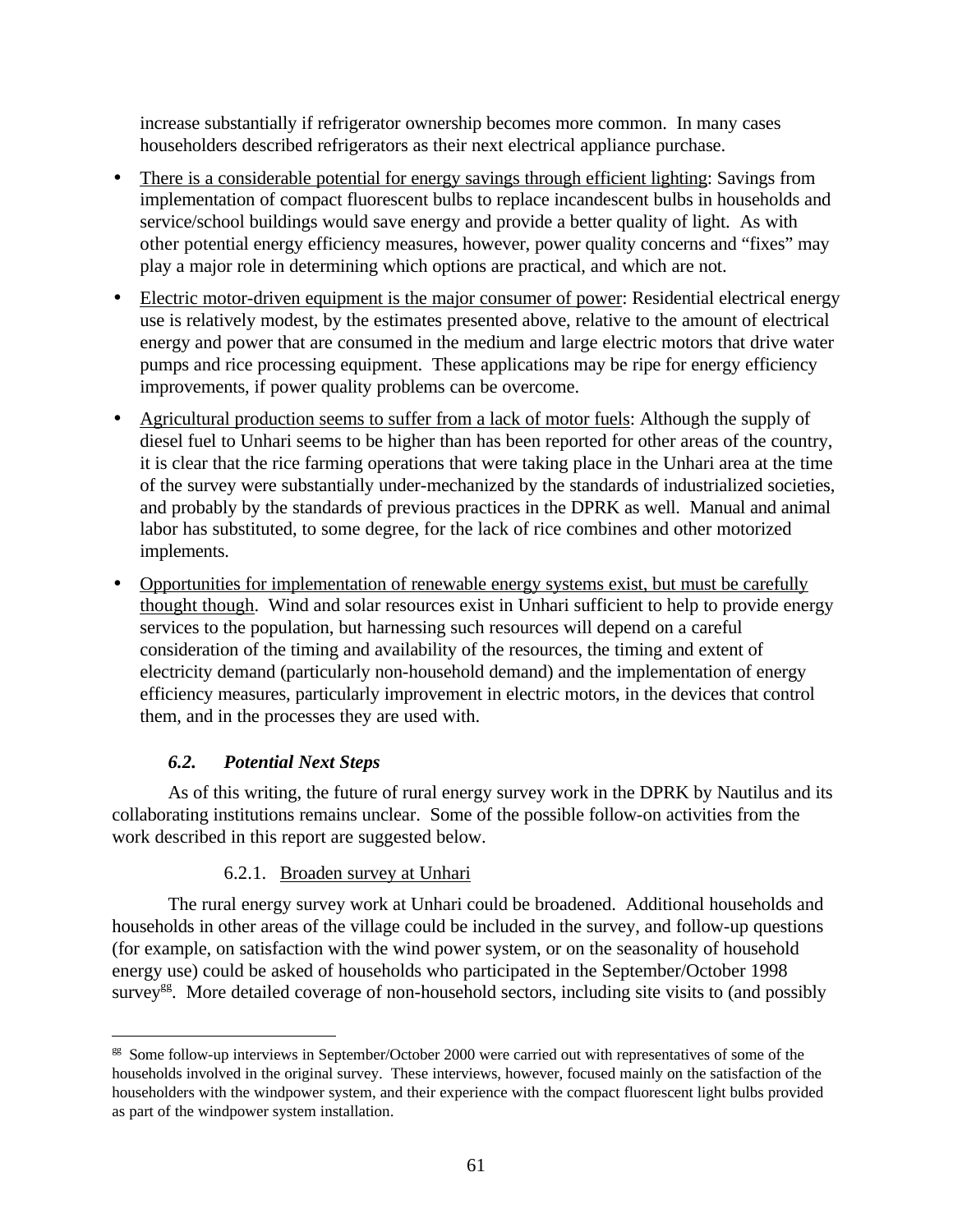engineering audits of) the rice processing equipment, workshop, water pumping facilities, and services area of the village are also possible survey extensions. Selective use of end-use metering to help to confirm survey results in the household and non-household sectors may be helpful. In the area of agriculture, surveys to determine estimated water and fertilizer use budgets could be mounted. Surveys of the use of human and animal power in agriculture would help to illuminate the links between availability of motor fuels, agricultural productivity, and human labor use/productivity. An improved survey of past use of commercial fuels, particularly pre-1990, would also help to identify an appropriate "baseline" for analysis of changes in the DPRK energy system since that time.

## 6.2.2. Refinement of survey techniques, and application to other areas of the DPRK

Unhari may or may not be representative of the average village (to the extent that an "average village" exists) in the DPRK. In any case, understanding of the energy needs and budgets of rural households in the DPRK would be broadened considerably by application of rural energy surveys in other areas of the country. In order to conduct such surveys on more than a very limited basis, it will be necessary to identify a set of professionals, probably including both a team (for example, including the members of the Unhari team, sociologists, statisticians, and others with household energy experience) from within the DPRK. Additional international experts will probably also be necessary for a broader survey effort. Such a team of DPRK and international experts, would examine and refine the survey instrument and survey approach, work to fully train DPRK survey personnel in the conduct of the survey, and plan, implement, and evaluate pilot surveys before a full, multi-area survey is initiated.

## 6.2.3. Broader test application of energy-efficiency and renewable energy measures

There are a number of areas, identified above, where energy-efficiency and/or renewable energy measures might be implemented, on a test basis, in rural areas of the DPRK. In many cases, implementation of energy efficiency measures will require that engineers familiar with (for example) agricultural processing systems or water pumping technologies undertake a series of "Energy Audits" in agricultural processing installations, rural industrial plants, and other potential hosts for energy efficiency improvements. Similarly, site assessments for host areas for renewable energy demonstrations, as well as discussions about (ultimately) production of renewable energy equipment in the DPRK, could be undertaken. An important element of test applications of energy efficiency and renewable energy measures in the DPRK will be to try and identify incentives for local decision-makers to adopt such measures by themselves (or, at least, embrace those offered from outside). Given the lack of electricity metering in many parts of the DPRK (including Unhari), and absent a near-term change in the way that electricity is disbursed to local institutions, implementing energy efficiency measures on an ongoing basis in the DPRK requires re-thinking and creative adaptation (or more) of the methods used to encourage energyefficiency and renewable energy in other countries.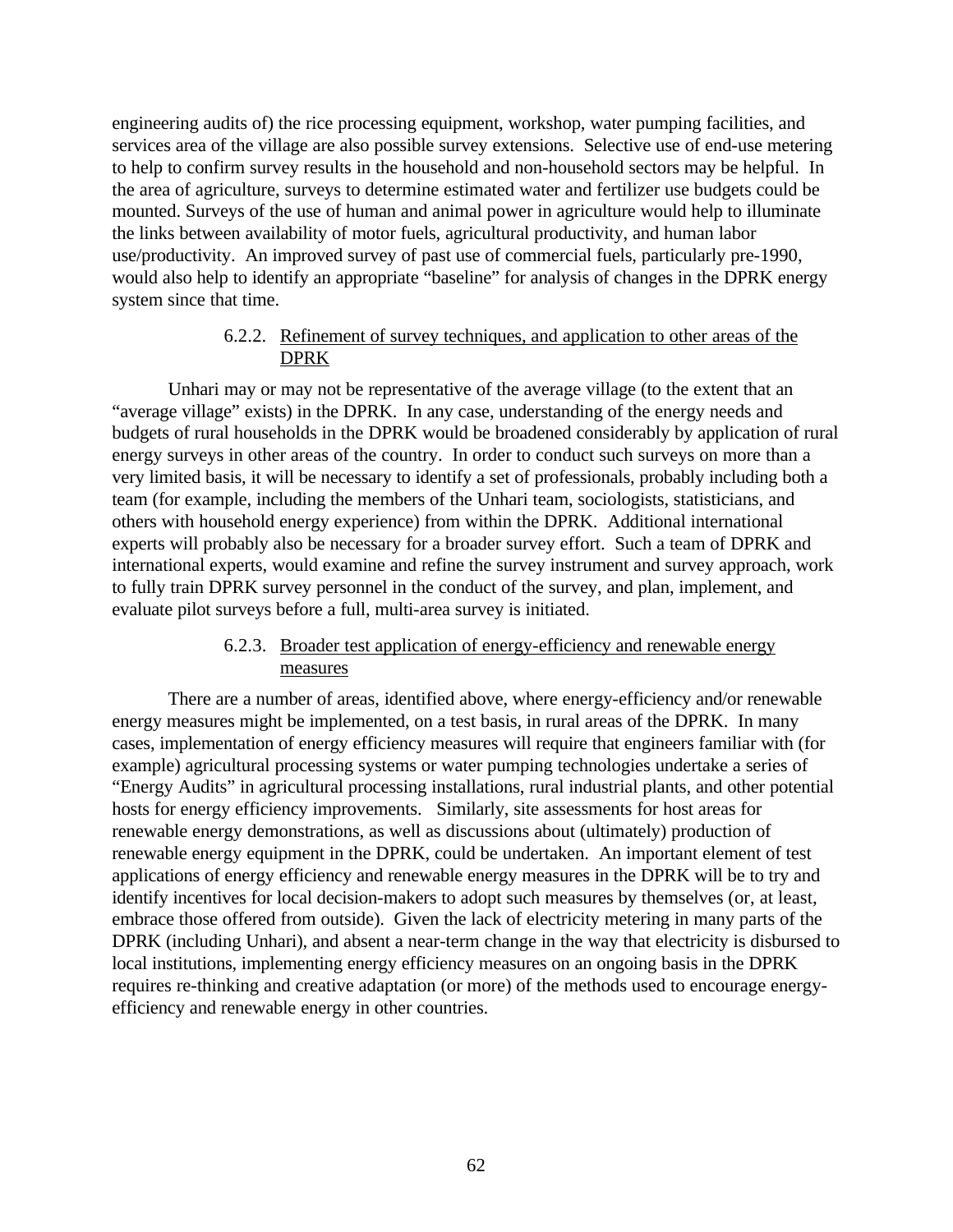# **7. LIST OF ABBREVIATIONS AND ACRONYMS**

| $\mathbf A$  | Amperes or amps, a measure of electric current                                                                                                                             |
|--------------|----------------------------------------------------------------------------------------------------------------------------------------------------------------------------|
| CF           | Capacity Factor, a measure of the fraction of the time that an electricity generation<br>plant or other equipment are used at full capacity                                |
| cm           | Centimeters, or one hundredth of a meter                                                                                                                                   |
| cu.m.        | Cubic meters                                                                                                                                                               |
| <b>DPRK</b>  | Democratic Peoples' Republic of Korea                                                                                                                                      |
| <b>DSM</b>   | Demand-side management, which refers to methods, including energy efficiency<br>improvements, of reducing demand for fuels through changes in technologies or<br>behaviors |
| $# H.E + ##$ | "E" stands for "ten to the power of", so that, for example, "1.3E+03" is<br>equal to 1300, and "1.3E-02" is equal to $0.013$ .                                             |
| eff.         | Efficiency                                                                                                                                                                 |
| <b>ESMAP</b> | Energy Sector Management Programme, a joint program of the World Bank and<br>the United Nations Development Programme                                                      |
| <b>GJ</b>    | Gigajoule, or one billion (one thousand million) Joules                                                                                                                    |
| gm           | Grams                                                                                                                                                                      |
| GWh          | Gigawatt-hour, or one billion (one thousand million) watt-hours                                                                                                            |
| ha           | Hectare, equal to an area 100 meters by 100 meters                                                                                                                         |
| hp           | Horsepower, a unit of power usually applied to electrical motors and internal<br>combustion engines. One horsepower is equal to 746 Watts.                                 |
| $\bf J$      | Joule, a unit of energy equal to one kilogram-meter squared per second squared<br>$(kg-m^2/s^2)$ . One joule is the equivalent of 0.239 calories.                          |
| <b>KANPC</b> | Korean Anti-Nuclear Peace Committee                                                                                                                                        |
| kcal         | Kilocalories, or one thousand calories. One kilocalorie is equal to 4.184 kJ.                                                                                              |
| kg           | Kilograms                                                                                                                                                                  |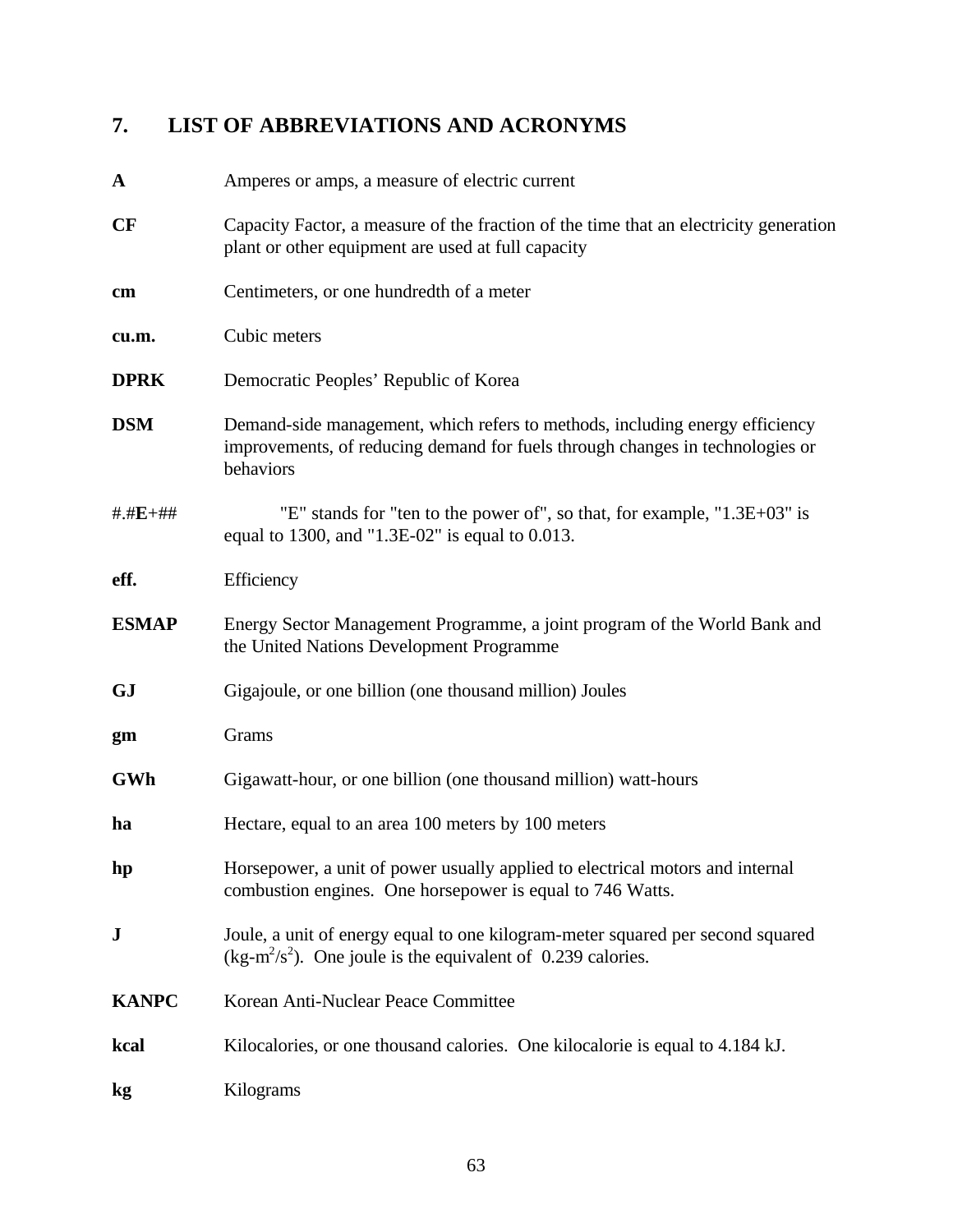| kgce          | Kilograms of standard coal equivalent. A tonnes of coal equivalent is a standard<br>energy unit equal to 29.3 MJ or 7000 kcal |
|---------------|-------------------------------------------------------------------------------------------------------------------------------|
| kgoe          | Kilograms of oil equivalent. A tonnes of oil equivalent is a standard energy unit<br>equal to 41.84 MJ or 10,000 kcal         |
| kJ            | kilojoule or one thousand joules                                                                                              |
| km            | kilometers                                                                                                                    |
| km/1          | kilometers per liter of fuel                                                                                                  |
| kte           | Thousand metric tonnes                                                                                                        |
| kWh           | kilowatt-hour, or one thousand watt-hours. Also equal to 3.6 megajoules                                                       |
| l             | liters                                                                                                                        |
| $\mathbf{lb}$ | English-unit pounds                                                                                                           |
| <b>LPG</b>    | Liquified petroleum gas, a mixture of butane and propane                                                                      |
| <b>Mcal</b>   | Megacalories, or one million calories. One kilocalorie is equal to 4.184 MJ.                                                  |
| m             | meters                                                                                                                        |
| MJ            | Megajoule, or one million joules                                                                                              |
| <b>Mte</b>    | Million metric tonnes                                                                                                         |
| <b>MWh</b>    | Megawatt-hour, or one million watt-hours                                                                                      |
| O&M           | Operating and Maintenance, as in "O&M costs".                                                                                 |
| T&D           | <b>Transmission and Distribution</b>                                                                                          |
| TCE or tce    | Tonnes of standard coal equivalent. A tonnes of coal equivalent is a standard<br>energy unit equal to 29.3 GJ or 7000 Mcal    |
| te or t or T  | Metric tonnes                                                                                                                 |
| TJ            | Terajoule, or one trillion (one million million) Joules                                                                       |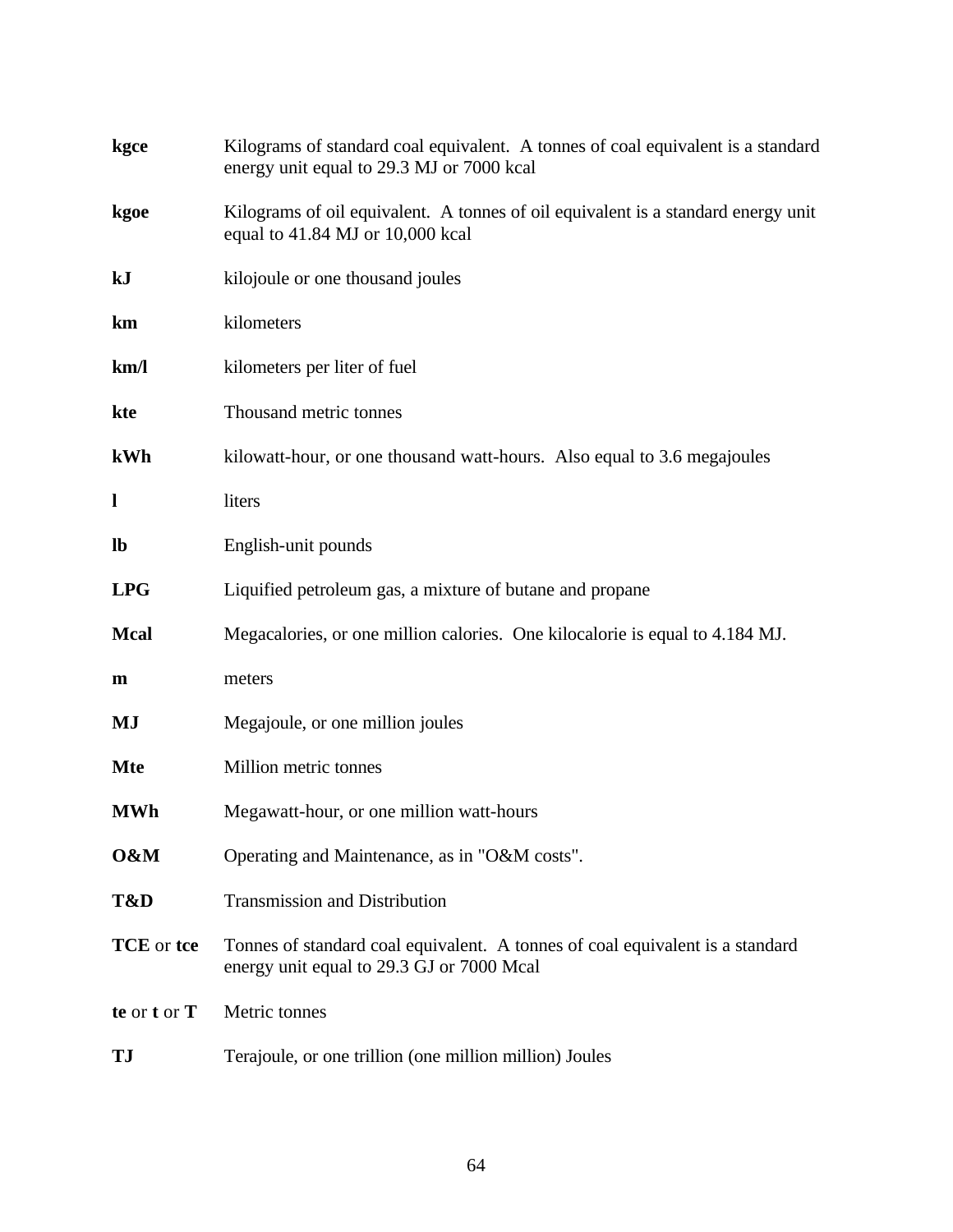| <b>TOE</b> or toe | Tonnes of oil equivalent. A tonnes of oil equivalent is a standard energy unit equal<br>to 41.84 GJ or 10,000 Mcal |
|-------------------|--------------------------------------------------------------------------------------------------------------------|
| ton               | English tonne, equal to approximately 0.909 metric tonnes.                                                         |
| tonne-km          | Number of kilometers travelled by a tonne of freight in a vehicle or vehicles                                      |
| TWh               | Terawatt-hour, or one trillion (one million million) watt-hours                                                    |
| <b>UNDP</b>       | <b>United Nations Development Programme</b>                                                                        |
| <b>USD</b>        | <b>United States dollars</b>                                                                                       |
| V                 | Volts, a measure of electric potential                                                                             |
| W                 | Watt, a unit of power equal to the delivery of one joule of energy per second                                      |
| W-hr              | Watt-hour, a unit of energy equivalent to one watt of power delivered for one hour                                 |